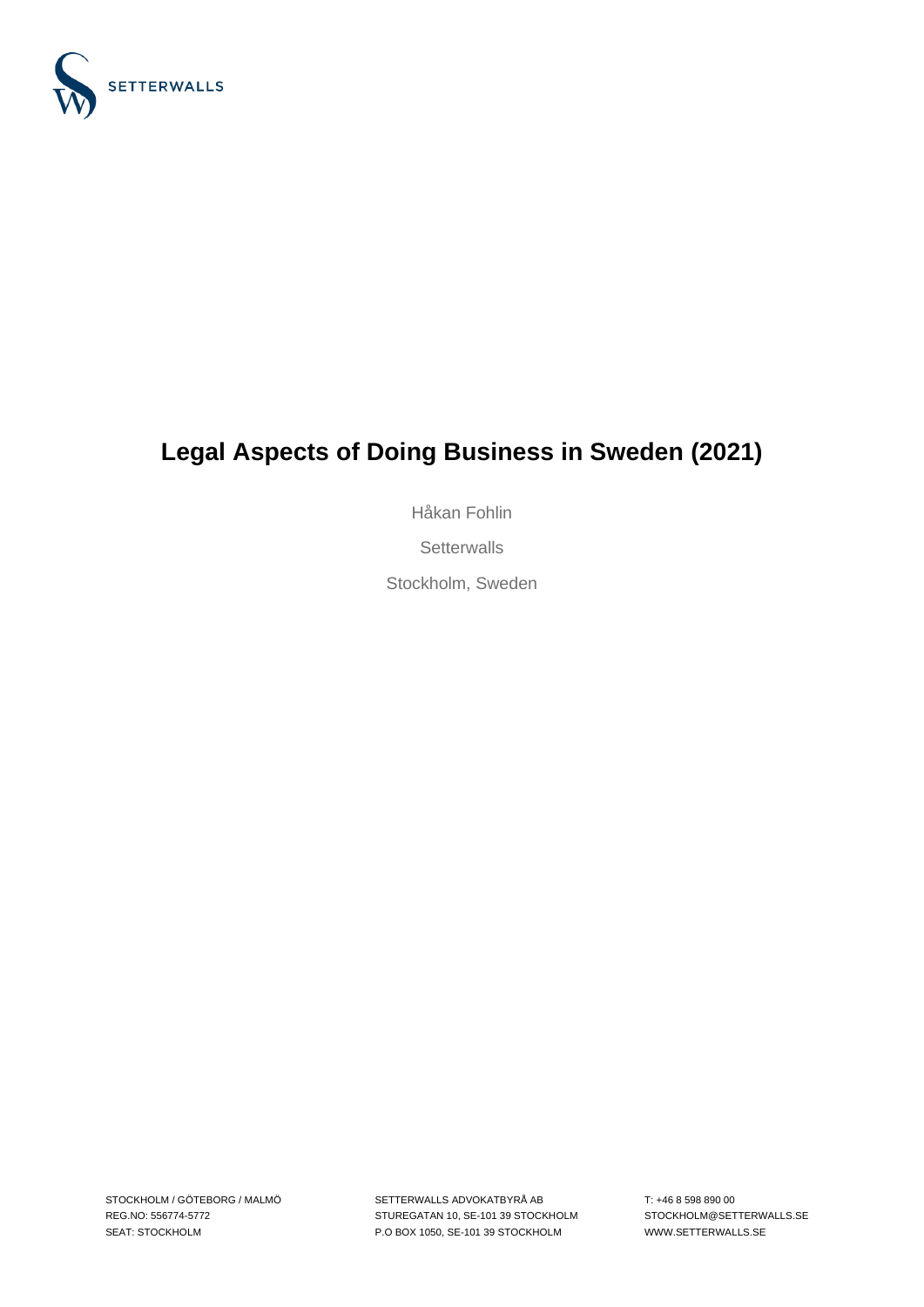#### **Introduction**

Sweden is a parliamentary democracy with a monarch as the representative head of state. Sweden has been a member of the European Union (EU) since 1995 and is a signatory to the Agreement on the European Economic Area (EEA) and a member of the Organization for Economic Cooperation and Development (OECD).

Sweden is the largest Nordic country located on the Scandinavian Peninsula in northern Europe. Sweden has common borders with Norway in the west, Finland in the northeast, and is connected to Denmark in the south by the Öresund Bridge. Sweden is bordered by the Baltic Sea in the east and the North Sea in the west.

Sweden is the third largest country in the EU in terms of area and has a population of 10 million. Approximately 85 per cent of the population lives in the urban areas constituting Sweden's three largest cities: Stockholm, Göteborg, and Malmö. Stockholm, which is Sweden's capital and its metropolitan area, has 2.3-million inhabitants in the metropolitan area. Göteborg is the second largest city, with a population of 1-million in the metropolitan area. Malmö's metropolitan population is 710,000. Although a modest country in terms of population, Sweden is famous for its many world-leading enterprises, such as Ikea, Ericsson, H&M, Volvo, Scania, Sandvik, Vattenfall, Skanska, SKF, Electrolux, Atlas Copco and Tetra Pak. Stockholm, not only being the financial capital of the Nordics, has grown into one of Europe's tech hotspots, with start-ups born here becoming Unicorns as Skype, Spotify, King (parent to Candy Crush), Minecraft and Fintech companies as Klarna and iZettle.

Sweden has a long tradition of collaborating closely with the other Nordic countries. This collaboration manifests itself in the legislation. The Nordic countries have many similar laws, enacted in the same, or virtually the same, form. Today, EU law is the most important source of law for Sweden, aside from domestic legislation. In harmonized areas (i.e., matters which are regulated at the EU level), EU law is the basic source of both statutory and case law. Thus, Sweden's membership in the EU has influenced and reshaped Swedish legislation to a significant extent.

Sweden's trade relates very much to Europe. In 2020, exports to European countries accounted for approximately 70 per cent of Sweden's total exports. EU countries represented close to 60 per cent of exports from Sweden and 70 per cent of imports to Sweden. Germany and Norway constitute Sweden's largest trading markets and accounted each for approximately 10 per cent of the exports in 2020. Other major export markets for Sweden are Finland, Denmark, the United Kingdom, and the United States. Sweden's major export product is machinery (16 per cent), followed by automotive (14 per cent) and electrical and telephone communication products (10 per cent). In 2018, 2019, the Swedish gross domestic product (GDP) increased by each year 2.0 per cent but due to the pandemic there was a reduction of 2.9 per cent for 2020. This puts Sweden in good economic shape compared to many other OECD countries.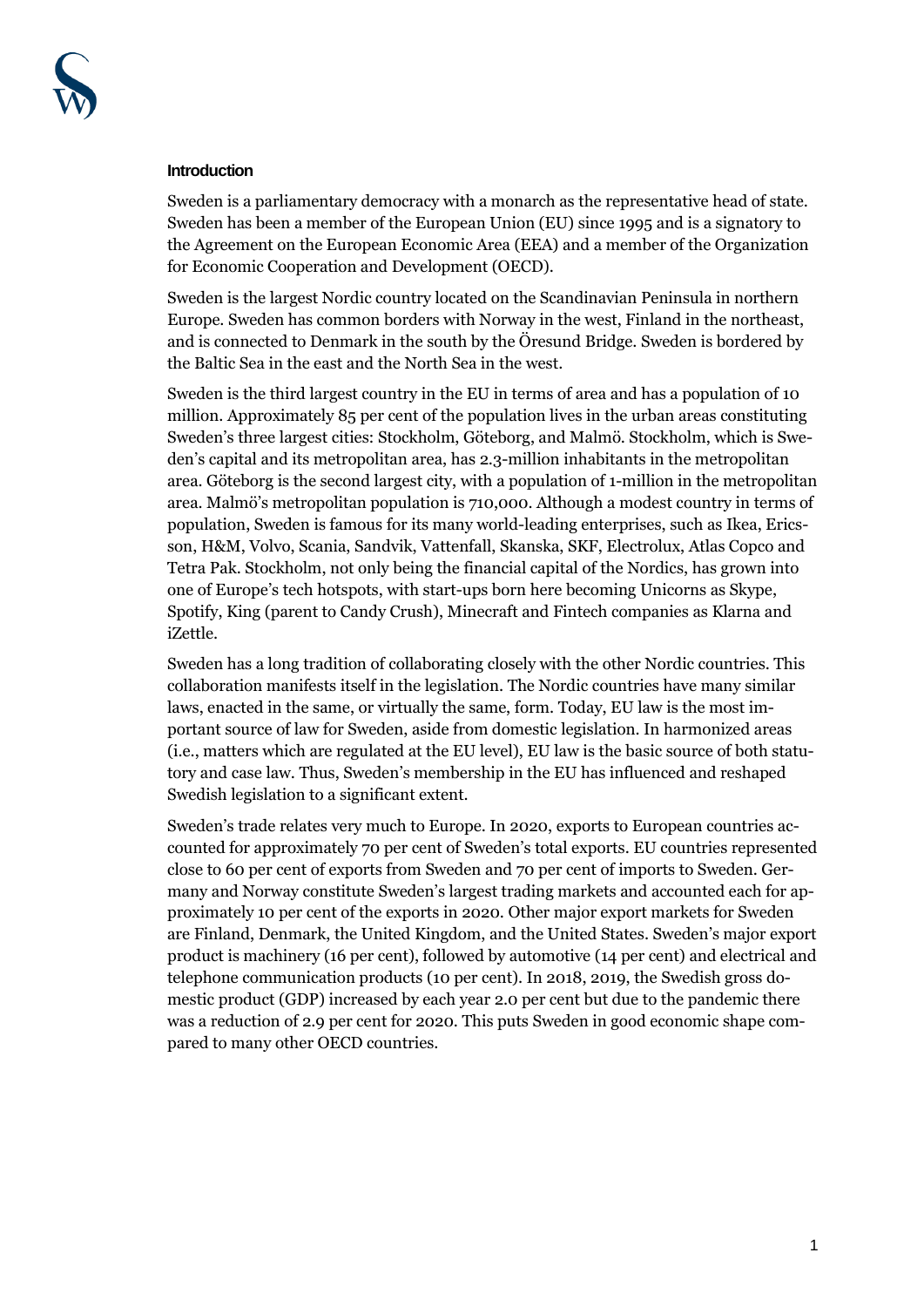# **Company Law Corporate Structures**

Foreign companies or individuals usually conduct business in Sweden through a Swedish subsidiary or a branch. The prevailing corporate form in Sweden is the company limited by shares (aktiebolag). There are, however, three other kinds of company recognized under Swedish law: non-trading partnerships (enkla bolag), trading partnerships (handelsbolag), and limited partnerships (kommanditbolag).

# **Limited-Liability Companies**

Companies limited by shares (limited-liability companies) are primarily regulated by the Companies Act (Aktiebolagslagen SFS 2005:551). There are two kinds of limited-liability companies: private and public. This distinction emerged following a revision of the Companies Act to comply with relevant EU Directives in 1995.

The fundamental difference between a private company and a public company is that the shares of a private company may not be publicly offered, which means that the general public may not subscribe for or purchase shares or other securities in such companies. Consequently, private companies do not have the option of raising capital through public offerings. The minimum share capital required for a private company is SEK 25,000. The minimum share capital for a public company is SEK 500,000. There is no restriction on foreign ownership of Swedish companies limited by shares. Specific rules apply to some extent to limited-liability companies engaged in special activities, such as banks, insurance providers, and financial services companies.

# **Formation Procedure**

Swedish limited-liability companies are established by way of a single procedure, known as 'simultaneous formation", which involves a fair amount of paper work. The founder or founders first draft a deed of formation containing the articles of association and subscribe and pay for all the shares, after which they must date and sign the final deed of formation. Finally, they must submit an application for registration to the Companies Registration Office (Bolagsverket).

Although the company is legally formed on signing the final deed of formation, this status will lapse if no application for registration of the company is submitted within six months of signing the deed. The company only becomes a legal entity after registration.

# **Purchase of "Off-the-Shelf" Company**

In most cases, a faster alternative is to purchase a company "off the shelf". This entails purchasing a company which is already incorporated but not carrying out any business and which is ready for immediate trading. The purchase of a standardized "off-the-shelf" company usually costs approximately SEK 20,000 to SEK 25,000 (in addition to the minimum share capital) and can be completed within a few days. The company may commence business as soon as the payment has been made. The purchase will be immediately followed by the appointment of a new board of directors.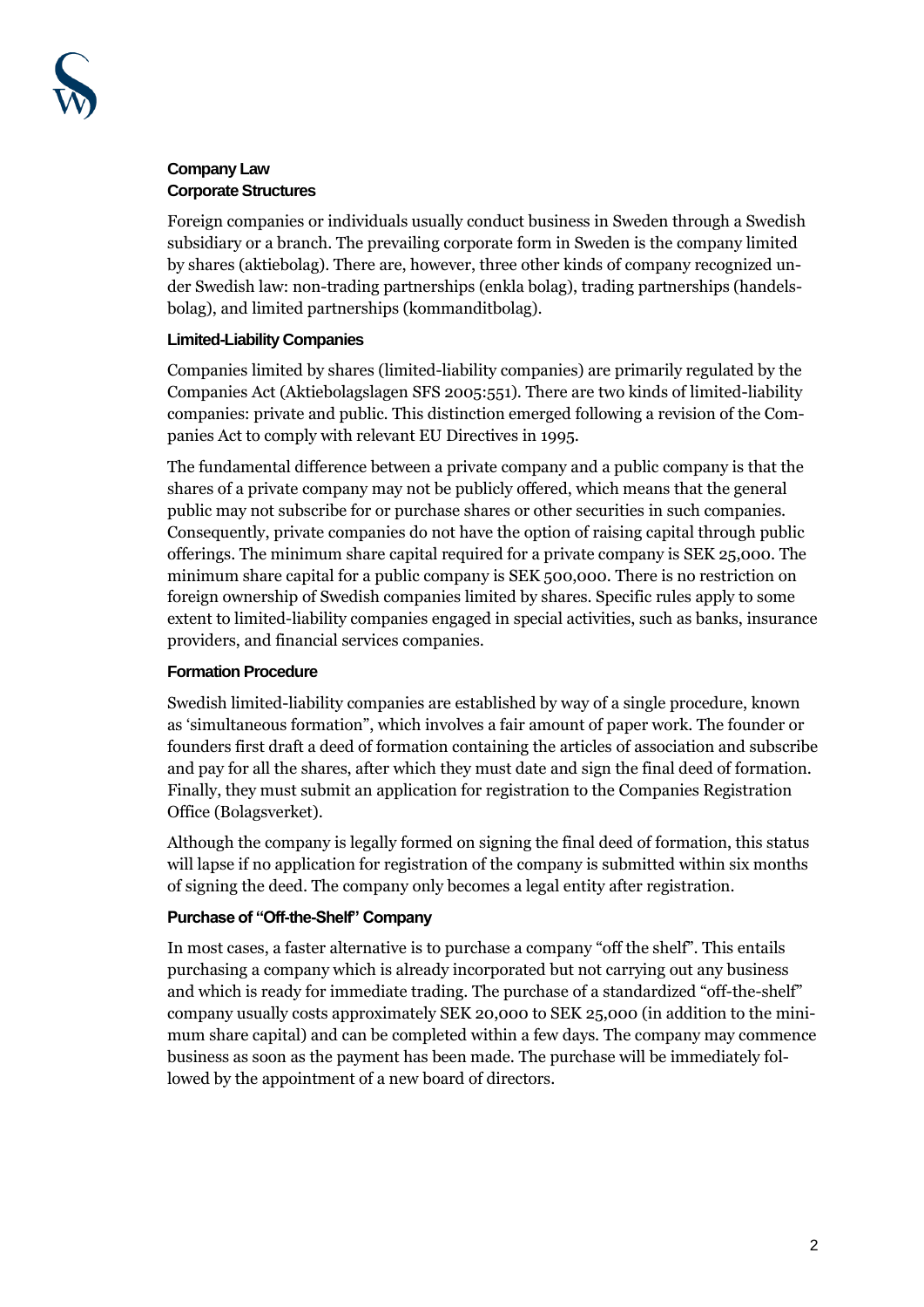

#### **Post-Formation Acquisitions**

If, within two years of the registration date, a public company enters into an agreement with a founder or shareholder regarding acquisition by the company of property in exchange for consideration equal to at least one-tenth of the share capital, the board of directors must submit the agreement to the shareholders' general meeting for approval. The validity of such an agreement is subject to approval by the shareholders' general meeting within six months of the execution of the agreement. However, this rule does not apply when the acquisition takes place on a stock exchange or as part of the company's regular business activities.

#### **Corporate Governance**

#### *Shareholders' Meetings*

The general meeting is the supreme body of a company and the appropriate forum for shareholders to exercise their rights of influence over the company's affairs. Although the general meeting generally may not decide on a higher dividend than the board of directors has proposed or approved, this is the only really important exception to the general meeting's right to exert influence in all matters relating to the company.

Under Swedish law, any registered shareholder may attend and vote at general meetings, either in person or by proxy. A proxy is valid for a maximum of one year and is always revocable. In general, every person that is entered in the company's share register on the day of the general meeting is allowed to attend the general meeting. However, if the company's register is not kept by the company but by a central securities depositary, the right to attend the general meeting is based on the shareholdings according to a transcription of the share register printed five days before the general meeting.

There are no general quorum requirements for general meetings; resolutions may be passed by a simple majority of the votes cast. There are, however, some resolutions requiring special quorums whereby a statutory majority of the votes cast at the meeting and/or a statutory majority of the shares represented at the general meeting is required. It is possible for the number of votes cast at a general meeting to exceed the number of shares represented, due to super-voting rights associated with preference shares or other special classes of share.

An annual general meeting must be held no later than six months after the end of each financial year. The annual general meeting must pass resolutions on adoption of the income statement and the balance sheet and disposition of the company's profit or loss. The annual general meeting of a public company listed on a stock exchange or an authorized marketplace must determine the guidelines for remuneration of the managing director and other members of the company management on the basis of a proposal prepared by the board of directors.

In accordance with the Companies Act, the annual general meeting also must determine whether or not the board of directors and the managing director should be discharged from liability for their management of the company during the previous year. Such discharge from liability prevents the company from taking further legal action for damages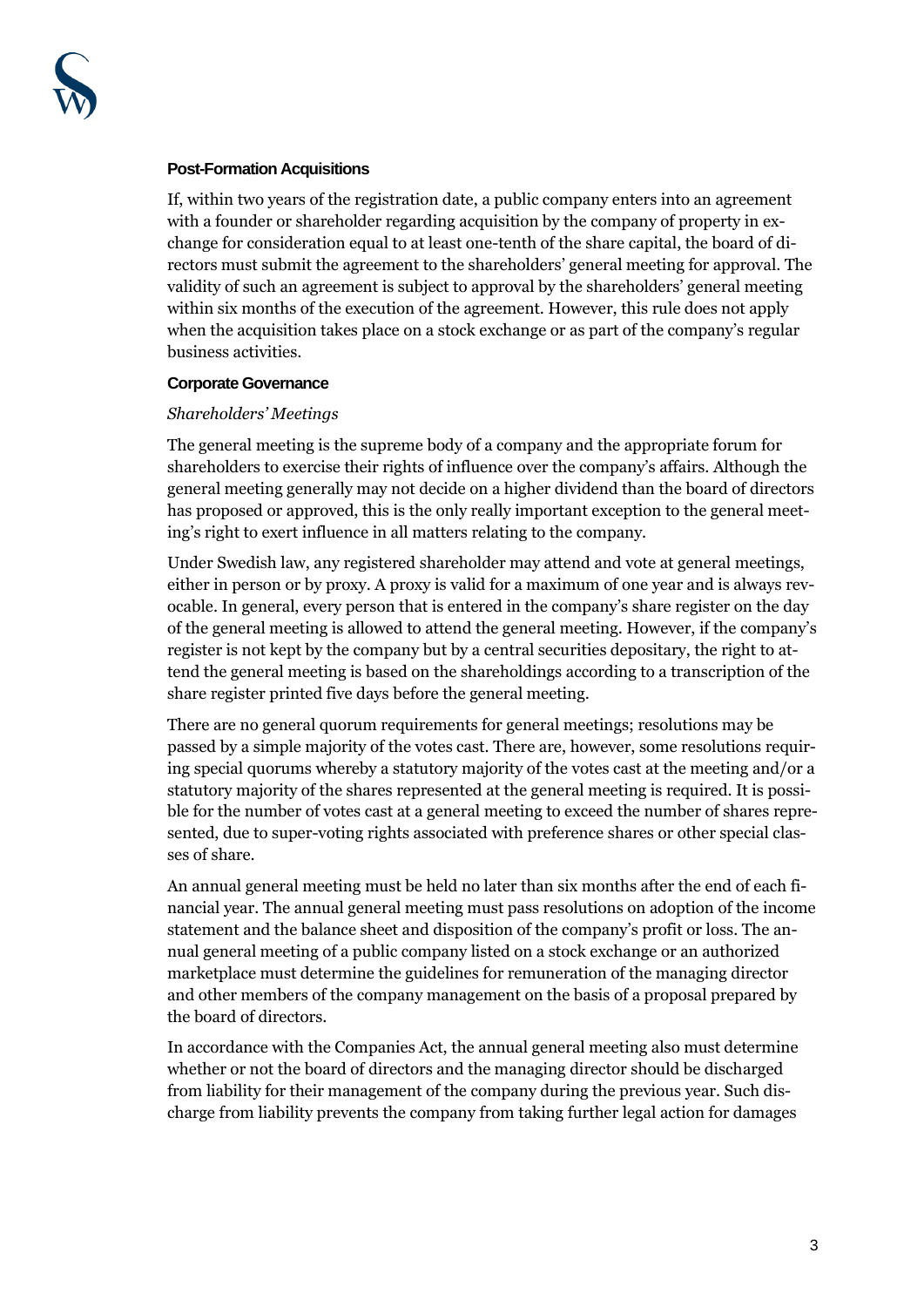against them, unless the discharge from liability was based on information later found to be materially incorrect or incomplete. The discharge from liability cannot, under any circumstances, prevent actions for damages brought on the basis of criminal liability. All shares in a limited-liability company must carry voting rights, although different classes of shares with different voting rights may be issued. No share may be issued with more than 10 times the voting rights of another.

# *Board of Directors*

The board of directors is in charge of and responsible for the organization and structuring of the company and the management of the company's operations. The board of directors may appoint a managing director to manage the day-to-day matters of the company, while the board of directors is in charge of the company's overall business. In a larger company, the board of directors may only be involved in the most important matters. However, there are some matters, such as the preparation of annual reports, which will always be dealt with by the board itself. The board also may use its power to instruct the managing director on how to handle certain matters that fall within his authority.

The quorum rule for the board of directors of a company states that the board has a quorum when more than half of the elected board members are present. Simple majority voting applies, with the chairman having the casting vote in the event of a tied vote, unless the articles of association state otherwise. Nothing prevents the managing director from also formally being a board member. According to the Board Representation Act (lagen om styrelserepresentation för de privatanställda), employees are given the right to elect two (or, in some cases, more) ordinary representatives and two deputy representatives to the board of directors in limited-liability companies with more than 25 employees. The representatives thus elected have essentially the same role as the board members chosen by the shareholders.

If the board of directors consists of more than one board member, one of the directors must serve as chairman of the board. The chairman leads the work of the board and monitors the board's fulfillment of its duties. The chairman must ensure that board meetings are held at the request of a member of the board or the managing director or when he otherwise deems a meeting to be necessary.

The Companies Act requires that at least half of the board members must be resident in the EES, unless an exception is granted by the Companies Registration Office. However, this requirement is met by residence, and citizenship within the EES is not required. The company must have a duly appointed representative in Sweden on whom notice can be served.

## *Supervision*

Unlike several other jurisdictions, Sweden has no supervisory board. The board of directors is responsible for supervisory functions. Public companies must have a board of directors consisting of at least three members. In a private company, the board of directors may consist of only one or two board members, provided that at least one alternate director is appointed.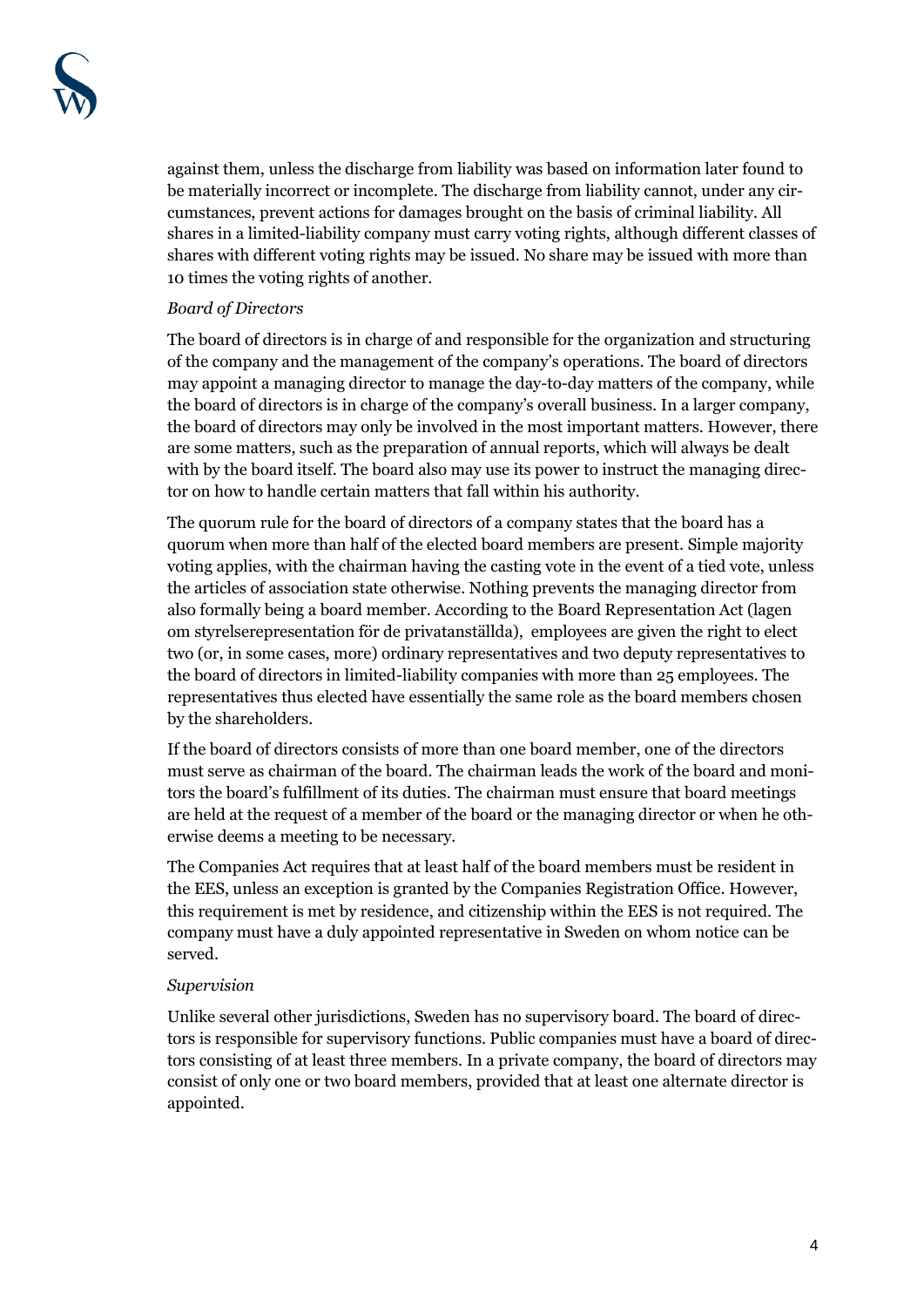The board is responsible for the existence of satisfactory controls in relation to accounting, management of funds, and the company's general financial position. Depending on the size and kind of business, the board may adopt corporate governance documents, such as written instructions for the managing director, specifying the distribution of duties between the board and the managing director and/or any other bodies established by the board. Furthermore, it is common that the board adopt written working procedures for the board, stating the internal distribution of duties among the different board members, the frequency of board meetings, and the extent to which the alternate directors are to participate in the board's work and receive notice to attend meetings.

Regular assessment of the company's financial position is included in the board of directors' responsibilities. The board of directors could also issue written instructions as to financial reporting, stating when and how the information necessary for financial assessment is to be compiled and reported. Such instructions will usually take the form of the company's Finance and Administration Manual.

#### **Liability for Board Members, Managing Director, and Controlling Shareholders**

Pursuant to the Companies Act, liability arises for a board member or the managing director when the concerned individual, in the performance of his duties, intentionally or negligently causes loss to the company. Liability for loss may arise not only toward the company, but also to a shareholder or a third party as a consequence of a violation of the Companies Act, the applicable legislation on annual reports, or the bylaws.

A board member who contravenes the provisions of the Companies Act by an act of commission or omission may incur criminal liability, civil liability, or a combination of both. A director's liability in Sweden is individual in nature, even though the board acts as a single entity. Collective or mutual liability is not legally possible, although several board members or the whole board may become liable. An individual board member who wishes to avoid liability for a particular board decision is required to object formally to the decision and to request that such objection is recorded in the minutes of the board meeting.

Board members are required to act in accordance with the general principles of Swedish company law, under which board members and the managing director have a general duty to act in the best interest of the company and all its shareholders. The management body is obliged to act in accordance with the instructions issued by the board. The board is under an obligation to treat all shareholders equally and may not undertake any act or a measure which is likely to cause unjust enrichment to a shareholder or a third party at the expense of the company or its shareholders.

Even when the board of directors has delegated administrative duties to another person or body, such as the managing director, it is still liable to supervise the delegated activity. The duty of supervision cannot be delegated. In public tender offers, the takeover rules adopted by the security exchanges require the board of directors to render a recommendation to the shareholders as to whether a public tender for the shares in the company is to be accepted or not.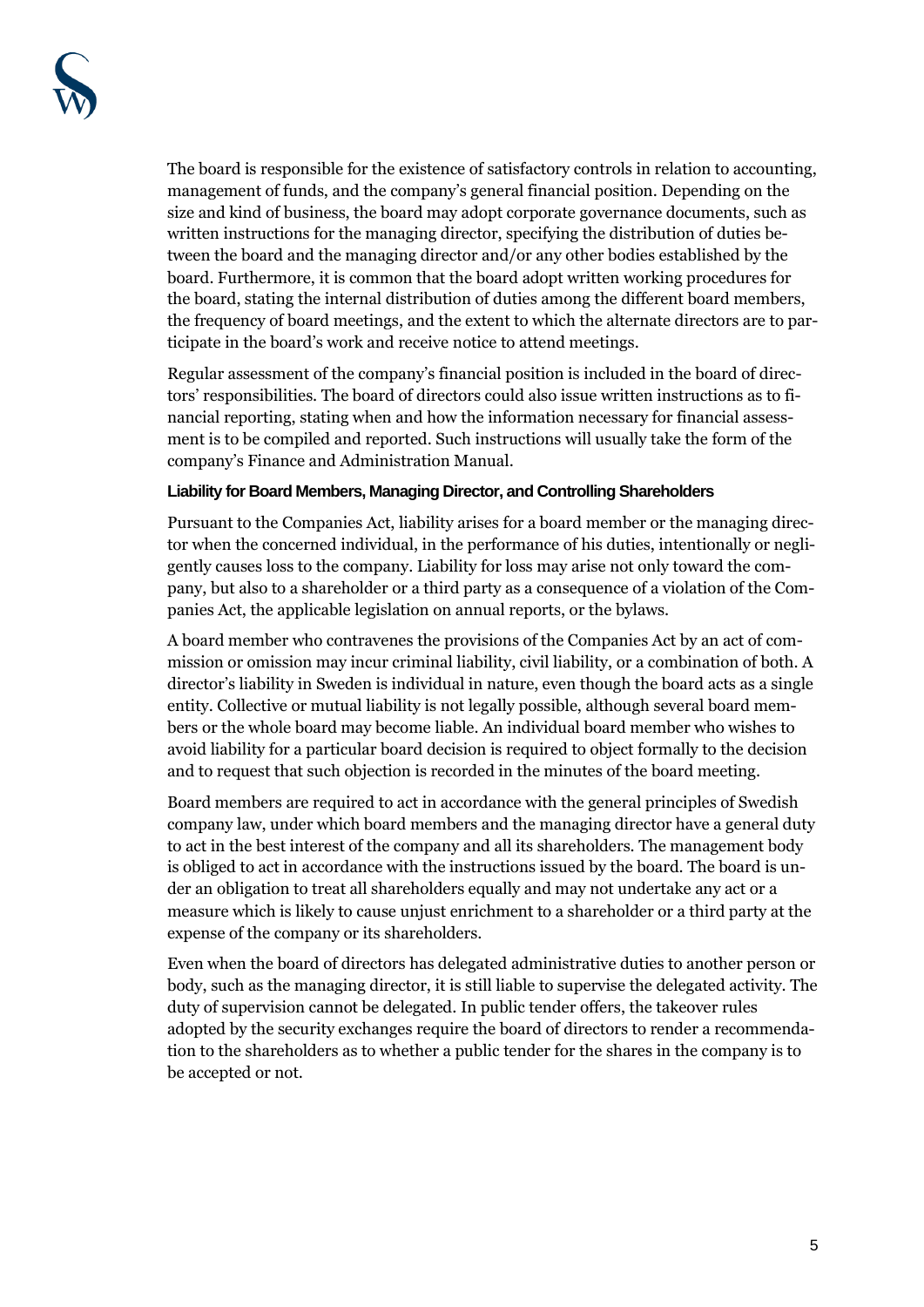The legislator has provided sanctions to protect the interests of the company, the shareholders, or third parties. Liability toward shareholders arises primarily under the provisions on annual reports and the provision on wrongful information in a prospectus. Such liability may arise, for example, when individuals have been induced to subscribe for shares on the basis of incorrect information regarding the company's financial position as provided by the board. Thus, in Sweden, a board member can be held liable for third-party losses resulting from incorrect information in accordance with the EU Regulation implementing the Prospectus Directive. Controlling shareholders do not have any particular duties toward the company or the shareholders.

## **Mergers and Acquisitions In General**

Since the early 1980s, the Swedish economic and political environment has undergone a series of important changes which have substantially improved the investment climate. Some of the most significant changes were effected by extensive deregulation and privatization. These changes include the abolition of currency exchange controls, the elimination of clauses in corporate bylaws that limited foreign stock ownership, as well as a major tax reform in 1991. Taxable income is subject to corporate tax at a flat rate of 20.6% applying from 1 January 2021. In Sweden, no tax is payable on the issue of shares, on an increase in capital, or on the transfer of shares.

From the Lehman collapse 2008 to 2012, the merger and acquisition climate in Sweden felt the impact of the Eurozone crisis. In 2013, a rise in merger and acquisition activity took place in Sweden connected to the good condition of Sweden's economy, including the stability of the Swedish banks. From 2014, with positive macro-economic factors, such as low interest rates and large amounts of money to invest in private equity funds, transaction activity in Sweden increased significantly. In 2017 Sweden reached the highest annual transaction value and the highest transaction count ever. In addition, the initial public offering window has opened up and an initial public offering is now inter alia again a viable exit opportunity for the private equity funds. Strong gross domestic product (GDP) growth is boosting Sweden's initial public offering and merger and acquisition activity all since 2017.

Acquisitions of non-listed companies are not subject to any specific rules, with the exception of the general rules in the Companies Act and specific provisions in the articles of association or in shareholders' agreements. There is no specific requirement as to the form of an agreement to acquire shares or a company's assets. A share transfer must be registered in the share register of the target company. For a buyer to gain protection from the seller's creditors, it is necessary to transfer the share certificates, duly endorsed, to the purchaser.

Acquisitions of listed companies are regulated in part by the law on takeover bids on the securities market and in part by the Takeover Rules which are issued by the two exchanges in Sweden, Nasdaq Stockholm AB, and Nordic Growth Market NGM AB (NGM). The law requires the exchanges to issue such rules, and the offeror's adherence to the rules is based on an undertaking from the offeror in relation to the exchange. Corresponding rules with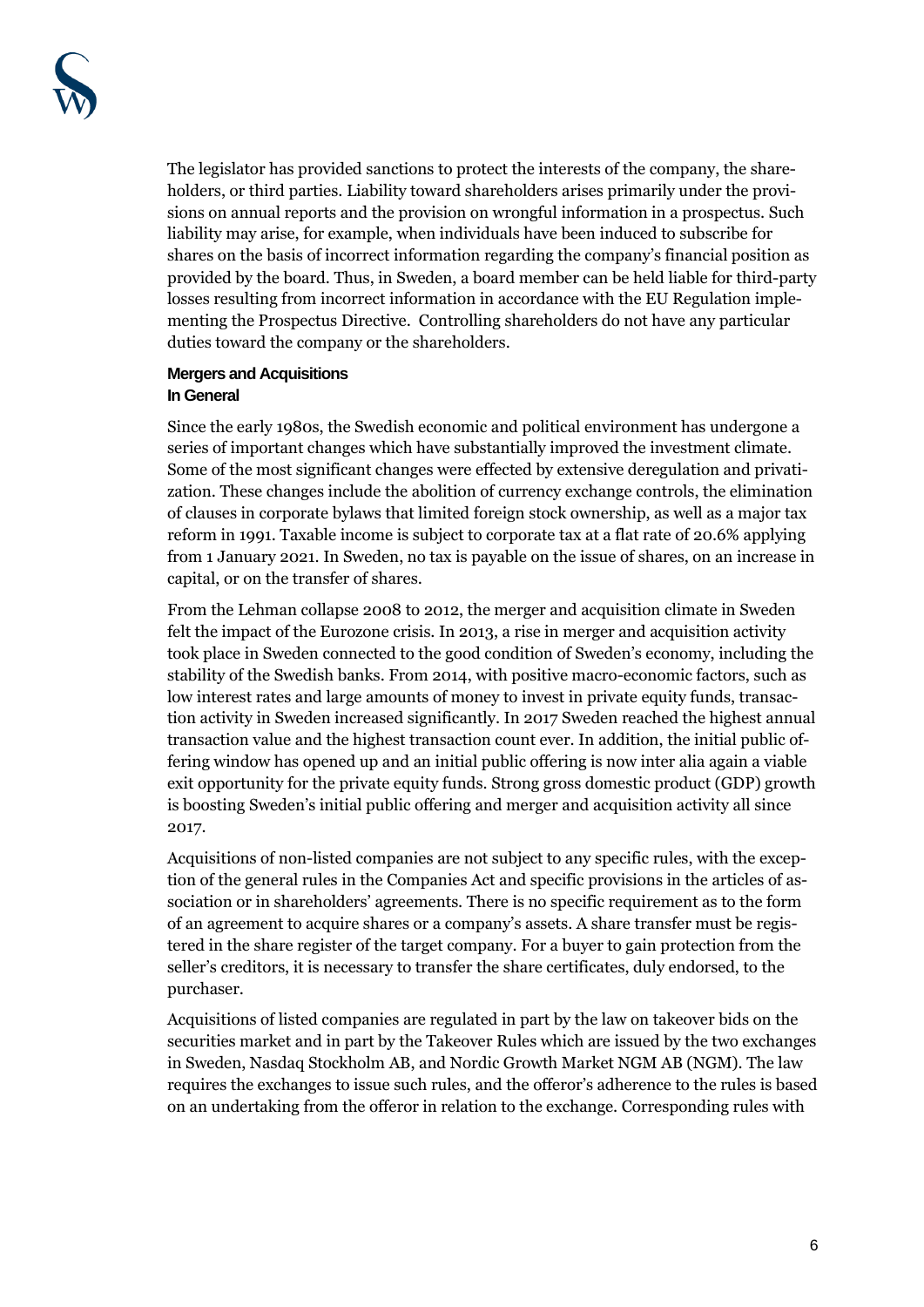respect to companies which are listed at an MTF (Nasdaq First North Growth Market, Nordic SME and Spotlight Stock Market) are issued by the self-regulatory body Swedish Corporate Governance Board.

#### **Approval and Notification Periods**

#### *Mergers*

A merger must be approved by the general shareholders' meeting of each of the merging companies. The merger must be approved by shareholders holding at least two-thirds of the votes cast and of the shares represented at the meeting. However, if the merging company is a public company and the transferee company is a private company, the merger is only valid if it is supported by all the shareholders who are present at the meeting and these together represent at least 90 per cent of all shares in the company.

In the transferee company, the merger must be approved by the board of directors. However, shareholders holding at least five per cent of the shares in the company may request that the merger also should be approved by the shareholders' general meeting. The same rule applies to the merger of a subsidiary with its parent company. The merger plan must be registered with the Companies Registration Office within one month from signing. When the merger requires approval by the shareholders' meeting, that meeting may be held no earlier than one month following the publication of the Companies Registration Office's resolution to register the draft merger plan; the time limit is two weeks if all participating companies are private companies.

The draft merger plan must be made available to the shareholders at least one month prior to the shareholders' meeting approving the merger (two weeks if all participating companies are private companies). After approval by the shareholders' meeting, the company must notify all its known creditors of the merger and of the creditors" right to file a complaint against the merger being effected.

However, notice to the creditors of the merging company is not necessary if the auditor has issued a statement that the merger poses no risk to the creditors of the merging company. The merging company must apply to the Companies Registration Office for approval to effect the merger within one month of the merger plan becoming valid in all companies participating in the merger (the merger plan becomes valid when approved by the relevant corporate bodies).

After receipt of the request for permission to effect the merger plan, the Companies Registration Office will issue a notice in the Swedish Official Gazette, informing all the companies' creditors about the proposed merger. However, such a notice is not required if the auditor in the merging company has issued a statement that the merger poses no risk to the creditors of the merging company. If no creditor objects to the merger within the time frame set by the Companies Registration Office, the Companies Registration Office will grant clearance to the merger following the expiration of the notice period, after which the merger can be completed.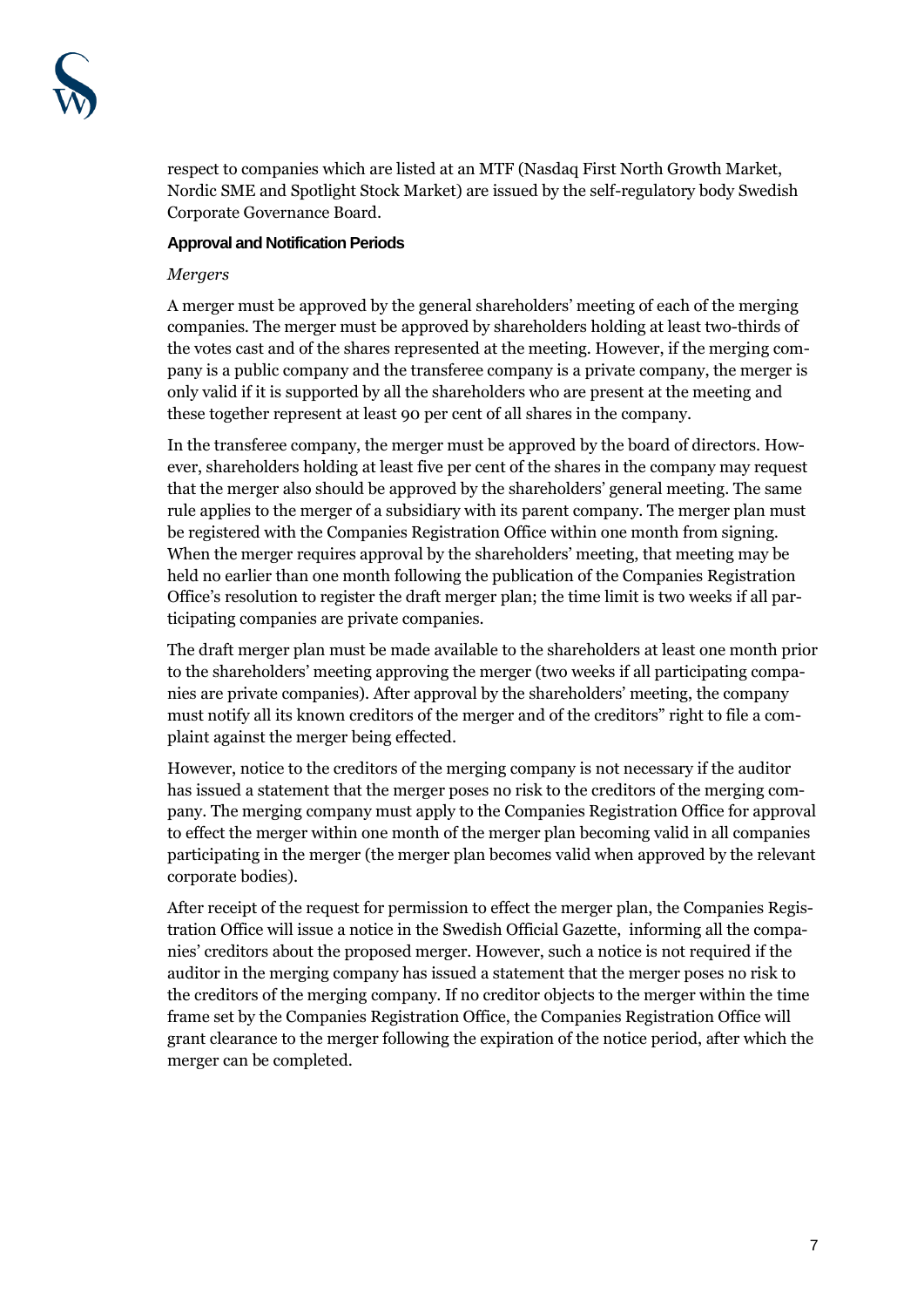

#### *Acquisition of Shares and Assets*

The articles of association and the shareholders' agreement may contain provisions which give existing shareholders approval rights over the planned acquisition. Furthermore, asset transactions pursuant to which a substantial part of the target company's business is disposed of may require the approval of the shareholders' general meeting of the target company.

#### **Merger Control**

In Sweden, the parties to a concentration (typically a share purchase transaction) are required to submit a merger filing to the Competition Authority (Konkurrensverket) if two thresholds are met: the parties' combined Swedish turnover in the preceding financial year exceeded SEK 1,000,000,000 and each of at least two of the parties concerned had a Swedish turnover exceeding SEK 200,000,000 in the preceding financial year.

In some cases, the Competition Authority may require a notification to be submitted when the first threshold is met but not the second one if it is called for by special reasons. Such special reasons include but are not limited to situations where an already strong undertaking acquires smaller competitors on the same market and thus establishes very high market shares or when a strong undertaking acquires a newly established undertaking which had the potential to challenge the position of the acquirer.

The turnover of the parties must be adjusted for any acquisitions or divestments made during or after the previous financial year. Furthermore, the turnover must typically be allocated geographically to where the company's customers are located; services or products sold to customers outside of Sweden may not be included in the turnover.

After receipt of a complete notification, the Competition Authority must complete its initial investigation (Phase I) within 25 working days and make the decision on whether to clear the notification or enter into Phase II. This period may be extended to 35 working days if the parties agree to offer commitments. In a few cases, the Competition Authority also may decide to initiate an in-depth investigation (Phase II), which can last for up to three months from the date of such a decision and may be prolonged if the parties agree to offer commitments. If the Competition Authority decides to prohibit the concentration, it must submit an application to the Stockholm City Court during Phase II. The court must issue a decision within six months from the date of receiving the application, although this period may be prolonged under certain circumstances.

#### **Stock Exchanges and Unregulated Markets (MTFs)**

Only shares in public companies may be offered to the public and listed on a stock exchange. In 2006, the Nordic List (now Nasdaq Nordic) was introduced on NASDAQ OMX Stockholm (now Nasdaq Stockholm) and the Nasdaq exchanges in Copenhagen and in Helsinki. Swedish, Danish, and Finnish companies (as well as foreign companies listed on the respective exchange) are now presented on one common list with common listing requirements. However, the companies are from a formal point of view still listed at the respective exchange.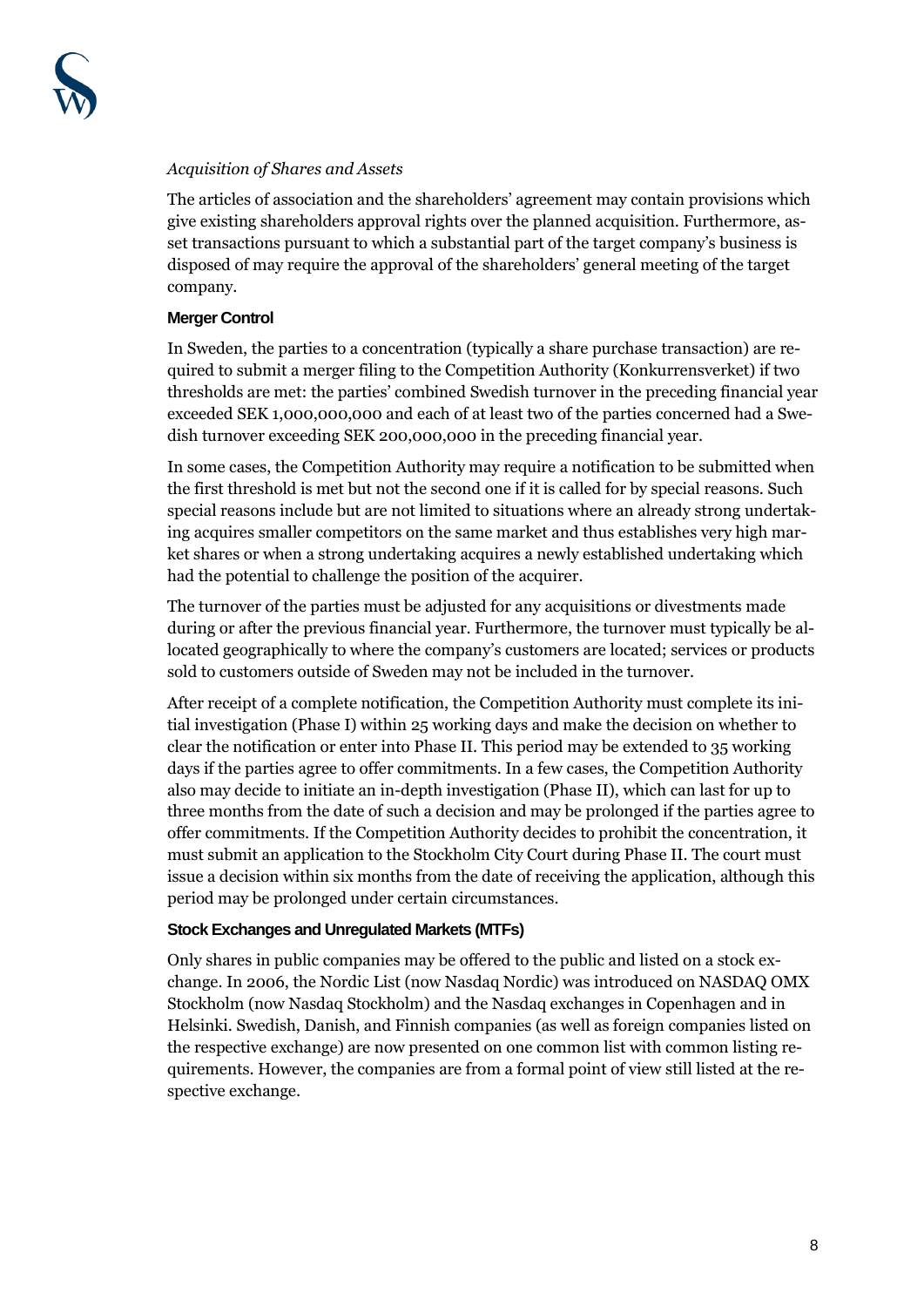Companies are presented in three segments based on market value  $-$  large cap, mid cap, and small cap — and in sectors according to industry affiliation. Since 2007, Icelandic companies also have become a part of the Nasdaq Nordic. Each of the exchanges within Nasdaq Nordic also has a multilateral trading facility (MTF) called Nasdaq First North Growth Market, which is an unregulated marketplace for small growth companies. There is a special segment within Nasdaq First North Growth Market, called Nasdaq First North Premier Growth Market, which is designed for companies that plan to be listed on the main list.

Another regulated marketplace in Sweden is Main Regulated (operated by Nordic Growth Market NGM AB). NGM also offers issuing and trading opportunities for financial instruments such as ETP's, structured products, and bonds at the exchange under the trade mark NDX, with instruments issued by the more well-known European financial institutions. NGM has also an MTF called Nordic SME. Beside these markets, there is also another MTF called Spotlight Stock Market (former: AktieTorget), where companies can be both listed and traded.

All listed companies, both those on the regulated markets and on the MTFs, have farreaching obligations to disclose key information and to make public announcements regarding important decisions and events.

## **Pre-Completion Risks**

## *Liability for Pre-Acquisition Trading*

In a share acquisition, the target company retains all rights and obligations under pre-acquisition contracts throughout the transaction, as there is no change in the contracting party. On the other hand, when assets are acquired, the seller is not released from its contractual liabilities unless consent is given by the purchaser.

## *Insider Dealing*

Concerning pre-acquisition trading, insider dealing is an offense in Sweden under the Act on Penalties for Market Abuse at the Securities Market (lagen om straff för marknadsmissbruk på värdepappersmarknaden). The Act prohibits dealings in financial instruments on the securities market by any individual who has insider information (i.e., information that may materially influence the price of the securities) as defined in MAR. It also prohibits improper influence on share prices or other conditions and unauthorized disclosure of insider information.

MAR does also contain rules regarding different kinds of market abuse which are directly applicable in Sweden. It is a task for Finansinspektionen (the Swedish Financial Supervisory Authority, the SFSA) to take actions against persons who have breached these rules.

## *Reporting Obligations*

The Act on Reporting Duty for Certain Holdings of Financial Instruments (lagen om anmälningsskyldighet för vissa innehav av finansiella instrument) formerly stated that persons, who beforehand were defined as insiders in a listed company, were obliged to report their holdings of equities or equity-related financial instruments in the company, and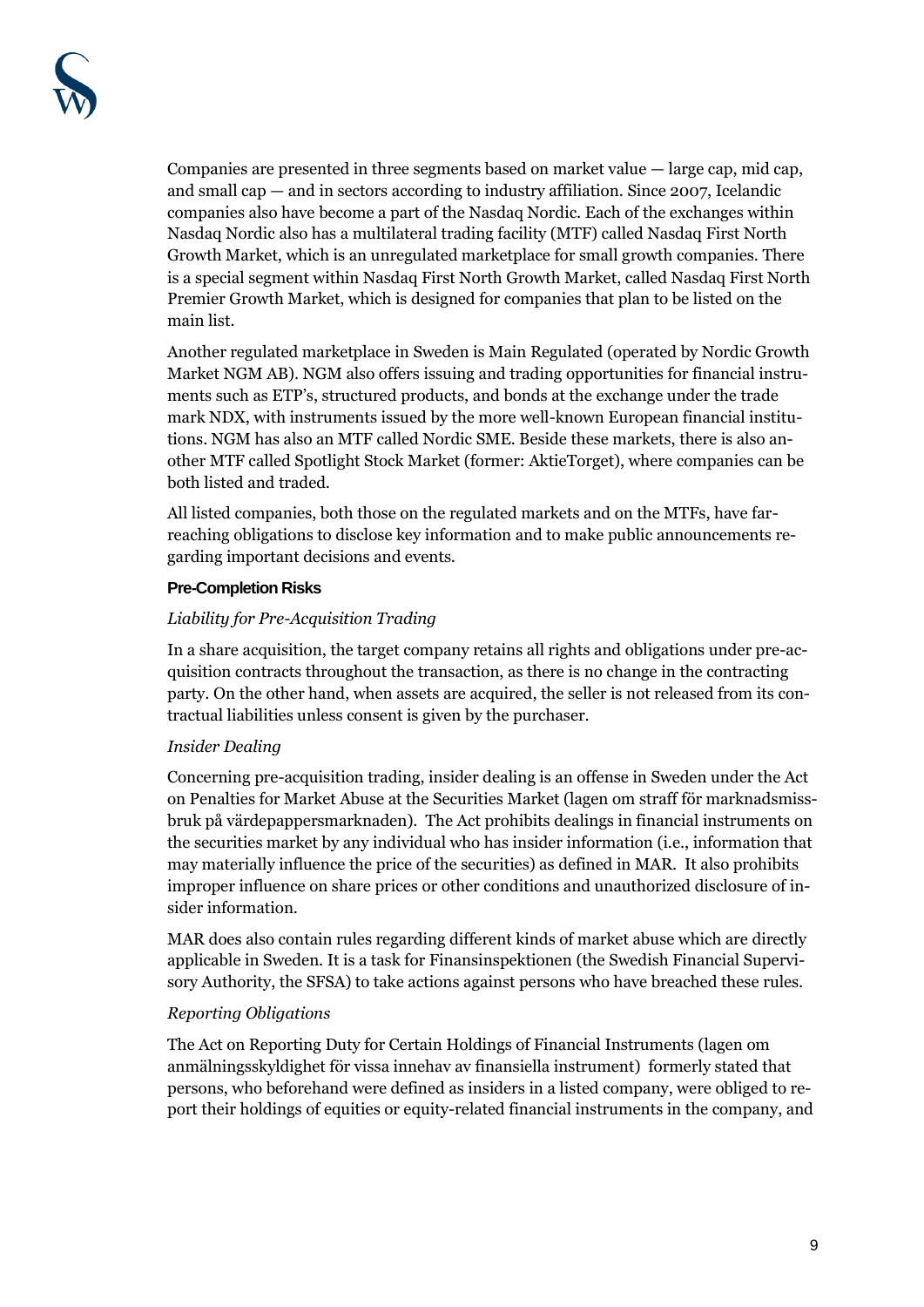any changes in their holding of such instruments, to the SFSA. These rules are now replaced by rules in MAR. These rules are applicable to persons discharging managerial responsibilities and persons closely associated with them.

Persons discharging managerial responsibilities, as well as persons closely associated with them, must notify the issuer and the Financial Supervisory Authority of every transaction conducted on their own account relating to the shares or debt instruments of that issuer or to derivatives or other financial instruments linked thereto. The reporting obligation applies with respect to any subsequent transaction once a total amount of  $\epsilon_{5}$ ,000 has been reached within a calendar year. Such notifications must be made promptly and no later than three business days after the date of the transaction.

Furthermore, a person discharging managerial responsibilities within an issuer may not conduct any transactions on its own account or for the account of a third party, directly or indirectly, relating to the shares or debt instruments of the issuer or to derivatives or other financial instruments linked to them, during a closed period of 30 calendar days before the announcement of an interim financial report or a year-end report which the issuer is obliged to make public.

The SFSA maintains a register of such notifications, and this register is a public document. Holdings and changes in holdings by legal entities that are owned directly or indirectly by the person subject to a reporting duty, and holdings by persons closely associated to the insider person, are also covered by the duty to report. Notwithstanding these provisions, shares may be sold in compliance with the terms of a public offer.

## **Governmental Approval**

With regards to banking, insurance, securities, mutual funds management companies, and credit market companies, the law requires that an acquisition resulting in a qualified holding of shares in such a company is subject to approval by the SFSA. The authority will allow the acquisition only when it cannot be assumed that the buyer will obstruct the sound development of the target company's business.

# **Public Offers**

When an offer to acquire shares is directed to the public, a prospectus must be drafted and submitted to the SFSA in accordance with the EU prospectus regime. There are a number of exemptions from this rule, such as when:

- The offer concerns units issued by collective investment undertakings other than the closed-end type;
- The offer concerns securities unconditionally and irrevocably guaranteed by a state within the EEA or by one of a member state's regional or local authorities;
- The offer is directed solely to qualified investors;
- The offer is addressed to fewer than 150 natural or legal persons per EEA country, other than qualified investors;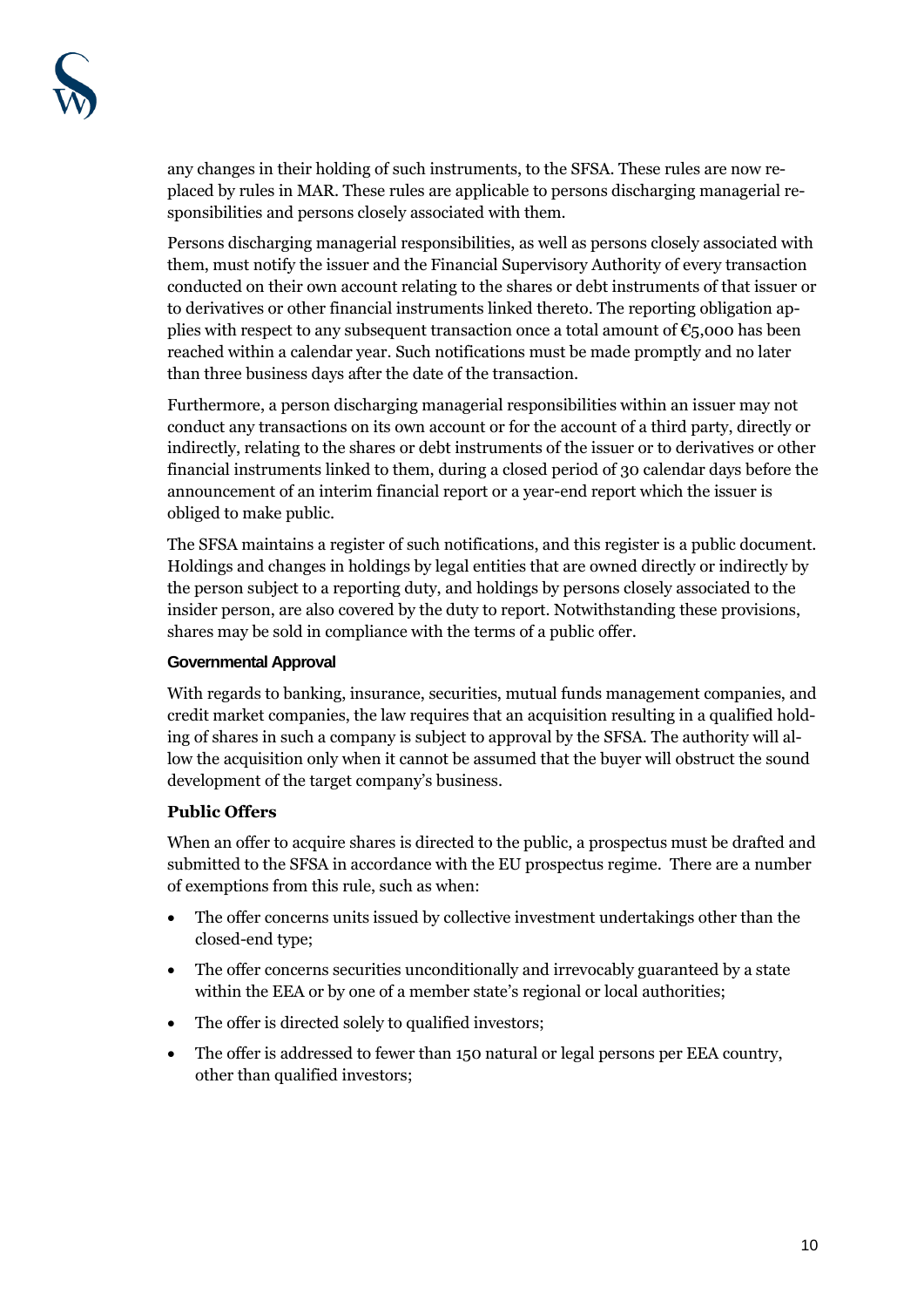

- The offer relates to a purchase of transferable securities for a sum equivalent to not less than €100,000 for each investor;
- Each of the transferable securities has a nominal value equivalent to not less than €100,000; or
- The aggregate sum which investors within the EEA will pay during a 12-month period does not exceed the equivalent of  $C_{2.5}$ -million.

Sweden has implemented the Takeover Bids Directive through the Act Concerning Public Takeover Bids in the Stock Market (lagen om offentliga uppköpserbjudanden på aktiemarknaden). In order to meet the requirements of the Act, the two exchanges, Nasdaq Stockholm and NGM, have issued Rules Concerning Public Offers for the Acquisition of Shares (the Takeover Rules).

The purpose of the Takeover Rules is to ensure the non-discrimination and equal treatment of shareholders in the target company. These rules are binding on all companies listed on Nasdaq Stockholm's Main List and the NGM Main Regulated List. In addition, as mentioned above, the Swedish Corporate Governance Board (Kollegiet för svensk bolagsstyrning) has issued similar rules, which are applicable to companies listed on First North Growth Market, the Nordic SME and on Spotlight Stock Market.

The Takeover Rules stipulate that a public offer to acquire shares may only be made by a company that has made a commitment in relation to the exchange where the target company's shares are listed, to adhere to the rules issued by that exchange. So, before a public offer is made, the bidder must formally undertake to comply with the rules of that exchange and to submit to any sanction of the disciplinary committee of the exchange.

The bidder must also notify the Financial Supervisory Authority of its undertaking to the exchange. Furthermore, the bidder is required to draw up and make public an offer document containing the information necessary to enable the holders of the shares in the target company to reach a properly informed decision on the bid. As soon as the offer has been made public, the bidder and the target company must inform their employees about the offer.

When a person or legal entity, regardless of nationality, acquires or sells equities or some other kinds of financial instruments assignable to shares in a company listed on a Swedish stock exchange, the market must be informed when the aggregate holding of such a person reaches, exceeds, or falls below certain thresholds. Notice is required by law if the shareholding amounts to, exceeds, or falls below the five per cent, 10 per cent, 15 per cent, 20 per cent, 25 per cent, 30 per cent, 50 per cent, 66.66 per cent, and 90 per cent thresholds of the total number of shares or voting rights in a company. The information must be provided to the Financial Supervisory Authority and to the company in question as soon as possible and no later than three trading days after the change of the holding. The Financial Supervisory Authority will then make this information public.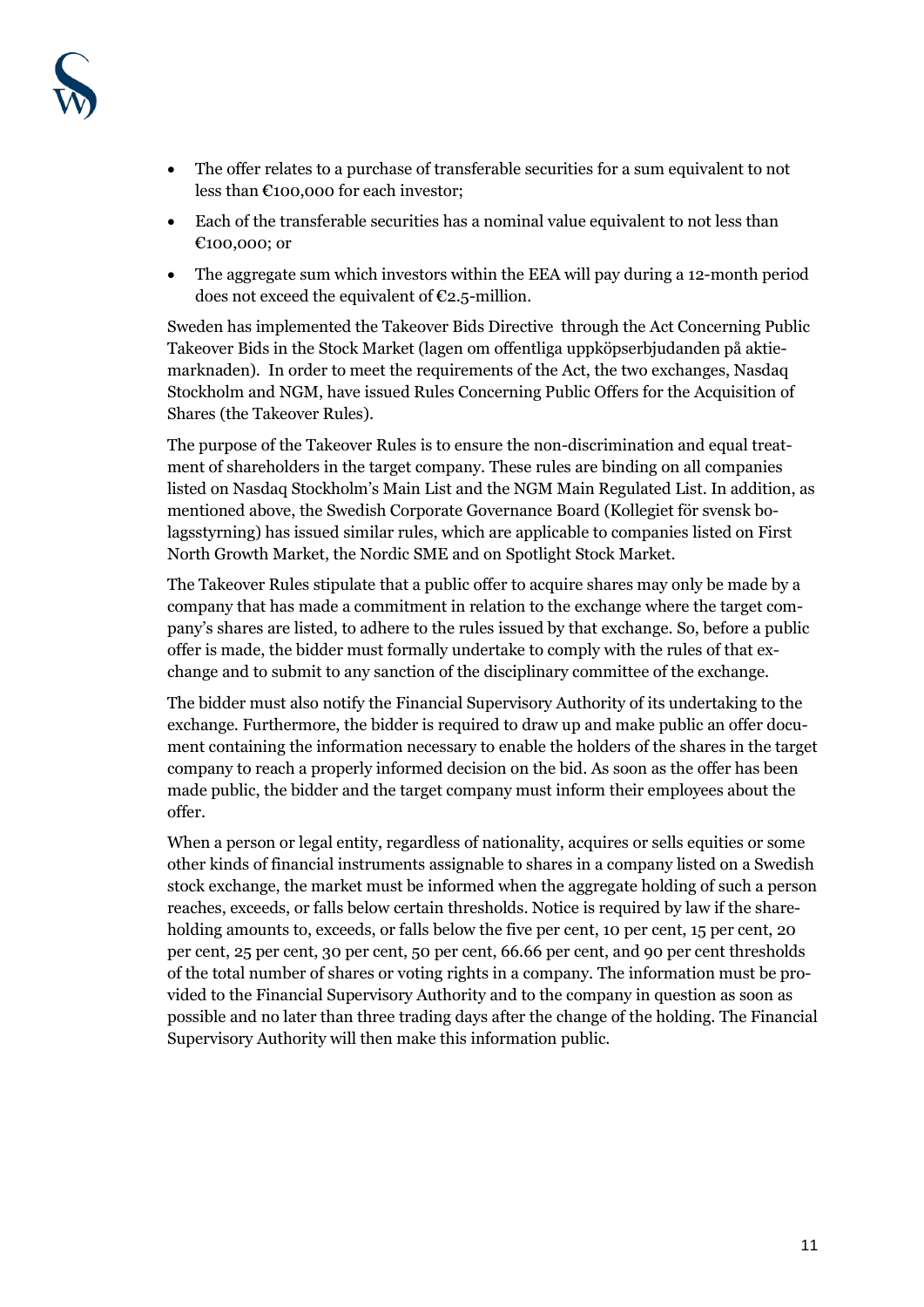#### **Conditional Offers**

In a public takeover, the bidder may make consummation of the offer conditional. In practice, a standard set of conditions has been developed. According to the takeover rules adopted by the stock exchanges, any condition for the consummation of the offer must be such that it can be objectively assessed whether the condition has been fulfilled or not.

The only exemption from the requirement of objectivity is in relation to government approval, typically approval from the Competition Authority. Such approval can be made conditional on the fact that it is obtained on terms satisfactory to the bidder. The bidder may only withdraw an offer if the non-fulfillment of a condition is of material importance for the bidder's acquisition of the target company. An offer cannot be conditioned on obtaining financing for the offer; financing must be in place before the launch of the offer. However, an offer that is debt-financed can be conditioned on payment of the debt financing. The same requirement of objectivity also is applicable in relation to a condition on payment of financing.

Consequently, if the offer is made conditional on payment of debt financing, the condition for the payment in the credit agreement must be objectively verifiable in the same way as a condition for the consummation of the offer itself. If the takeover offer is conditional, an accepting shareholder may, during the acceptance period, withdraw its acceptance of the offer up to the time the bidder declares the offer unconditional.

#### **Breakup Fees**

Breakup fees are not expressly regulated under Swedish law and there is no case law on the subject. Consequently, it is not entirely clear how such fees are perceived under Swedish law. Such fees will be assessed pursuant to the general principles of company law, contractual law, and the Act Concerning Public Takeover Bids in the Stock Market.

An agreement on a breakup fee is tested against the principle that agreements entered into by a company must be in the best interests of both the target company and its shareholders. A breakup fee that limits the management's and the board's ability to fulfill their fiduciary duty toward the company and the shareholders in a takeover would most likely be viewed as disproportionate and potentially unenforceable in Swedish courts. The Corporate Governance Board has expressed its view that restrictivity should be observed with respect to so-called "deal protection." However, there has not been a problem to such an extent that the Board has had cause to issue specific rules in this issue.

Reverse breakup fees do not raise the same issues, but also could be difficult to enforce in Swedish courts if seen as unreasonable. Under the Companies Act, the Swedish rules on financial assistance prohibit the target company's funds from being used for financing acquisition of shares in the target company. The same rules also prohibit the target company from providing security for loans used by the purchaser to acquire shares in the company.

#### **Minority Squeeze-Out/Sell-Out**

A shareholder that (together with certain affiliated persons) holds more than 90 per cent of the shares in a company is entitled to acquire the remaining shares in that company.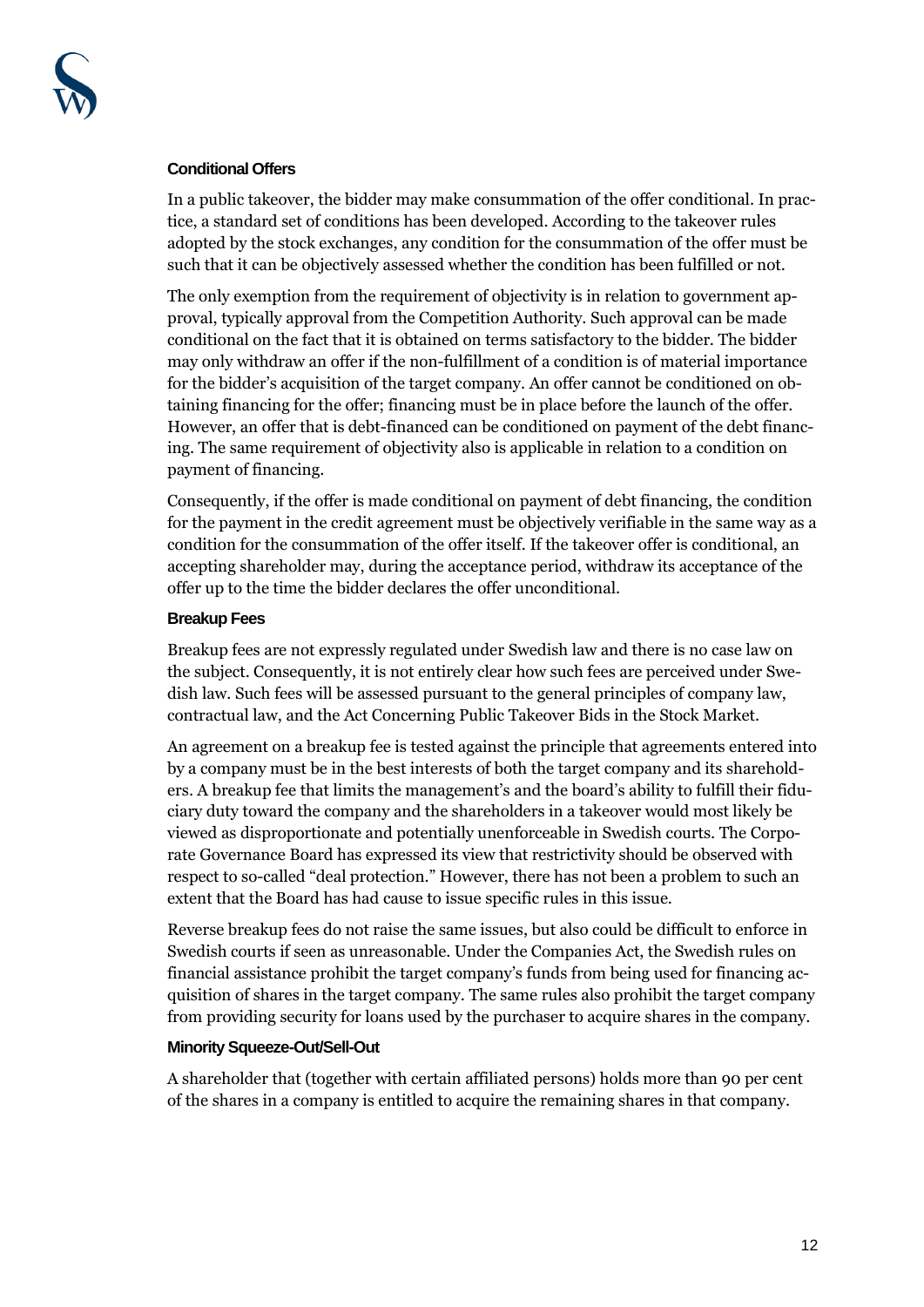Minority shareholders have a corresponding right to require a majority shareholder to purchase their shares. The process can be initiated at any time after the precise moment where the 90 per cent threshold has been passed. This right also is available where the majority shareholder is a foreign natural or legal person.

If the majority shareholder and the minority shareholders cannot agree on the terms for the transaction, the terms are settled by arbitration. The time frame for the arbitration process varies depending on the complexity, but the proceedings are usually finalized within one or two years from the request to acquire the shares. The majority shareholder can request advance vesting of title to the minority shares in order to gain control of the company prior to finalization of the arbitration proceedings. The parties involved may appeal the arbitration award to the public courts, in which case the final outcome of the proceedings may be delayed by several years.

#### **Pre-Contractual Documents**

It is common to draft pre-contractual documents, such as a letter of intent or memorandum of agreement. These documents are intended to address issues relating to negotiations, exclusivity, and confidentiality. If a document is not intended to be legally binding, this should be expressly stated, as good faith obligations follow from both Swedish law and the substance of the document. Other circumstances also may trigger binding obligations.

Under Swedish case law and doctrine, a party to negotiations that prevents a final agreement by acting in a disloyal and negligent manner (such as breaking off negotiations without cause) may, in certain circumstances, be liable to pay compensation for loss (culpa in contrahendo).

## **Tax Issues**

## *Share Transfers*

According to the Swedish participation exemption rules, a capital gain from the sales of shares in Swedish or foreign companies is normally tax-exempt for a Swedish company. Consequently, a corresponding capital loss is not deductible. One condition for the tax exemption is that the shares are not listed or, if listed, the company holds shares which represent at least 10 per cent of the voting rights. The participation exemption rules also provide for tax exemption on dividends.

## *Asset Transfers*

In the case of an asset transfer, the capital gain is normally subject to corporate income tax at a rate of 20.6 per cent. The capital gain is the difference between the acquisition price and the residual tax value of the transferred assets. Under certain conditions, a transfer of assets is exempt from value-added tax (VAT).

When consideration for the transferred assets consists of shares in the purchasing company, the asset transfer can be executed without triggering any taxation, under certain conditions. The purchaser of the assets will be allowed to use the acquisition cost of the assets as the basis for depreciation. The difference between the acquisition cost and the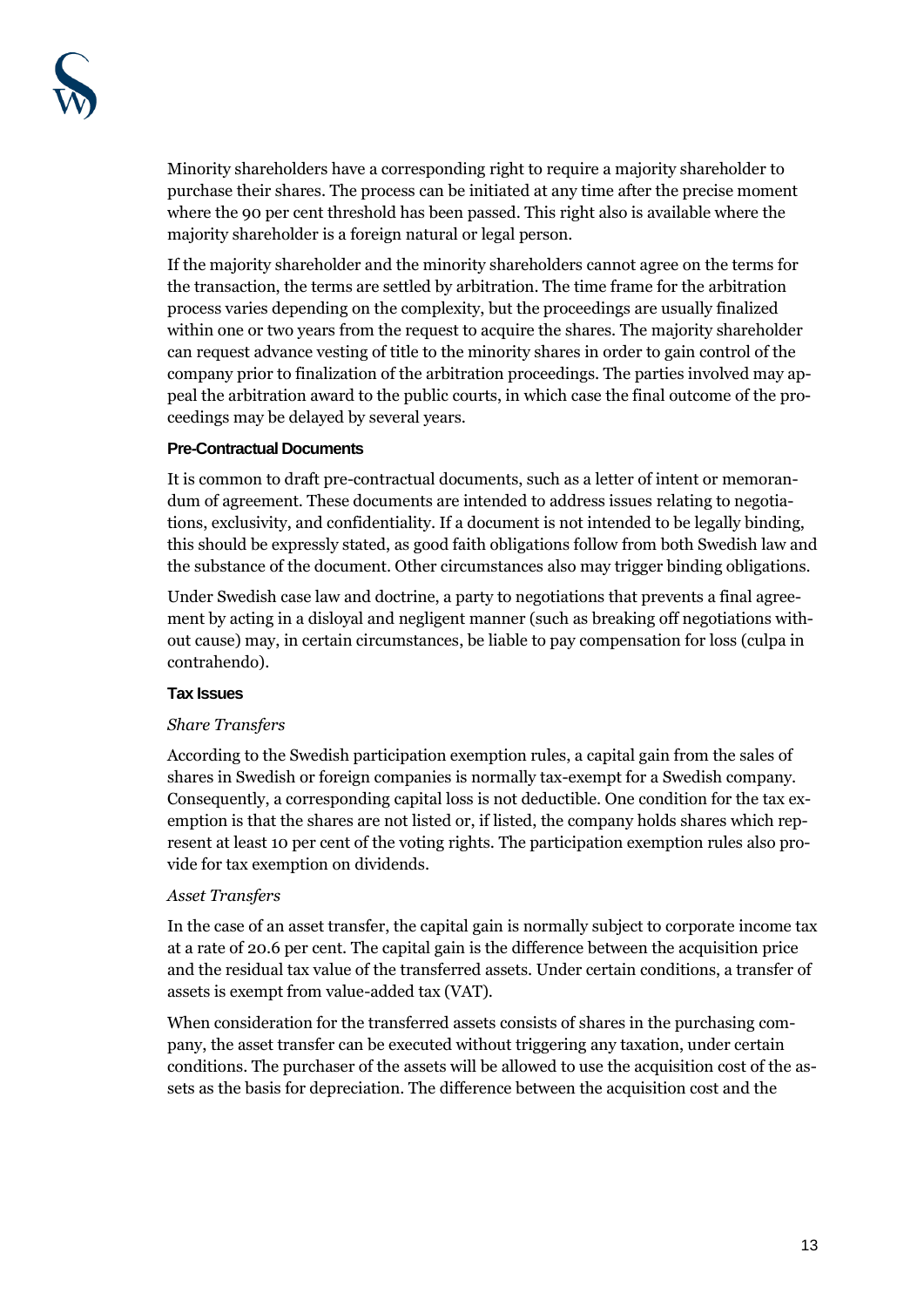

value of the assets is treated as goodwill and is depreciated in the same way as other inventories.

#### *Mergers*

The Swedish tax rules regarding mergers cover both national and transnational mergers. If the conditions for a merger are met, the transferring company will not be taxed as a result of a merger and the receiving company will assume the tax position of the transferring company.

Losses carried forward in the transferring company that relate to the income year prior to the merger are deductible only to a certain extent. Losses carried forward in the transferring company as well as in the receiving company that relate to the income year prior to the merger are not deductible until the sixth year after the merger.

#### **Filings and Fees**

## *Companies Registration Office*

No filing of a share or asset purchase transaction with the Companies Registration Office is required, and no stamp tax is applicable. In the case of a merger or demerger involving one or more public companies, the merger or demerger plan must be submitted to the Companies Registration Office for registration. Public notice of the registration must be given.

In all mergers and demergers, regardless of whether they involve private or public companies, the transferor must apply for the Companies Registration Office's authorization to implement the merger or demerger plan. On completion, a notification of the merger or demerger must be submitted to the Companies Registration Office for registration. Registration fees are applicable when applications are filed or information is registered in accordance with the registration rules.

## *Financial Supervisory Authority*

In the case of mergers involving at least one public company, in addition to the requirement to register the merger plan, documents containing information on the transferor must be prepared and submitted to the Financial Supervisory Authority for review. In the case of takeover bids, the offer document must be submitted to and approved by the Financial Supervisory Authority.

## *Competition Authority*

A business combination may be subject to notification to the Competition Authority, largely depending on the aggregate turnover of the companies involved in the preceding financial year. A business combination which is subject to notification may be prohibited if it is deemed to be intended to significantly impede the existence or development of effective competition.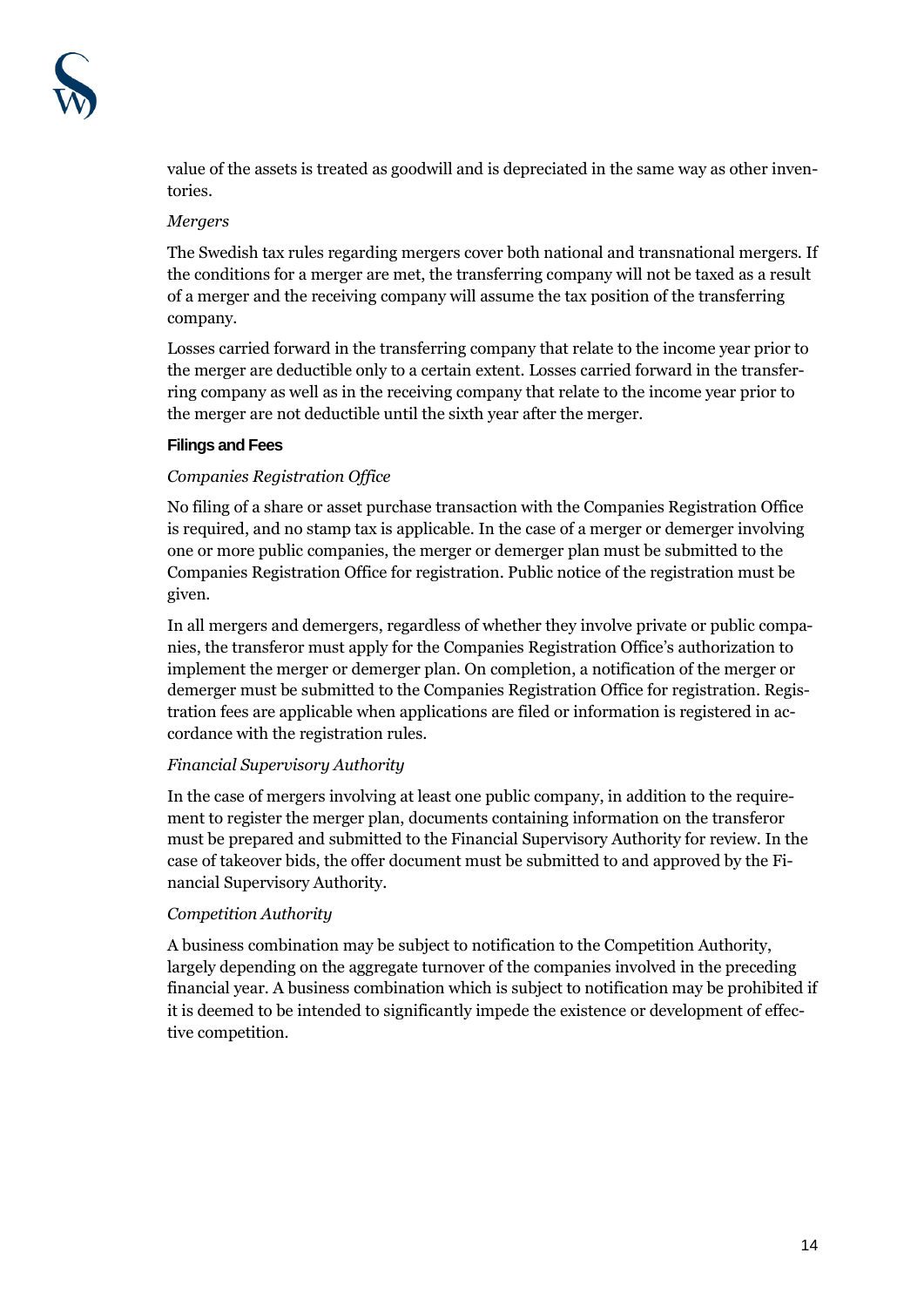# **Disclosure Requirements for Unlisted Companies**

#### *Acquisition of Shares and Assets*

The acquisition of shares or assets in non-listed companies does not, as such, obligate the parties to make public any information in respect of the transaction. However, in the case of a notification submitted to the Competition Authority, the information filed will eventually become public (with the exception of trade secrets).

#### *Mergers and Demergers*

Due to the registration requirements for mergers or demergers involving public companies, the information contained in the merger or demerger plan will become public. Public notice must be given when the merger or demerger plan is registered. When a merger or demerger plan has been approved, notice must be given to the known creditors of the companies involved.

#### **Extent of Seller's Warranties and Indemnities**

The extent to which warranties and indemnities are required is dependent on the size of the acquisition and the risk connected to it. Nevertheless, it is customary for the seller to provide warranties for the accuracy of annual and interim reports, titles to assets, taxation, intellectual property rights, and employee matters.

In addition to warranties, it is advisable to conduct a due diligence in respect of the target company. The legal significance of a due diligence must be considered in the light of the Sale of Goods Act (Köplag). According to the principles of the Act, the target should conform to the buyer's reasonable expectations, after the buyer has fulfilled his duty under Swedish law to "examine" the target. In practice, a deviation from those expectations ought to entitle the buyer to claim compensation for any defects the buyer had not noticed.

In this context, it is important to take legal advice on the matter, as the provisions of the Sale of Goods Act could be set aside by the sale and purchase agreement. Furthermore, if limitations of liability  $-$  or, more specifically, the effects of such clauses  $-$  are held to be unreasonable, they may be mitigated or set aside in accordance with Section 36 of the Contracts Act (Avtalslagen).

## **Restrictions and Requirements for Transferring Shares**

Restrictions and requirements for transferring shares may be found in the target company's bylaws or in shareholders' agreements. There are no statutory requirements or restrictions in this respect.

#### **Requirements for Transferring Intellectual Property Rights**

The seller can, in principle, assign any intellectual property right in his possession; however, in the case of copyrights, an author's moral rights cannot be assigned. Moreover, assignment of a license often requires the licensor's permission. Trade marks that are in use in a transferred business are presumed to be included in the transfer of that business.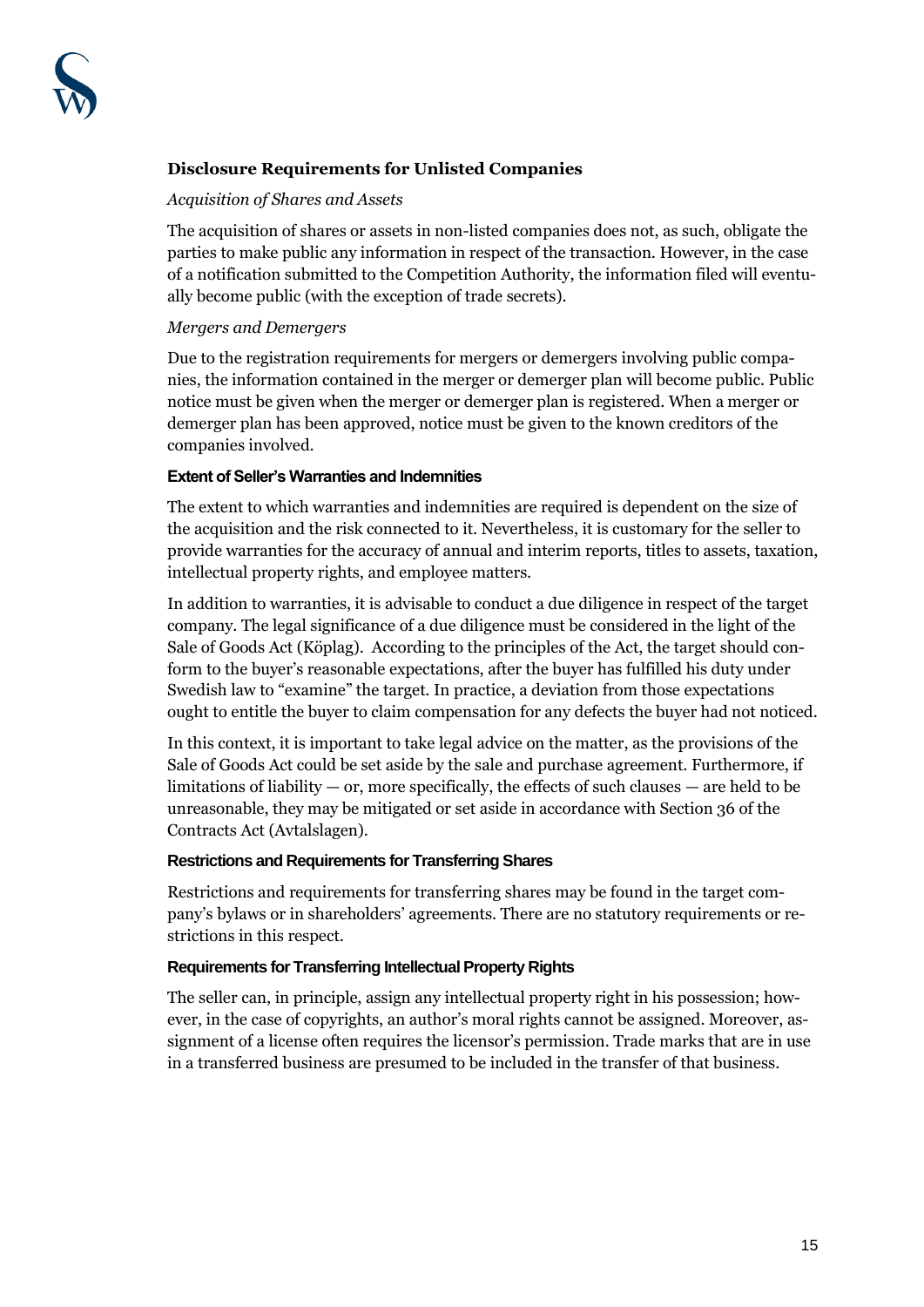In the case of a business or asset transfer, trade mark rights must be explicitly assigned to the purchaser. In order to be able to enforce trade marks and patents, it is necessary to notify all assignments to the Patent and Registration Office (Patent- och registreringsverket).

## **Requirements for Transferring Business Contracts**

A contract can only be transferred in accordance with its terms. When a contract is transferred in conjunction with an asset acquisition, it is mandatory to obtain the third party's consent in order to release the seller from his liabilities.

On the other hand, rights and accrued claims may, as a principle, be transferred without the debtor's consent, but a debtor is not entitled to unilaterally transfer his obligations. With reference to transfers of real property, tenants and leaseholders are provided extensive legal protection. A transferor of real property also is obliged to include a provision in the transfer contract regarding the rights of tenants and leaseholders.

# **Non-Competition Clauses**

In principle, non-competition clauses are legal and binding under Swedish law. However, as such clauses restrict competition, it is essential to ascertain whether or not they violate the Competition Act (Konkurrenslagen). The Competition Authority must be notified if an acquisition falls within the scope of the Competition Act by giving the buyer a decisive influence over the acquired business.

# **Target Companies Subject to Bankruptcy, Restructuring, or Liquidation**

There are three distinctive ways of dealing with a corporate restructuring in relation to a bankrupt company: bankruptcy, restructuring (reorganization), and voluntary liquidation. When the target company is declared bankrupt, it will be administered by a bankruptcy administrator appointed by a court. The bankruptcy administrator will be the only competent representative of the company's assets in bankruptcy. The administrator's assignment will be the winding up of the company's operations entailing the conversion of the assets into liquid funds.

All decisions regarding the bankrupt company are taken by the administrator alone, although the administrator is obligated to consult the Swedish supervisory authority and the creditors concerned before deciding on important matters. When the target company is declared bankrupt, only the net assets may be bought.

When the target company is under restructuring (reorganization), the company is still represented by the board of directors, but also advised by an administrator appointed by a court. A restructuring plan must be decided on and presented by the company to its creditors and to the court. This plan is publicly available. The restructuring plan, which may be revised, sets out the overall purpose of the restructuring. Usually, the purpose of a restructuring is to strengthen the company's capital through the infusion of capital together with the composition with creditors. All negotiations with third parties are carried out by the ordinary legal representatives of the company acting with the administrator's consent.

When the target company is under restructuring, the net assets or the shares may be bought. This is normally conducted in connection to the buyer's infusion of capital to the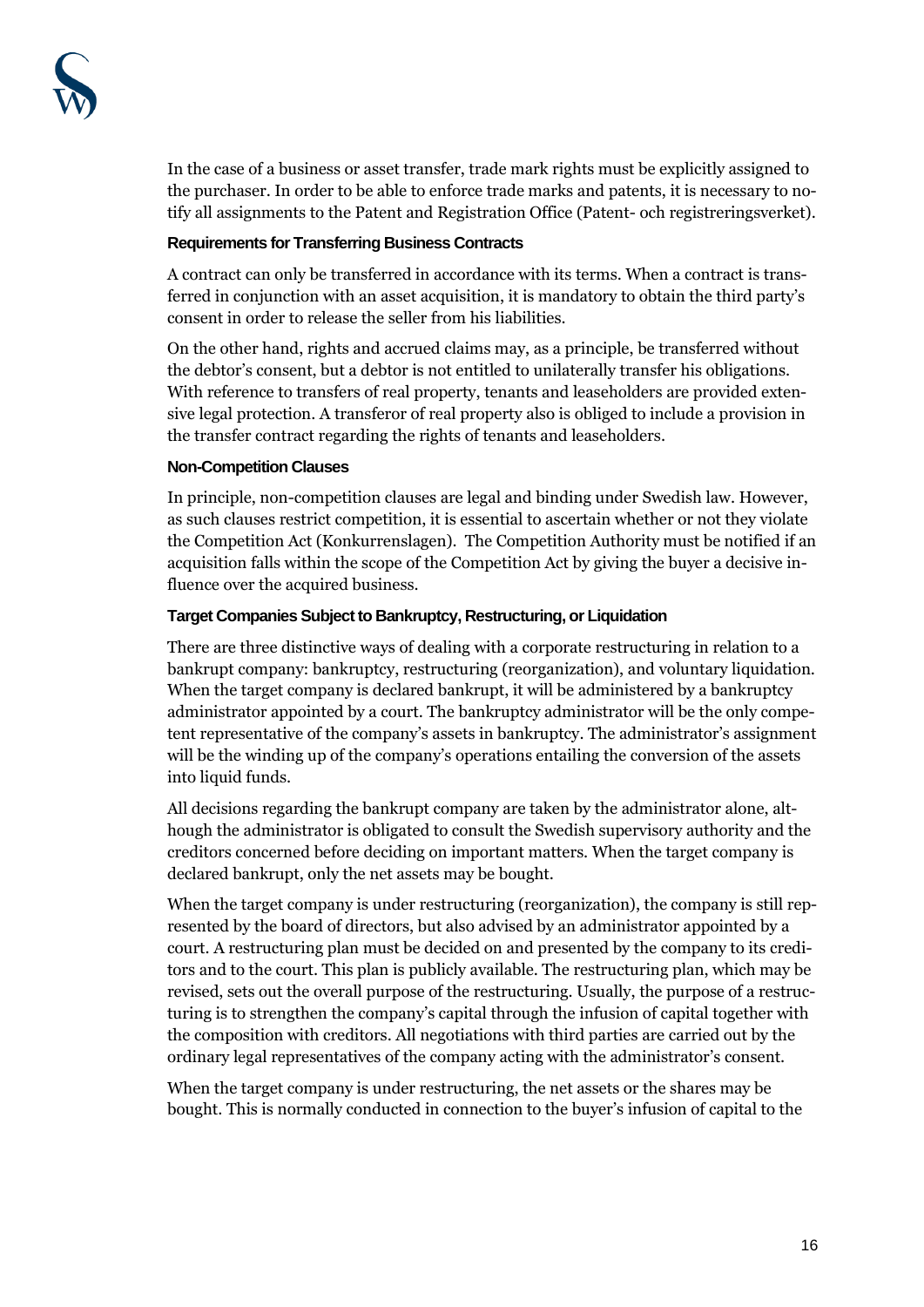company. When the target company is in voluntary liquidation, the company is represented by one or more liquidators. The purpose of a liquidation is to wind up the company's operations and entails the conversion of the assets into liquid funds.

A company in liquidation must always be able to pay all its debts and must not be insolvent. When a company in liquidation becomes insolvent, the liquidator has the duty to apply for the company's bankruptcy. When the target company is in liquidation, the net assets may be bought. The shares also may be bought, provided that the company's registered share capital is intact and the shareholders decide to resume the business.

#### **Competition Law Prohibition against Anticompetitive Cooperation**

Agreements and cooperation between companies that have as their object or effect the prevention, restriction, or distortion of competition in the market to an appreciable extent are prohibited under Chapter 2, Section 1, of the Competition Act. An agreement or concerted practice is considered to restrict competition if it limits the possibility of one or more undertakings to act independently of each other.

The prohibition covers cooperation between two or more undertakings. Cooperation may take place through an agreement, a decision by an association of undertakings, or through concerted practices of undertakings. One example of such a decision by an association of undertakings would be when a trade association, by virtue of its rules of association, is able to determine or change the behavior of other undertakings in the market.

Concerted practices refer to those situations where undertakings apply a form of joint behavior without having a formal agreement. For this to be regarded as a concerted practice, some form of communication must have taken place between the undertakings. Natural parallel behavior, where a number of undertakings act in the same way without having either a direct or indirect agreement, is not prohibited.

For cooperation agreements to be prohibited, they must appreciably affect competition. When making this assessment, the market share and size of the cooperating partners must be determined. Cooperation between small and medium-sized undertakings, where the products regulated by the agreement cover only a small part of the relevant market, normally falls outside the scope of the prohibition.

In its general guidelines regarding none-hardcore restrictions, the Competition Authority defines the term "appreciable extent". Under this definition, cooperation is not regarded as appreciably affecting competition when the undertakings have a joint market share of a maximum of 10 per cent of the relevant market for horizontal agreements or 15 per cent for vertical agreements. As regards cooperation between small undertakings (i.e., where each undertaking has an annual turnover of less than SEK 30,000,000), an aggregate market share of 15 per cent is generally accepted. Some types of agreement, such as horizontal price-fixing agreements, fall outside the scope of the guidelines.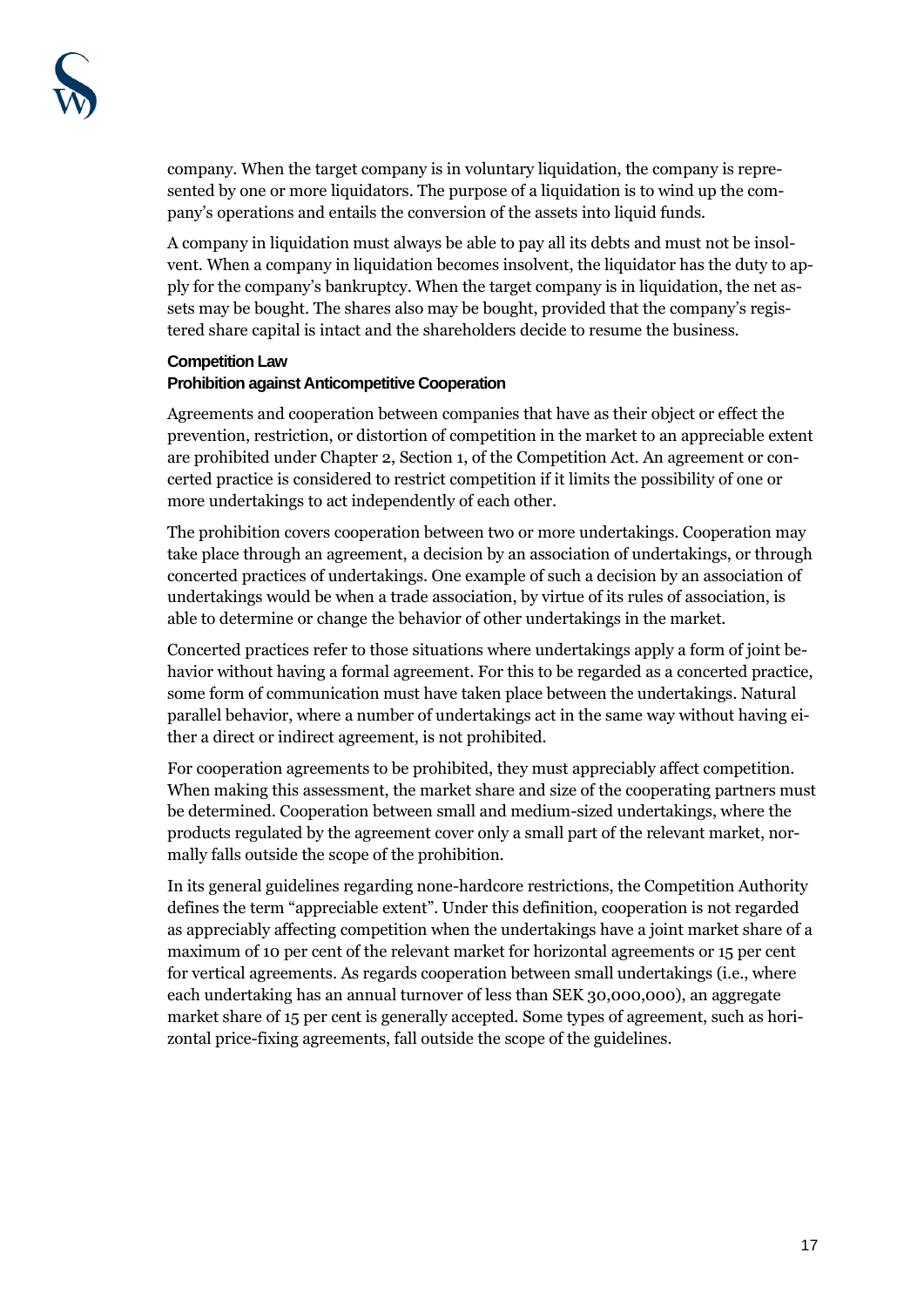#### **Examples of Prohibited Cooperation**

The Competition Act provides examples of cooperation which are regarded as being particularly restrictive in terms of competition. The list, which is not exhaustive as there are other forms of anticompetitive cooperation, contains the following examples of prohibited cooperation:

- Directly or indirectly fixing purchase or sales prices or any other trading conditions;
- Limiting or controlling production, markets, technical development, or investment;
- Sharing markets or sources of supply;
- Applying dissimilar conditions to equivalent transactions with other trading parties, thereby placing them at a competitive disadvantage; or
- Making the conclusion of contracts subject to acceptance by the other parties of supplementary obligations, which by their nature or according to commercial usage have no connection with the subject of such contracts (tie-in clauses).

The Competition Act is particularly strict regarding price cooperation. Agreements in which there is direct price cooperation and those in which prices are indirectly regulated are prohibited. Cooperation between undertakings may either be direct (such as through a purchase agreement) or indirect (such as through membership in a trade association).

Agreements that may be deemed to limit production are, for example, specialization agreements and agreements on joint production, such as exclusive dealing agreements and patent licensing agreements. Market sharing agreements are anticompetitive by their very nature. Examples of such types of agreements are the allocation of quotas, sales territories, or customers between competitors. Manufacturers and wholesalers also are prohibited from making sales agreements that limit production, the geographical sales area, or the customers to be supplied.

Applying dissimilar conditions to equivalent transactions with other trading parties to place them at a competitive disadvantage is a form of discrimination, such as when a supplier enters into an agreement with its retailers to the effect that a specific customer will not be supplied.

Tie-in clauses occur, for example, when a buyer purchasing a product or service is forced to purchase an additional product or service which has no natural connection to the main product or service. In principle, tie-in clauses are only accepted when they can be justified on technical or quality grounds.

#### **Abuse of Dominant Position**

The Competition Act prohibits any abuse of a dominant position by one or more undertakings. Having a dominant position in the market is not prohibited. The prohibition only applies to abuse by an undertaking of its dominant position. A dominant position means a strong economic position making it possible for the undertaking in question to prevent effective competition by acting independently of its competitors and customers and, ultimately, its consumers.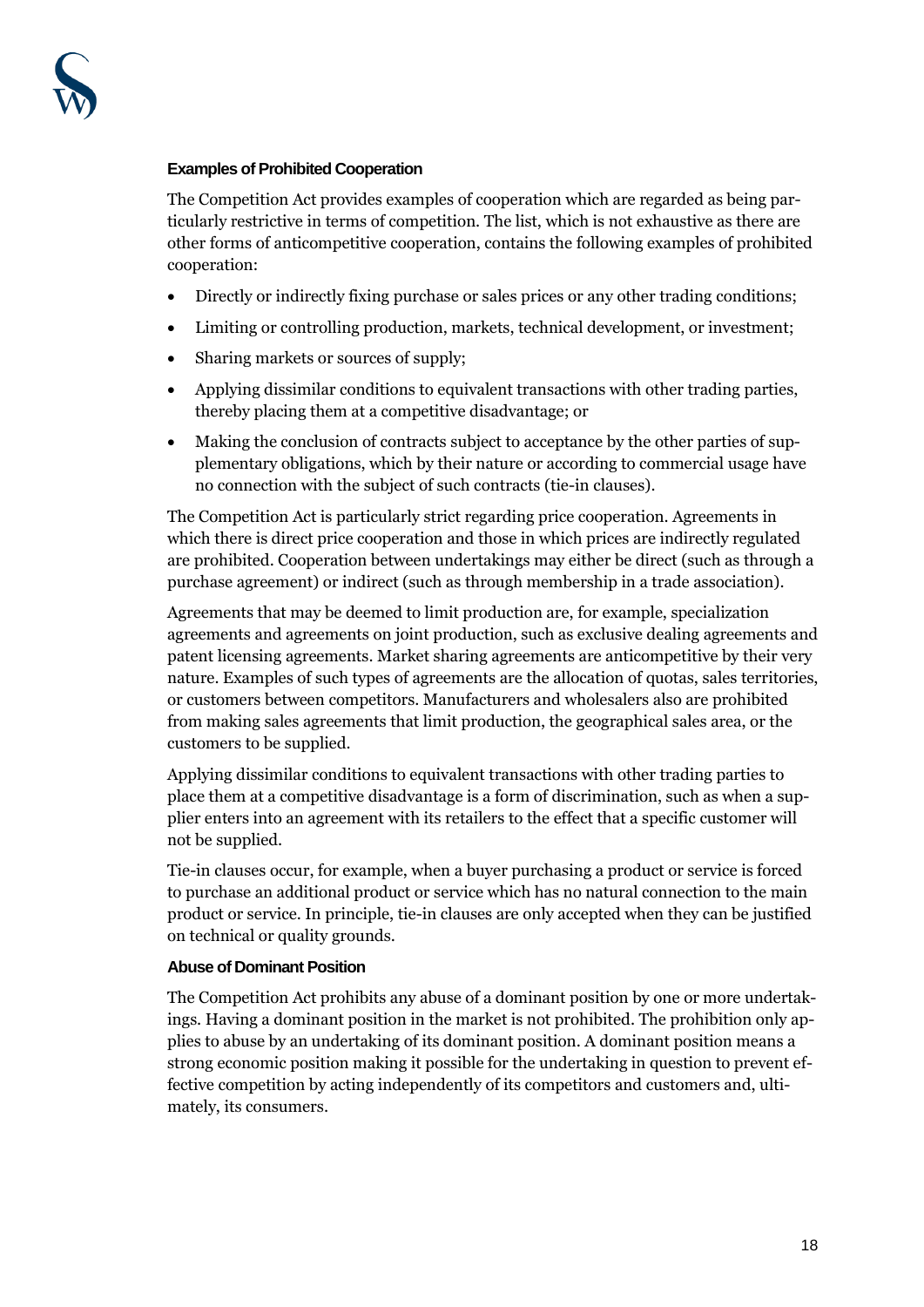A dominant position is based on a number of factors, each of which is not in itself decisive. Examples of important factors are financial strength, barriers to entry into the market, and the undertaking's access to input patents and industrial property rights as well as technology and other knowledge-oriented advantages. An important factor is the market share of the undertaking in the relevant market. A market share exceeding 40 per cent is an indication of a dominant position. The undertaking's market share is not, however, the decisive factor. Chapter 2 of the Competition Act contains a number of examples of practices that can be regarded as abuse of a dominant position. The list is not exhaustive and includes:

- Directly or indirectly imposing unfair purchase or selling prices or other unfair trading conditions;
- Limiting production, markets, or technical development to the prejudice of consumers;
- Applying dissimilar conditions to equivalent transactions with other trading parties, thereby placing them at a competitive disadvantage; or
- Making the conclusion of contracts subject to acceptance by the other parties of supplementary obligations which, by their nature or according to commercial usage, have no connection with the subject of such contracts.

An example of imposing unfair purchase or sales prices is when excessive prices are set. Another example is a dominant undertaking setting prices that are lower than prices that would normally be needed to cover costs and to provide a profit, when the aim is to eliminate competitors or make market entry more difficult.

Exclusive dealing agreements and similar practices that tie up suppliers and distribution networks and limit production also are examples of abuse of a dominant position. Discrimination may take place when a dominant undertaking unjustifiably uses prices, discounts, and other commercial conditions to treat undertakings differently. Refusal to supply also may be a form of discrimination. Tie-in clauses occur, for example, when a dominant undertaking uses its position to obligate a purchaser to purchase an additional product which does not have a natural or reasonable connection with the first product.

## **Actions against Restrictions on Competition**

## *Injunctions*

The Competition Authority may require an undertaking to cease violation of the provisions of the Competition Act regarding anticompetitive cooperation or abuse of dominant position. If the Competition Authority decides not to impose such an obligation, an undertaking which is affected by the infringement may petition the Market Court to issue an injunction to cease the violation.

# *Administrative Fines*

If an undertaking intentionally or negligently violates the provisions of the Competition Act or Article 101 or Article 102 of the Treaty on the Functioning of the European Union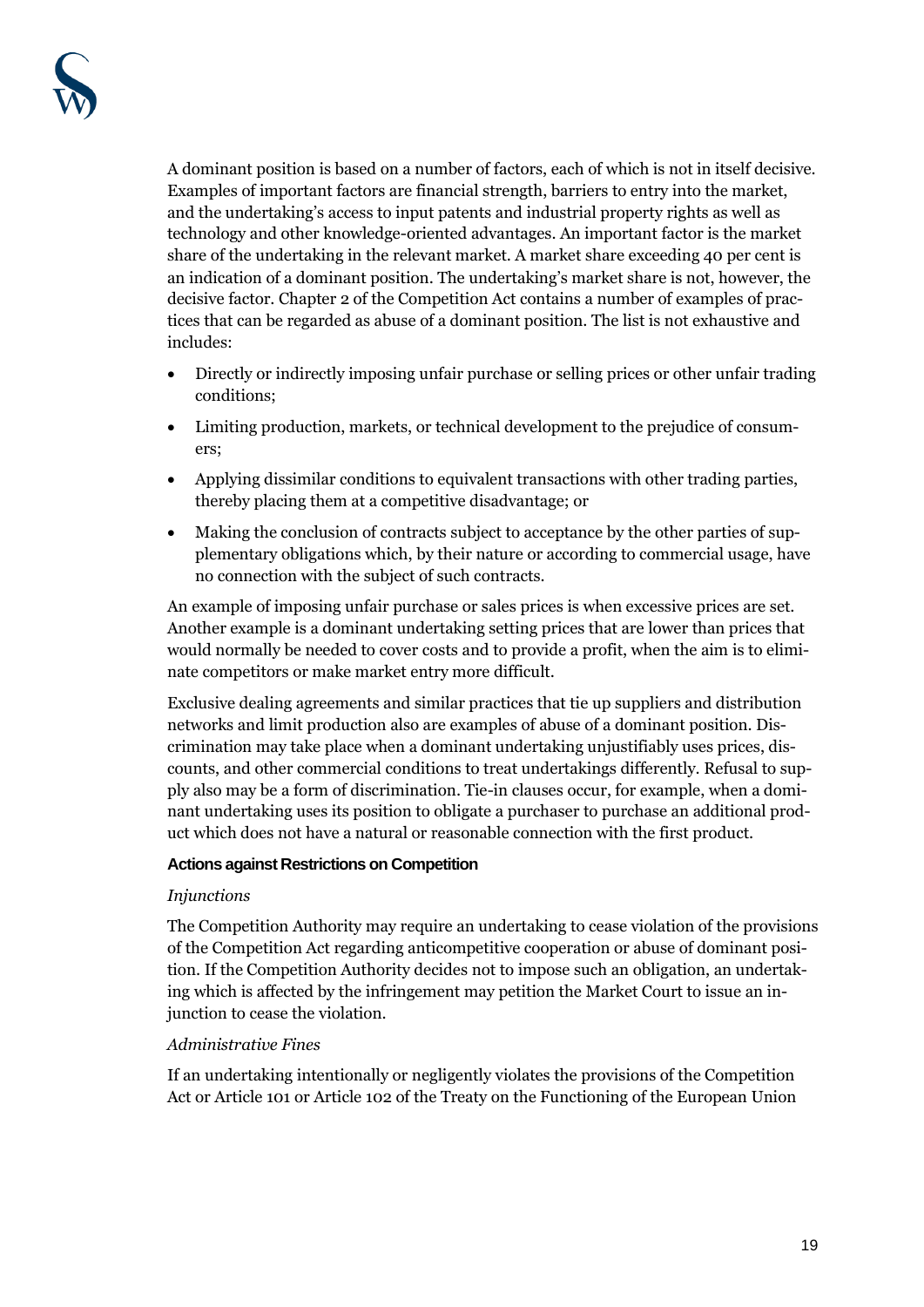(TFEU), the Competition Authority may petition the District Court of Stockholm to order the undertaking in question to pay an administrative fine.

Before the Competition Authority institutes proceedings against an undertaking regarding an administrative fine, the undertaking must be given an opportunity to express its views on the Authority's summons application. The amount of the administrative fine may not exceed 10 per cent of the annual turnover of the undertaking in the preceding business year.

# *Leniency*

According to Chapter 3 of the Competition Act, an undertaking may be exempted from fines if it discloses its participation in an illegal anticompetitive cooperation to the Competition Authority.

The Competition Authority may grant an undertaking immunity from a fine if the undertaking is the first one to notify the Competition Authority of an anticompetitive cooperation and the information contains facts which enable the Competition Authority to conduct an investigation. To be granted immunity, the undertaking also must satisfy the cumulative conditions set out in Chapter 3, Section 14, of the Competition Act. The concerned undertaking must:

- Provide all information concerning the infringement (i.e., the illegal anticompetitive cooperation);
- Fully cooperate with the Competition Authority;
- Refrain from destroying any evidence or hindering the Competition Authority's investigation; and
- Cease its involvement in the illegal cooperation after it has applied for leniency.

However, immunity from fines will not be granted if the undertaking has coerced another undertaking to participate in the illegal anticompetitive cooperation. If the Competition Authority lacks sufficient evidence to take action against the anticompetitive cooperation and no undertaking has met the conditions for immunity, the Competition Authority may still grant an undertaking immunity from a fine which would otherwise have been imposed if an undertaking is the first to submit evidence which, in the Competition Authority's view, enables the discovery of a violation (i.e., an illegal anticompetitive cooperation) or if the undertaking provides significant assistance to the investigation of the violation.

# *Reduction of Fines*

Under Chapter 3 of the Competition Act, undertakings that do not qualify for immunity may benefit from a reduction in a fine that would otherwise have been imposed.

In order to qualify for such a reduction, the undertaking must provide the Competition Authority with information on the alleged illegal anticompetitive cooperation, which constitutes much stronger evidence than that already in the possession of the Competition Authority at the time of the application. To qualify for a reduction in fines, the undertaking must meet the same conditions as those for being granted leniency.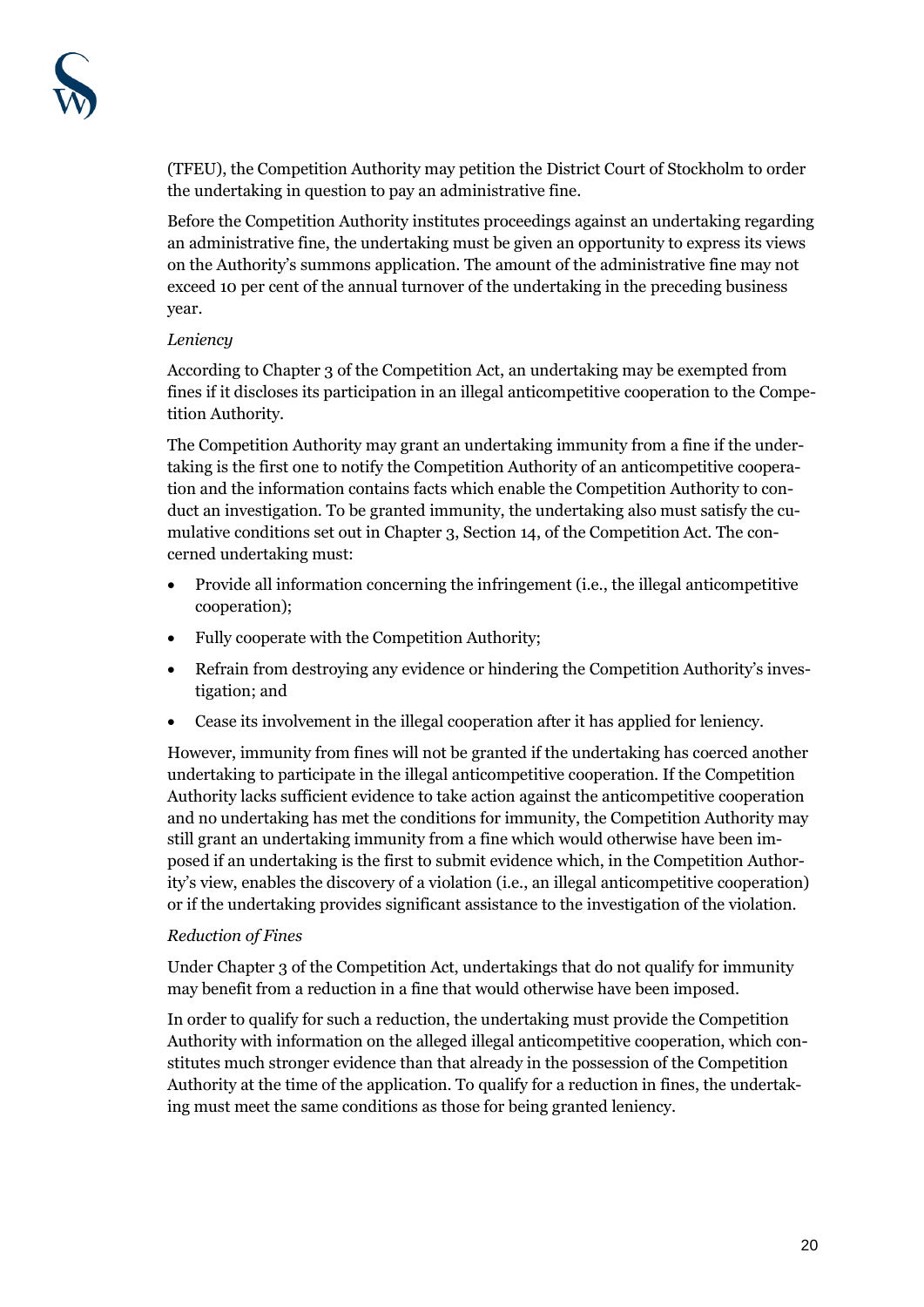## *Damages*

The Competition Act also contains provisions regarding damages. An undertaking that has violated the competition rules in the Competition Act regarding anticompetitive cooperation, or abuse of dominance, or Article 101 or Article 102 of the Treaty on the Functioning of the European Union (TFEU), must pay compensation for the damage thus caused.

# **Real Estate Law In General**

The current Swedish system is based on the Land Code, enacted in 1972. The property aspects of land law are technical due to the variety of effects that are achieved by registration of real estate and different cadastral procedures. All Swedish land and adjoining water areas, apart from the sea and the four major lakes (for which instead the governmental body Kammarkollegiet acts as the property owner), are divided into property units (fastigheter) registered with the National Land Survey (Lantmäteriet).

A property unit may be demarcated horizontally as well as vertically, making the creation of three-dimensional property units not only possible, but also increasingly common (however the vast majority of the approx. 3,300,000 properties in Sweden are only demarcated horizontally). In the case with two-dimensional properties, buildings at the property is regarded as "accessories" to the property, meaning that the property owner must have a decision from the National Land Survey in order to alter the boundaries of the property, but not to divest buildings and other thing erected at the property (provided that the objects are also moved away from the property).

The National Land Survey is responsible for land registration and the registration of land titles. All property units are registered in the property register (fastighetsregistret). That provided information is registered correctly is guaranteed by the State.

Ownership of land is always connected to a registered property unit. Ownership entails, amongst others, a right to own, occupy and (in most cases) dispose of the property unit. The owner's right to use his property unit is, however, limited. For instance, the right to develop or exploit a property is limited by planning and building legislation. Any natural or legal person has the right to hold land. Restrictions on foreign ownership of real property were repealed during the 1990s.

# **Acquisition of Real Property**

# *Signing of Contract*

Acquisition of Swedish real property requires a written contract, signed by both buyer and seller. The contract must set out the sales price and contain a declaration by the seller by which he conveys the correctly designated, registered, object to the buyer.

A duly signed contract protects the buyer from the seller's bankruptcy and, in principle, hinders the seller to sell the property to a third party, pledge or grant usufructs. Unless the seller has reserved the right to repossess the object in the event of default in payment on the due date (which is, by a large margin, the most common), a duly signed contract also defeats the seller's right of repossession in the event of the buyer's bankruptcy. A duly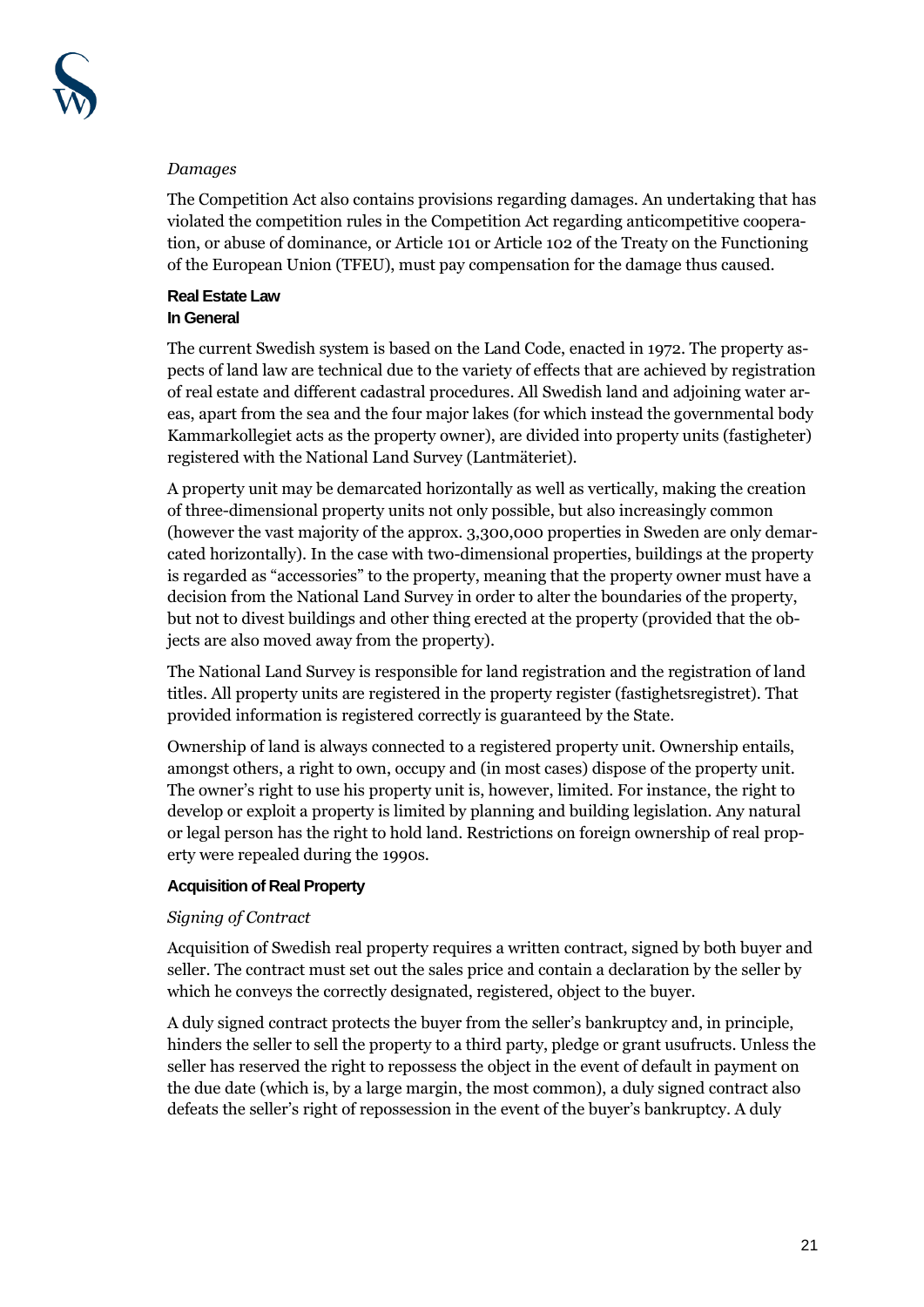signed contract also protects a buyer if the real property is subject to enforcement measures from the seller's creditors, although such protection is subject to limitations.

# *Registration of Title*

Ownership of the property is transferred on the signing of the contract, but the contract in itself does not entitle the buyer to successfully sell the real property from a rights-in-rem perspective. The buyer also should gain a registered title (lagfart) to the real property by submitting the contract to the National Land Survey. Without the registered title, the buyer would be subordinated to a bona fide owner that may have purchased the real property from the registered owner. Applying for a registered title also is necessary for the purpose of taking out new mortgages the real property.

If the seller's signature on the contract is not confirmed in writing by two witnesses, the National Land Survey will condition the registration of full title upon that the seller does not sue the buyer over the ownership to the property within a certain time frame. If the seller of real property is married, written consent from the seller's partner is required for the disposal of the property. Written consent also is required from a "cohabitee" as regards real property used as joint habitation for unmarried couples.

The sale of real property may be conditional; for instance, in regard of payment of the purchase price, if all the conditions for a full title have not been fulfilled, the buyer will only receive provisional title (vilande lagfart) and is only entitled to obtain the actual title on completion of the conditional payment. A provisional title is sometimes useful, as it prevents the seller from reselling or taking out new mortgages in the property.

On final payment, the seller issues a bill of sale (köpebrev), which conforms to the written contract and in which the seller confirms that the condition has been satisfied and thereby grants the buyer full title to the real property. Consequently, registration of the title is necessary for the buyer to enjoy all benefits of owning the real property. On registration, any creditor or buyer can assure himself of the owner's title by inspection of the property registry, which also shows the priority status of the various mortgages.

## *Extinctive Acquisition*

Extinctive acquisition of a real property is by way of a bona fide purchase from a person whose title was imperfect. Extinctive acquisition does not apply, save for when the situation in the end of this paragraph is at hand, if the title was imperfect due to forgery or sale by a minor or by a bankrupt. If a rightful owner should lose his right due to an error in the register, he is entitled to indemnification by the State. Extinctive acquisition also can occur through adverse possession (hävd), normally 20 years, and in some cases then years, after registration. The rules on adverse possession are of little practical importance in Sweden.

## **Mortgages**

Mortgages (inteckningar) represent a credit potential of a specific amount and order of priority in the event of foreclosure of the property in question. On the registered owner's application, mortgages are entered into the register and a deed of mortgage (pantbrev) that is delivered to the owner representing the mortgage. When the owner receives the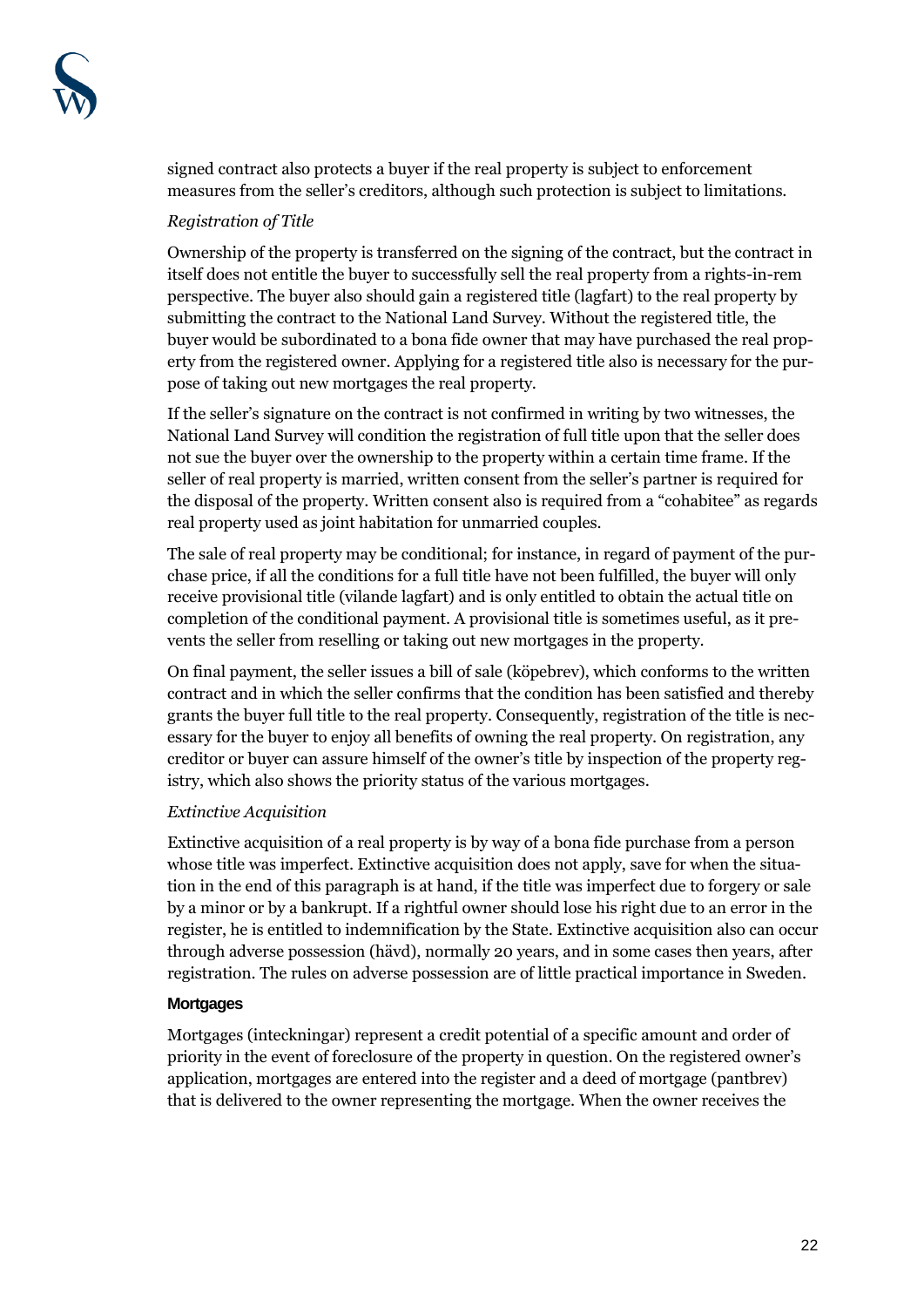deed of mortgage, he has security in his property (ägarhypotek). The owner may use this document to provide security for a creditor according to the rules of ordinary property. In doing so, the owner must deliver the deed of mortgage to the pledgee.

The pledge of a mortgage is perfected by the delivery of the mortgage deed by the property's owner and by a declaration of pledging the mortgage in the property for a certain debt. A creditor holding the mortgage deed (the mortgagee) is protected merely by his possession of the document. In the event of a forced sale of the mortgaged property, creditors are paid according to the priority of their mortgages. The owner also may be paid if he also holds any mortgage deed. Stamp duty is charged on a mortgage deed at the rate of two per cent of the face value of the deed. No stamp duty is charged when pledging a deed of mortgage as security for a liability.

The mortgages can be used over and over again. Hence when the first debt for which a mortgage is pledged is fully repaid and the mortgage deed is handed back to the owner, the owner may use the mortgage ones more as a security for a new debt.

#### **Leases**

Normally, if real property is transferred to a new owner, the leases associated with the property remain valid and binding on both the new owner and the tenants. However, this presupposes that:

- The lease was entered into by and between the owner of the property (at the relevant time) and the tenant, the lease is in writing; and the premises were occupied by the tenant prior to the transfer;
- The lease is registered in the property register;
- The seller has reserved the existence of the lease when conveying the property; or
- The buyer is in bad faith over the existence of the lease.

Nevertheless, a lease will always remain effective if the new owner fails to give the tenants notice of termination within three months of the transfer.

#### **Stamp Duty**

Purchases of real property and site leasehold rights (tomträtter) trigger stamp duty, which is normally paid by the purchaser and falls due when the purchaser's title to the property is registered in the property registry. The basis for the stamp duty is either the purchase price (or the value of the real property) or the tax assessment value of the property for the year prior to the year of registration of ownership, whichever is higher. The rate of stamp duty for transfers is 1.5 per cent of the value if the purchaser is an individual or a tenantowner association and 4.25 per cent if the purchaser is a legal entity. No stamp duty is charged on rent or lease agreements.

# **Taxation**

#### **In General**

The principal direct taxes in Sweden are corporate income tax (bolagsskatt) levied on companies, national income tax (statlig skatt), and municipal income tax (kommunal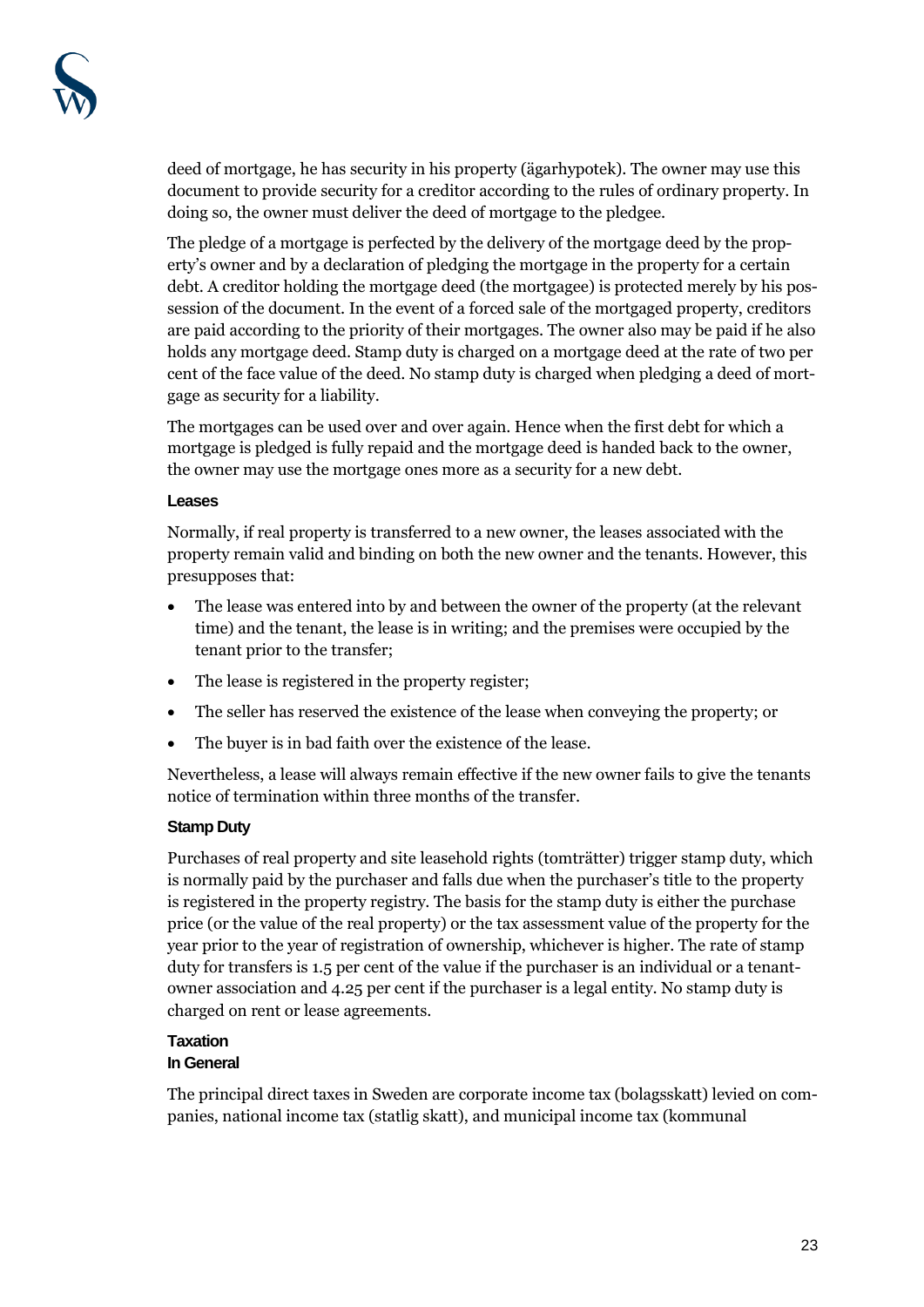skatt).The most important indirect tax is VAT, known as mervärdesskatt or moms. Other taxes include real estate tax on certain real estate, social security contributions, and various selective purchase taxes.

Sweden no longer has inheritance, gift, or wealth tax. The tax on real estate has recently been abolished for privately held real estate, but has been replaced by a lower "real estate fee". Sweden has a modern tax system with a well-organized tax authority, the Tax Agency (Skatteverket), which is responsible for the operation of the Swedish tax legislation. Advance rulings on specific proposed transactions can be obtained from the Board for Advance Tax Rulings (Skatterättsnämnden).

The Swedish tax system distinguishes between employment income and capital income for individuals. The maximum tax rate on earned income for individuals is approximately 57 per cent (with a municipal tax rate of approximately 31.5 per cent). The tax on capital income is levied at a flat rate of 30 per cent. The allocation of income to either earned income or capital income is an important part of the Swedish tax system.

Resident companies and Swedish branches of non-resident companies are liable to pay corporate income tax at a flat rate of 20.6 per cent. However, the effective tax rate would be slightly lower, as companies are allowed to create a profit reserve through an allocation to a reserve of up to 25 per cent of the net profit. The reserve must, however, be dissolved (i.e., added to income) no later than the sixth year after the year in which the allocation was first made. There are no municipal income taxes levied on companies in Sweden.

Following Sweden's accession to the EU, the tax system has been brought into line with EU law in some areas, particularly the VAT system. Furthermore, there have been many cases from the European Court of Justice, of both indirect and direct importance for Swedish tax jurisprudence, based on the free movement of goods, persons, services, and capital, and the non-discrimination rules.

## *Limited Companies*

The most important Swedish corporate entity that is liable to pay corporate income tax is the limited-liability company. Comparable entities incorporated abroad may be liable to pay Swedish corporate income tax. The extent of this liability depends on whether they are regarded as resident or non-resident in Sweden for tax purposes.

## *Resident Companies*

A company resident in Sweden is liable to pay corporate income tax on its worldwide profits. Any company incorporated in Sweden is considered to be resident in Sweden for tax purposes, including foreign companies if the seat of the board of the company is situated in Sweden.

## *Non-Resident Companies*

Non-resident companies are only liable to pay corporate income tax on certain types of income: business income from a permanent establishment in Sweden, income from real estate situated in Sweden, income from the sale of a tenant-owner's right to use a house in Sweden, and income from dividends on interest in a Swedish cooperative association.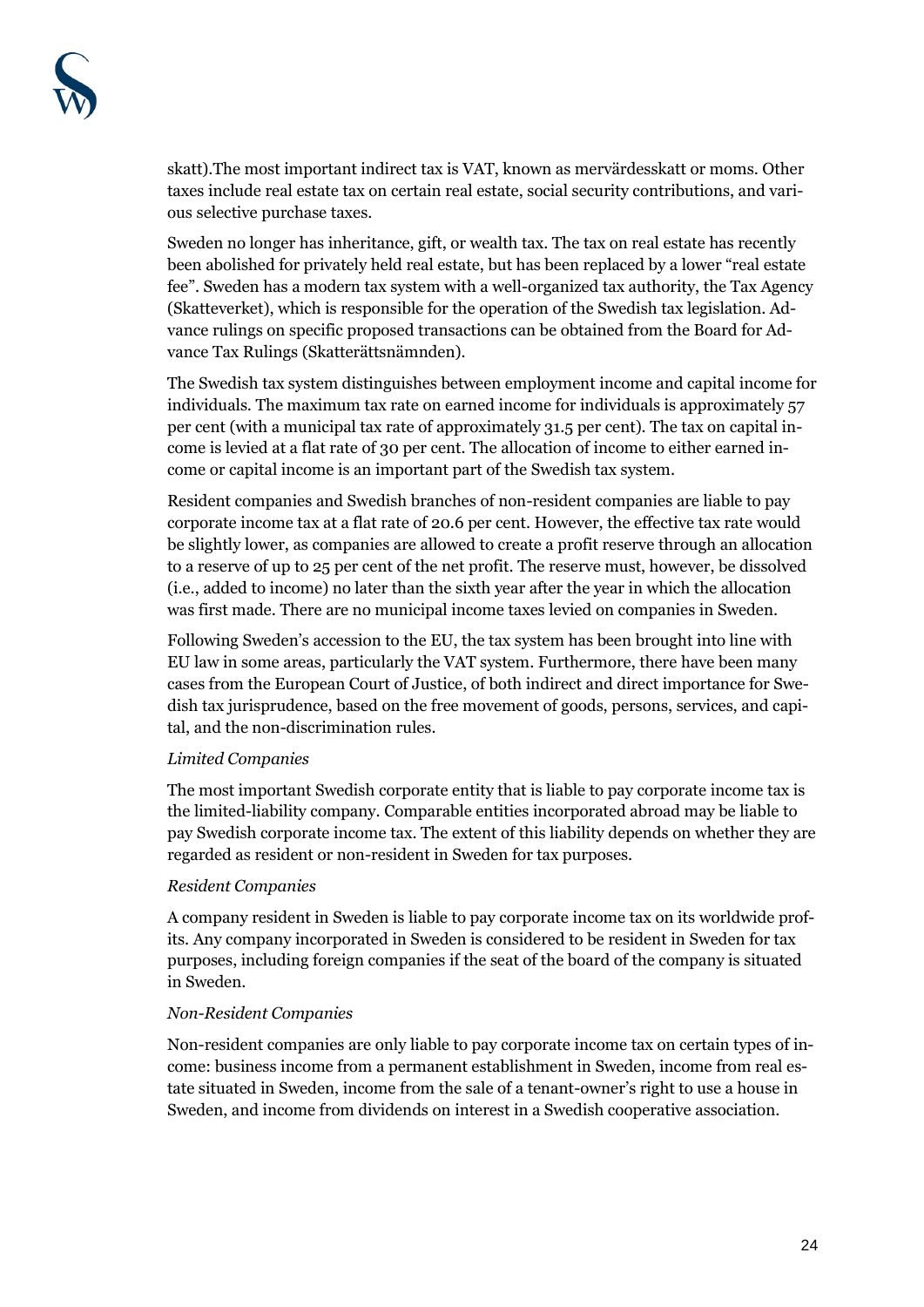Payments in the form of royalties and other periodical payments for the use of tangible or intangible assets will be considered income from a permanent establishment in Sweden if the payment arises from a business with a permanent establishment in Sweden.

## *Partnerships*

Under Swedish law, partnerships are considered to be legal entities, but not separate entities for tax purposes. Once the taxable income of a partnership has been determined, it is allocated among the partners, who are liable to pay personal income tax or corporate income tax on the amount allocated, depending on whether the partner is an individual or a company.

#### **Taxable Income**

When determining the taxable income of a company, all business expenses incurred in obtaining, securing, or maintaining the income are deductible from the gross income of the entity. Swedish company taxation is based on the entity's statutory financial statements prepared in accordance with Swedish generally accepted accounting principles (GAAP) and with adjustments provided by law, such as exempt income, disallowable expenditure, and losses brought forward.

All the company's income is categorized as business income and is taxed at a flat rate of 22 per cent. Capital gains, including gains on sale of real property, are treated as business income and form part of the taxable net income of the company.

## **Tax-Exempt Dividends**

In 2003, Sweden implemented a new tax regime according to which dividends are tax-exempt under certain circumstances. This exemption from taxation only applies to businessrelated shares (näringsbetingade andelar) that are fixed capital assets. Business-related shares comprise shares in a limited-liability company and in a cooperative association (ekonomisk förening) owned by, for example, a Swedish limited-liability company, a Swedish cooperative association, a Swedish foundation (stiftelse), or a non-profit association (ideell förening).

In 2010, Sweden extended these rules so that a dividend received by a partnership is exempt from taxation if the share in the partnership is owned by one of these Swedish companies and if the dividend would have been exempt from taxation if the company had received the dividend directly.

An unquoted share is generally considered business-related. A quoted share is considered business-related if the shareholding represents at least 10 per cent of the voting rights or if the share is held for sound business reasons, in that it is considered necessary for the business conducted by the shareholding company or any of its affiliates. Quoted business-related shares must be held for at least 12 months to qualify for tax exemption. There is no minimum holding period for unquoted shares.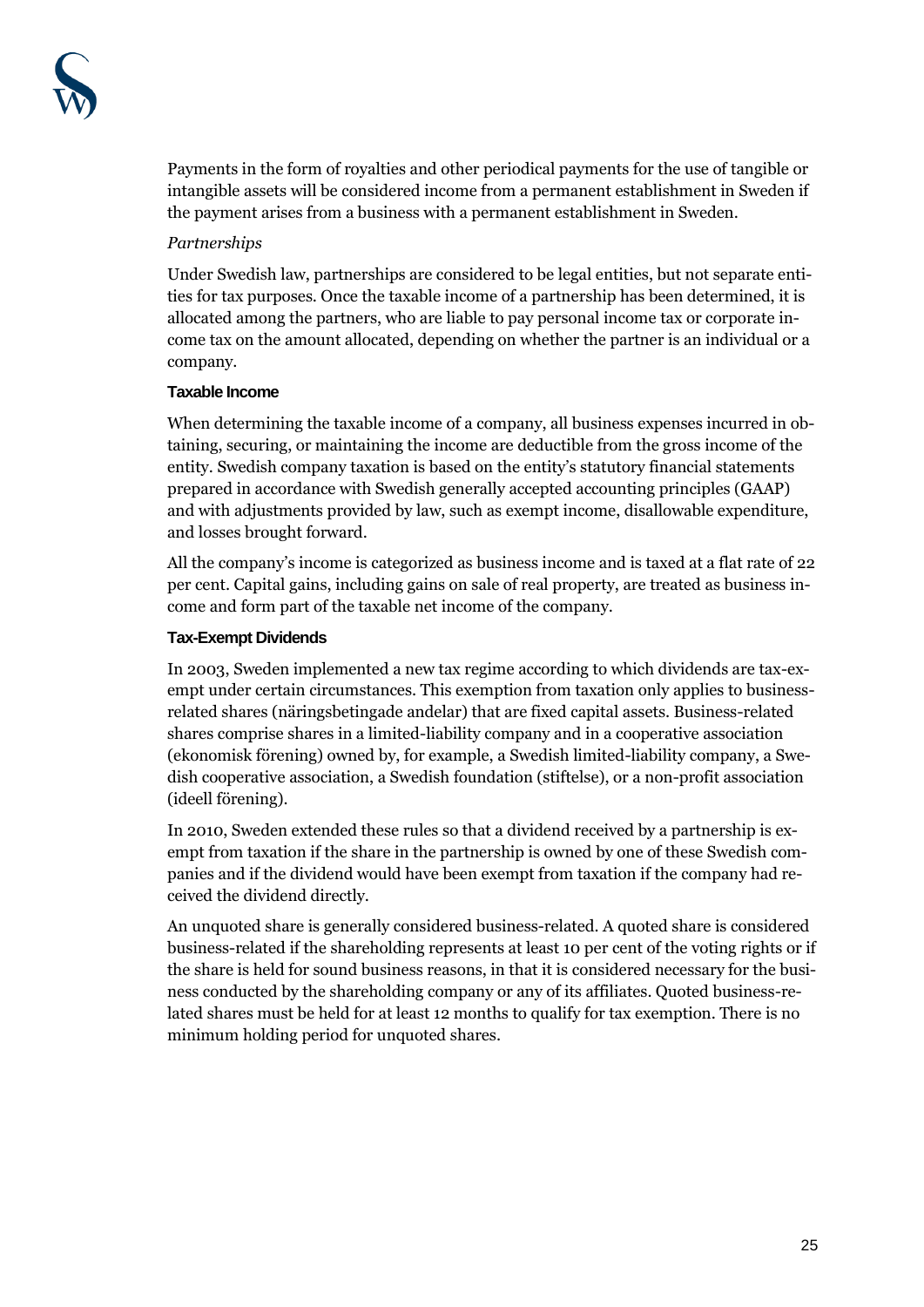

#### **Tax Treatment of Losses**

Losses may be carried forward indefinitely to be set off against profits earned, with some exceptions, such as after changes in control of the company. Certain capital losses are only deductible from income deriving from transactions of a kind similar to the transactions leading to the loss.

#### **Stock-in-Trade Valuation**

According to the Annual Accounts Act (Årsredovisningslagen), current assets should be valued at the lower of the acquisition value and the net realizable value on closing day, according to the "lower of cost or market" rule (lägsta värdets princip). By law, the acquisition value may be calculated according to the "first in, first out" (FIFO) method, the weighted average value method, or according to a method similar to either of these methods, with specific exceptions.

## **Groups of Companies**

Swedish tax law does not provide for consolidated taxation, which means that companies within the same group are not taxed on a consolidated basis. However, provisions allow for the transfer of income between Swedish entities by way of a group contribution, provided certain conditions are met.

The group contribution constitutes taxable income for the receiving entity and a tax-deductible item for the providing entity. This means that the losses of one company may be offset against the profits of another company within the same group. One of the conditions for group contributions is that both the providing and the receiving entities are resident within the EEA and are subject to tax in Sweden. Furthermore, the actual shareholding of the parent company in the group must exceed 90 per cent. Provided certain conditions are met, a Swedish company is allowed to deduct final losses in foreign subsidiaries within the EU/EEA.

As of January 2013, deductions for interest costs related to loans from associated companies are not allowed unless certain conditions are met. The restrictions apply when the company receiving the interest does not pay at least 10 per cent tax on the income or if the reason for incurring the debt was to receive a substantial tax benefit. Deductions may be allowed even if the interest income is not taxed with 10 per cent by the receiving company, if the receiver is resident within the EEA and the incurrence of the debt was mainly commercially motivated. There are no thin capitalization rules in Sweden.

#### **Controlled Foreign Companies**

Sweden has controlled foreign companies (CFC) rules, which have been applicable since 2004. The CFC legislation is applicable to companies and individuals who, at the end of the fiscal year, directly or indirectly hold or control at least 25 per cent of the capital or the voting rights in certain low-taxed foreign legal entities. The Swedish rules apply if the foreign company is not taxed at all or taxed at a rate of less than 12.1 per cent.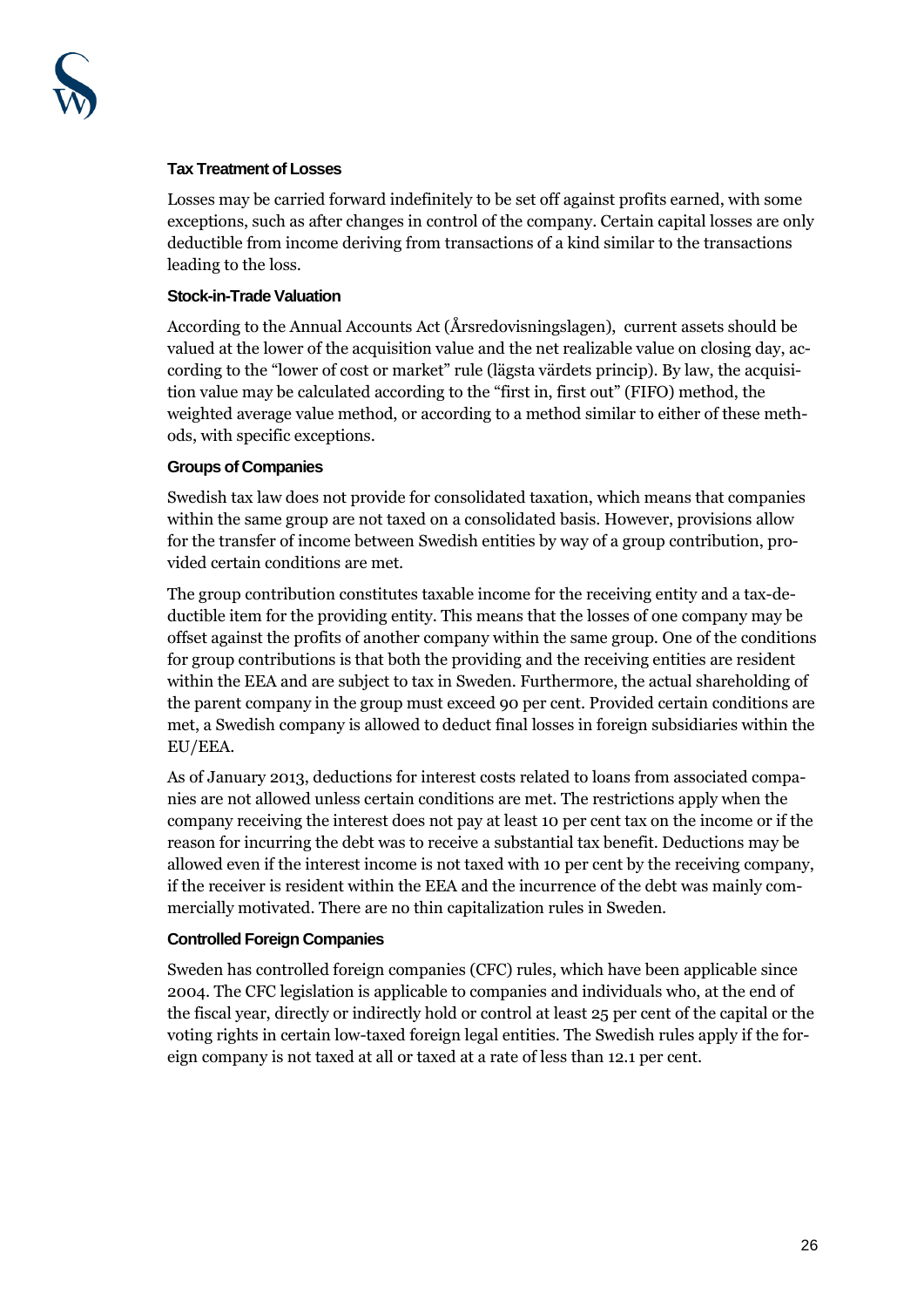In Sweden, income from foreign companies in certain jurisdictions is put on a white list (vita listan) and, according to a complementary rule (kompletteringsregeln), is not subject to CFC taxation, even if the effective tax rate is below 12.1 per cent.

Even if a country is placed on the white list, certain types of income can be excluded from this list and hence be subject to CFC taxation. This is often the case with income originating in banking and financing businesses, because experience has shown that this type of income frequently derives from tax-avoidance transactions.

If the CFC rules apply, the owner of the shares in the foreign company will be taxed for the foreign company's income, pro rata to his shareholding in the company. In the case of indirect ownership, the shareholding is deemed to be the product of all shareholdings in the holding chain.

In 2007, the Parliament decided to implement a new complementary rule in the CFC legislation. This complementary rule involves a new possibility of avoiding CFC taxation even if the income of the foreign company is low-taxed. This rule is only applicable if the pre-existing complementary rule does not apply. The rule covers foreign legal entities within the EEA and states that CFC taxation can be avoided if the owner is able to show that the foreign company constitutes a real establishment in the country where it is located and from which it operates a genuine business.

An indication of real establishment is when the foreign company has resources, such as premises and equipment necessary for the business to be run, in the jurisdiction in which the company is located. Another indication is when the personnel of the foreign company have an independent right to make decisions on behalf of the company and are in charge of cash and other movable property of the company. Some changes in the pre-existing white list also have been implemented.

#### **Reorganization and Liquidation**

Swedish tax legislation includes several rules which aim to facilitate corporate reorganizations. The rules cover both national and transnational mergers as well as mergers between independent companies. According to the business continuity principle, the transferring company will not be taxed as a result of a merger, and the receiving company will assume the tax position of the transferring company.

The Swedish regulatory framework largely follows the EC Merger Directive, which aims to facilitate transnational mergers and other business reorganizations within the EU. In addition to national mergers, the Merger Directive also regulates transnational mergers, demergers, partial demergers, transfers of business, and the exchange of shares.

Rules regarding the transfer of business regulate situations where all assets of a company, or all assets attributable to a certain line of business, are transferred to another company for a consideration consisting of shares in the buyer. For the rules to be applicable, the consideration must correspond to the market price. These rules cover both national and international transfers, and the transferring company may not report the consideration (i.e., the shares in the buyer) as income. Instead, the taxable value of the business assets will be reported as income resulting in a nil return. Accordingly, no capital gain or capital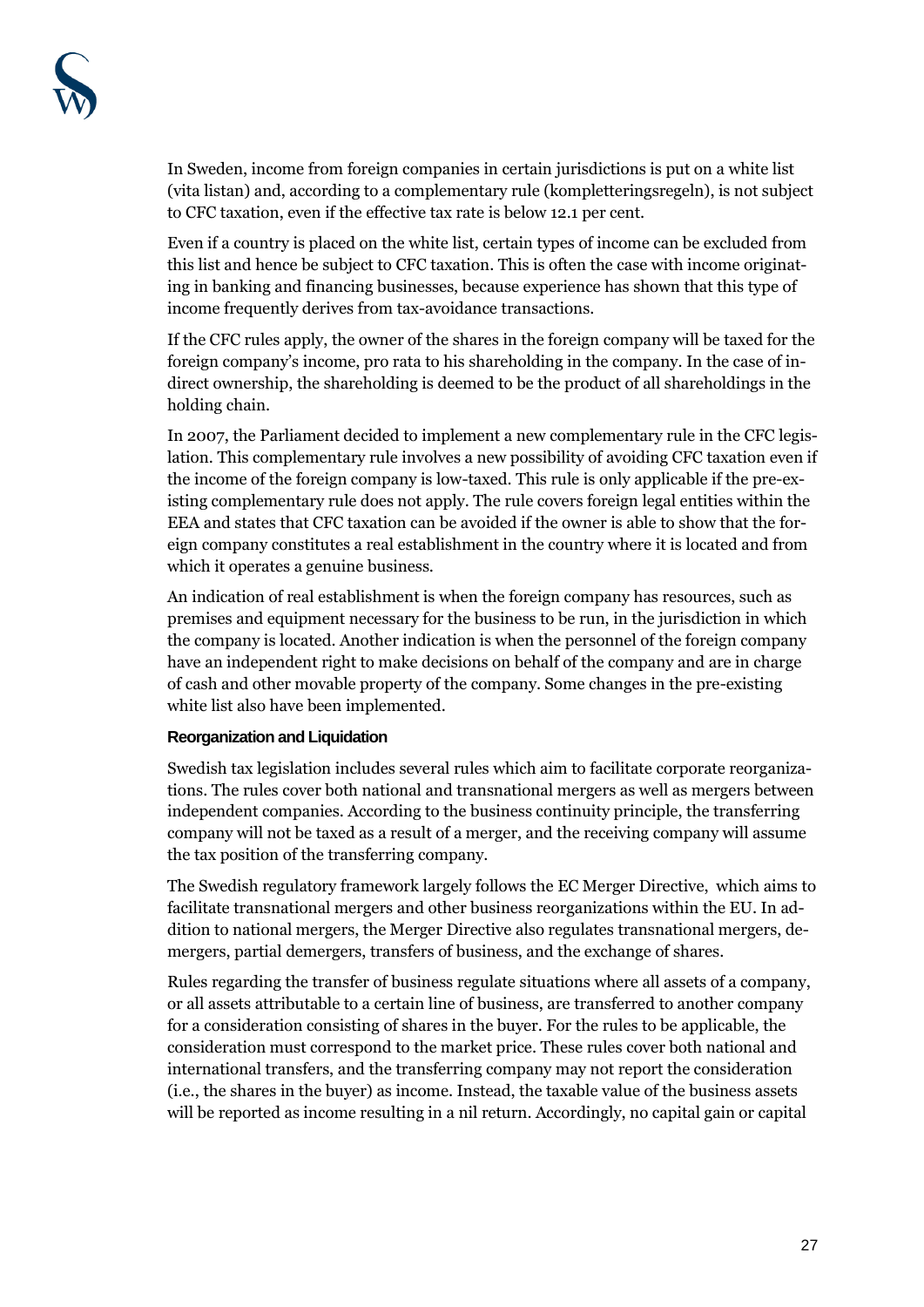loss will be reported. The shares received are deemed to be acquired for the net of the tax values assumed and the value of debts and other liabilities assumed.

The buyer is deemed to have purchased the assets at a price corresponding to the transferring company's tax values; in other aspects, the buyer assumes the tax position of the transferring company. Hence, the taxation of the transfer is postponed until the buyer sells the acquired assets and the transferring company sells the shares received.

There are certain rules regarding the exchange of shares (andelsbyten) which cover both national and international exchanges. The rules regulate a company's transfer of shares in another company to a third company in exchange for shares in the buyer, when the seller can postpone the taxation of capital gains deriving from the transfer of shares, provided that certain conditions are met. The actual capital gain is instead allocated to the shares received and thus will not be taxed until these shares are sold.

There also are rules regarding the exchange of shares between an individual and a company. According to the rules, the new shares received are deemed to have been purchased for a price corresponding to the acquisition cost of the old shares. Accordingly, the latent capital gain will automatically be taxed when the owner sells the shares received. Furthermore, the latent capital gain will be taxed if the conditions for deferred taxation are no longer met. In this case, the rules regarding the exchange of shares function as exit tax.

In addition to these provisions regarding reorganization, certain rules regarding transfer of assets for a consideration below market price (underprisöverlåtelser) are noteworthy. Normally, the transfer of assets below market price leads to taxation of the seller; however, if certain conditions are met, the assets can be transferred for a consideration that falls below the market price without any tax consequences.

According to Swedish tax law, a company which is liquidated is deemed to have been subject to a transfer of its shares. A loss cannot, however, be deducted until the fiscal year in which the loss is definite. Accordingly, a loss is normally deducted at the end of the liquidation.

## **Transfer Pricing**

Under Swedish tax law, the fixing of prices in business transactions between related companies (i.e., transfer pricing issues) must be in compliance with the arm's-length principle. According to this principle, related companies will be treated as if they were independent entities when it comes to business transactions.

## **Payment of Taxes**

Legal entities operating a business are liable to pay preliminary tax (F-skatt) to the Tax Agency every month. The intention is that this tax will correspond as far as possible to the final tax. The preliminary tax for one month will normally be paid no later than the twelfth day of the following month.

At the same time, a special tax return reporting the actual taxes will be submitted to the Tax Agency. The preliminary tax paid every month is based on the amounts stated in the application made to the Tax Agency regarding F-skatt (skatte- och avgiftsanmälan).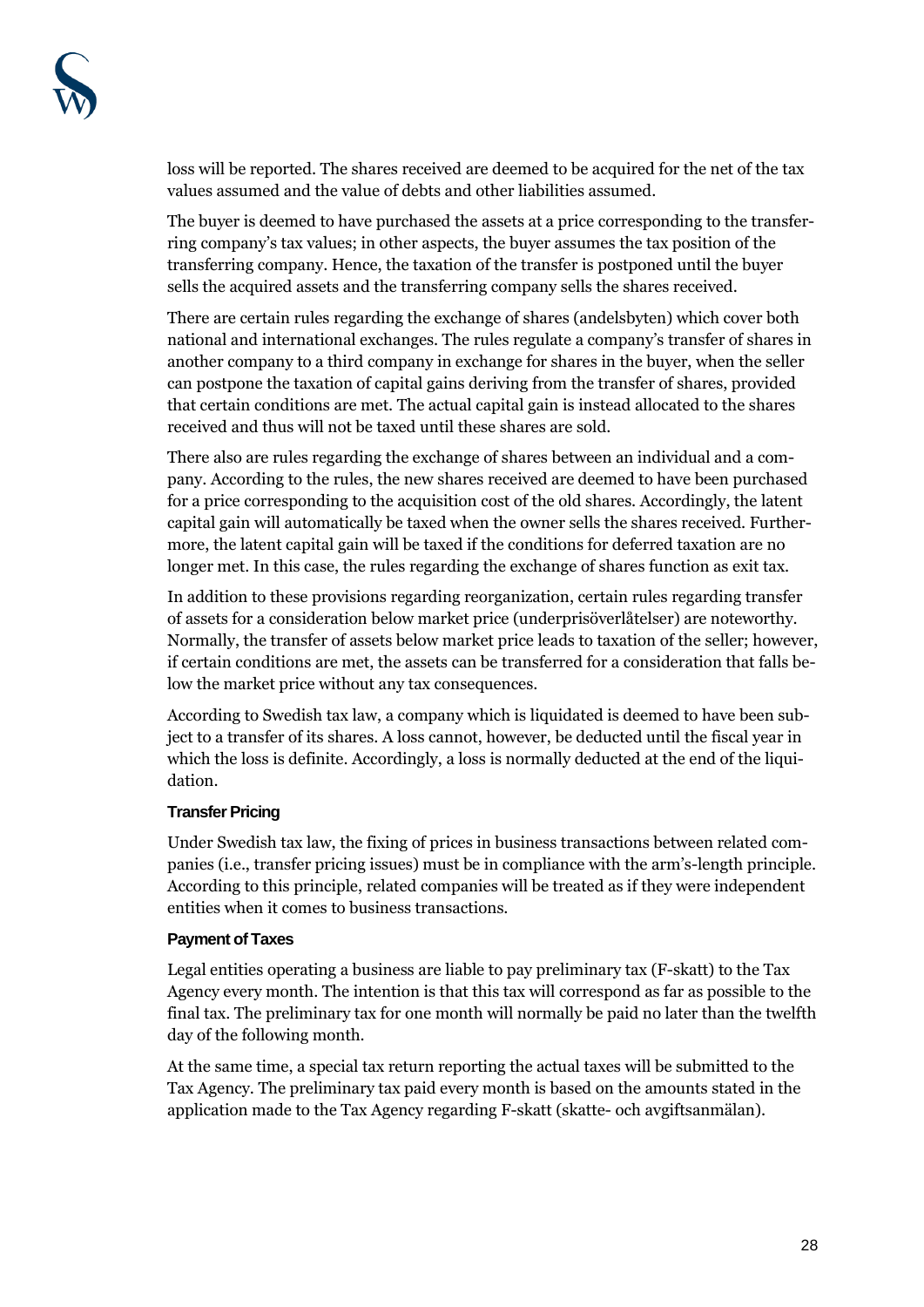At the end of the year, after the tax return has been filed with the Tax Agency, the preliminary tax is reconciled against the final assessed tax. If the assessment shows a difference between the tax paid in advance and the final tax, the difference will be repaid to the taxable person or, alternatively, to the Tax Agency.

## **Penalties**

If an incorrect fact is stated in an income tax return or if a material fact has been omitted from the tax return, the taxable person may be ordered to pay a special tax penalty. As a primary rule, this penalty amounts to 40 per cent of the tax evaded. The penalty can, in certain cases, be reduced to 10 per cent of the tax evaded. If an income tax return is not filed in time, extra charges for delay also may be levied.

# Unilateral Relief

As different countries apply different methods when determining whether a certain type of income will be taxed in the specific country, the same income can be subject to taxation in more than one country (i.e., be subject to double taxation). Swedish tax legislation comprises unilateral arrangements that aim to mitigate the effect of double taxation. This mitigation is accomplished through one of two methods: the exemption method or through the tax credit method.

According to the exemption method, the income is taxed in either one of the countries. When the tax credit method is applicable, the foreign tax is deductible from the Swedish tax on the same income. The right to deduct the foreign tax is limited to the Swedish tax on the foreign income (spärrbelopp). Sweden applies the "overall principle" according to which only one limited amount will be calculated for all foreign income during one year. This principle is often beneficial from the taxpayer's point of view.

## **Tax Treaties**

Sweden has an extensive network of tax treaties with more than 80 countries. Relief from double taxation under most of the treaties is provided by a credit in the country of residence for tax paid on income in the country of source (the tax credit method) or exemption in the country of source (the exemption method), depending on the type of income.

A universally recognized principle is that a tax treaty may only limit, and not extend, a country's right to levy tax on a certain income according to that country's domestic law. For example, as the Swedish domestic tax rules, in contrast to most tax treaties, prescribe the often more favorable overall principle when deducting foreign tax against Swedish tax, this principle can be used instead of the less advantageous rules in the treaties.

Furthermore, the methods of avoiding double taxation in the tax treaties can only be used for taxes covered by the treaties. Taxes excluded from a tax treaty can, however, be deducted according to the Swedish unilateral domestic tax rules, if the other conditions are met in accordance with these rules.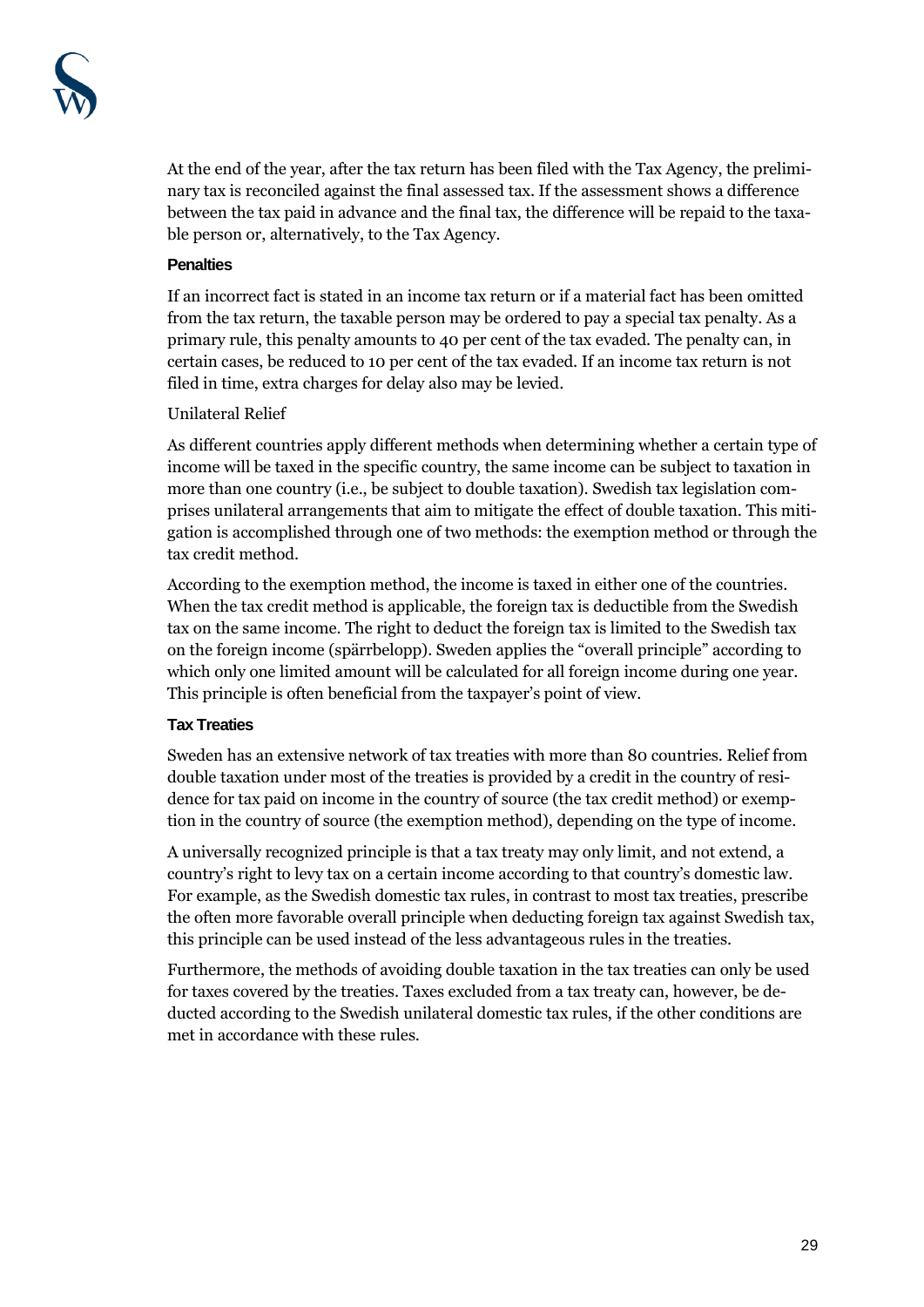

# **Intellectual Property Rights In General**

The Swedish intellectual property rights legislation is greatly harmonized with the legislation of the EU. Hence, the protected subject matter and the scope of protection largely follow the same principles as in other EU member states. In Sweden, the Patent and Registration Office is the competent authority designated for granting national protection and exclusive rights for technical ideas, trade marks, and designs. The European Union Intellectual Property Office, located in Spain, is the EU agency for registering trade marks and designs valid in Sweden as well as in the other countries of the EU.

In Sweden, a new national court solution has been implemented with effect from 1 September 2017. As a result of this solution, almost all intellectual property, market, and competition law cases have been concentrated to the new Patent and Market Court, which is a part of the Stockholm District Court.

## **Patents**

On the submission of an application, Swedish patents are granted for inventions that are novel, inventive, and industrially applicable. Computer programs, business methods, and other ideas that are not technical in nature are not patentable. A patentable invention may, however, incorporate computer programs or business methods.

The Patents Act (patentlag) also includes special provisions concerning microbiological processes, biological material, and inventions relating to the human body; for example, genetically modified products may be patentable. However, inventions which are contrary to public morality or public order, such as inventions for the cloning of humans, may not be patented. A patent may normally be kept in force until 20 years have passed from the date when the patent application was filed. While in force, the patent provides a right to prevent others from commercial exploitation of a product or process which is protected by the patent or a product which has been produced by the patented process.

Exemptions apply to non-commercial or experimental use. Moreover, compulsory licenses may be granted by the court under certain circumstances, such as the holding of a related patent or the non-use of the patent by its holder. The most recent news regarding patents in Sweden relate to EU-legislations that were presented in December 2012. The regulations imply that European patents granted by the European Patent Office (EPO) should bring patent protection in all participating Member States without any action in each country. These patents are called "European patents" with unitary effect. Due to the unitary patent, a number of amendments in the Patents Act have been made, including amendments for a Unified Patent Court. The amendments have for the time being not yet entered into force.

# **Trade Marks**

Trade marks in Sweden are governed by the Trade Mark Act (varumärkeslag). Protection of trade marks in Sweden may be obtained either by registration or use. Protection by use requires the mark to be established in the market. All signs that can be represented graphically, such as words, shapes, letters, numbers, slogans, and even sound signals and colors,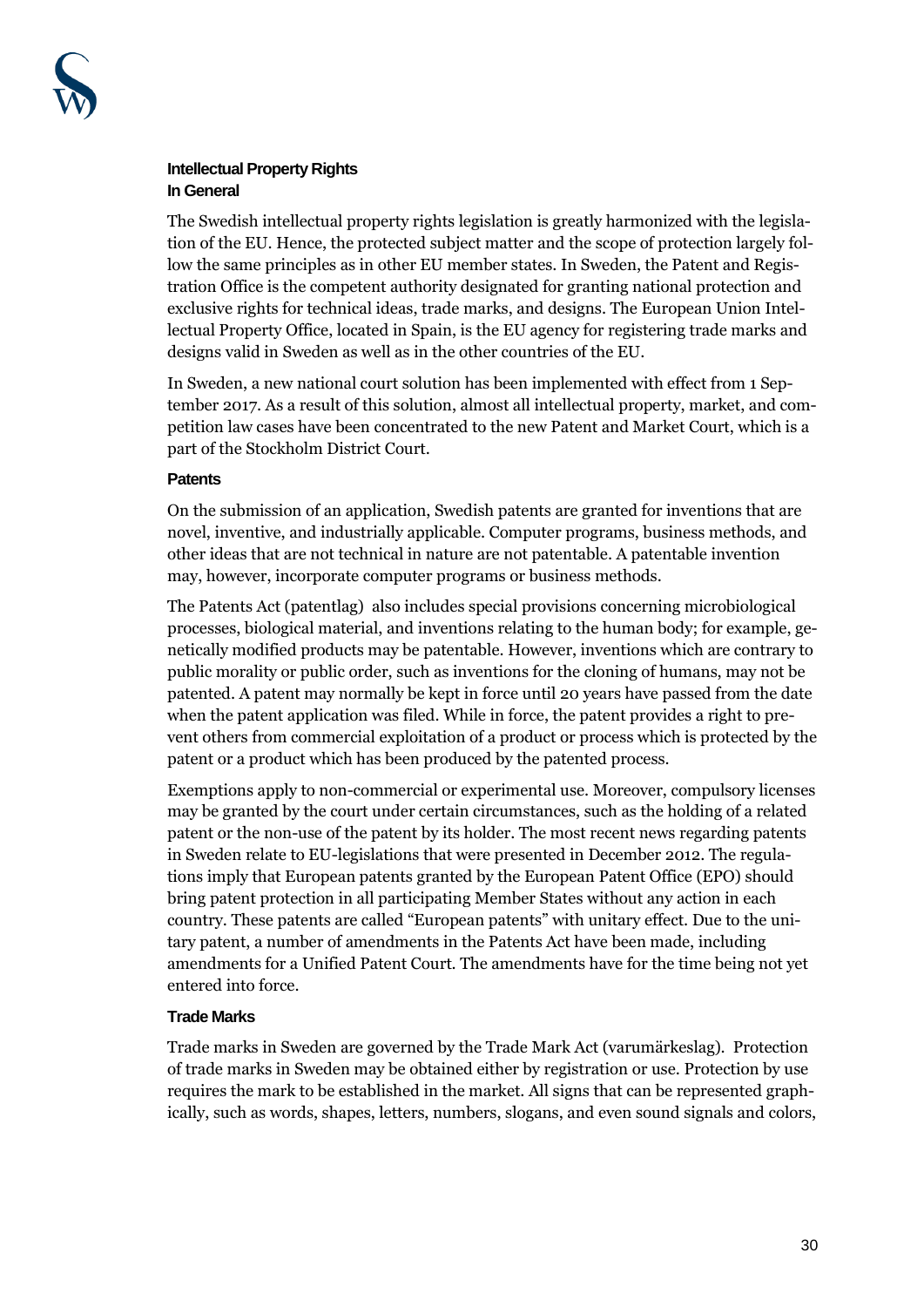may be protected, provided that the sign is distinctive, in that it is capable of distinguishing goods or services.

However, a trade mark may not be registered nationally if it is confusingly similar to another person's protected trade mark or if it is likely to convey the impression of being another person's protected family name, artistic name, or infringing on a protected literary or artistic work.

A Swedish trade mark registration is valid for 10 years and may subsequently be renewed for 10 years at a time. A trade mark means that no other person may use confusingly similar symbols in relation to goods or services similar to those for which the trade mark has been registered. However, if a registered trade mark has not been used for an uninterrupted period of five years, the registration may be declared null and void. Sweden has implemented the 2008 EU Trade Mark Directive. The government is preparing national trade mark legislation with effect from January 2019 based on the new EU Trade Mark Directive. Also applicable in Sweden is the Regulation on the European Union trade mark.

## **Industrial Designs**

Industrial designs in Sweden are governed by the Design Protection Act (lagen om mönsterskydd). The appearance of the whole or a part of a product, in particular, lines, contours, colors, shapes, textures, or materials, may be protected through registration if the design has individual character and is new. The design is new if no identical design has been made available to the public prior to the filing date. However, a grace period of 12 months is provided from the date of publication by the designer.

Design rights may not be obtained for features of a product which are solely technical or functional or designs which violate another person's trade mark, copyright, or trade name. The registration of a design is valid for five years and may be renewed at five-year intervals for a maximum period of protection of 25 years. The exclusive right provided by the registration implies that no other person may use the design for commercial exploitation without permission. The Regulation on Community designs applies in Sweden.

## **Copyright**

Copyright in Sweden is governed by the provisions of the Act on Copyright in Literary and Artistic Works (lagen om upphovsrätt till litterära och konstnärliga verk), known as the Copyright Act. Copyright protection arises automatically when a literary or artistic work is created.

A work must attain a certain measure of originality or individuality to be eligible for copyright protection. There is no registration procedure for copyrights. The Copyright Act also governs protection of related rights, such as performance rights, production rights, and database protection. Copyright protection for the work remains for 70 years after the death of its creator. The protection includes economic rights as well as moral rights (i.e., a right to attribution and integrity). Certain limitations apply to the economic rights, such as quotations from the work, copies for private purposes, and educational uses. The related rights vary in scope and length of protection. Under Swedish law, the application of a copyright symbol has no bearing on whether or not copyright applies.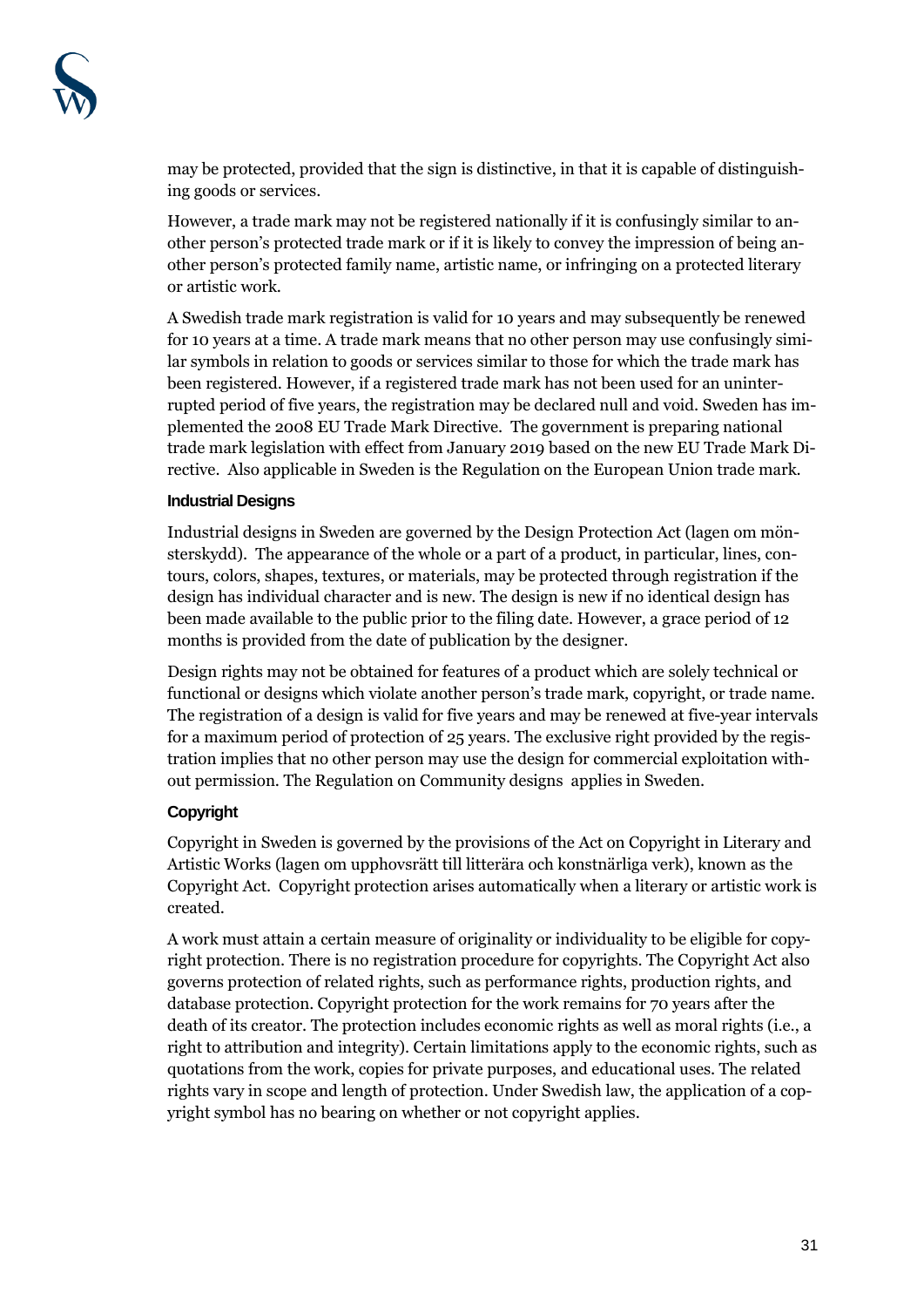#### **Trade Secrets and Confidential Information**

The Trade Secrets Act (lagen om företagshemligheter) governs willful and negligent unauthorized access to trade secrets and the use of trade secrets obtained through acts of espionage. Such actions may result in criminal and civil liability. This Act also regulates the exploitation of past employers' trade secrets, although it is customary to use non-disclosure agreements as supplements to the legislation on trade secrets.

Through the Act on Special Protection for Workers against Reprisals for Whistleblowing Concerning Serious Irregularities (lag om särskilt skydd mot repressalier för arbetstagare som slår larm om allvarliga missförhållanden), also known as the Whistleblower Act, and provided that certain conditions are met, workers are granted protection against reprisals when they whistleblow on serious irregularities which may be punishable by imprisonment.

#### **Labor Law In General**

Swedish labor law is characterized by a high degree of regulation by statutory law and/or collective bargaining agreements. These two important features dominate labor law in Sweden. Individual rights for employees in respect of vacation benefits, working hours, and the requirement for employers to have cause for dismissal follow from generally applicable labor laws.

Collective rights vest with trade unions, which have a strong position in Sweden. The legal relationship between employers and their employees is primarily regulated by collective bargaining agreements. Considering that several non-compulsory statutory provisions may be overridden by collective bargaining agreements, the importance of the latter in Swedish labor law should not be underestimated. In addition, Swedish membership in the EU has had a significant substantive effect on Swedish labor law.

## **Trade Unions**

The Employment (Co-Determination in the Workplace) Act (lagen om medbestämmande i arbetslivet), known as the Co-Determination Act, regulates the relationship between employers and employee organizations (trade unions). Based on the fundamental principle of freedom of organization, the Co-Determination Act gives both employers and employees the right to organize and to act collectively without interference. Infringement of these rights entails a liability to pay damages on the part of the infringing party.

The Swedish labor market is heavily organized and union activity has, by tradition, a strong position. Trade union activity exists not only at national level and industrial level, but also at company (local) level. One important part of trade union activity is entering into collective bargaining agreements.

Negotiations are conducted between the respective confederations and provide a framework for the different national unions and associations of employers to conclude detailed agreements. As a result of the collective bargaining system, Sweden has a labor market with relatively few open conflicts, although parties are free to embark on industrial action,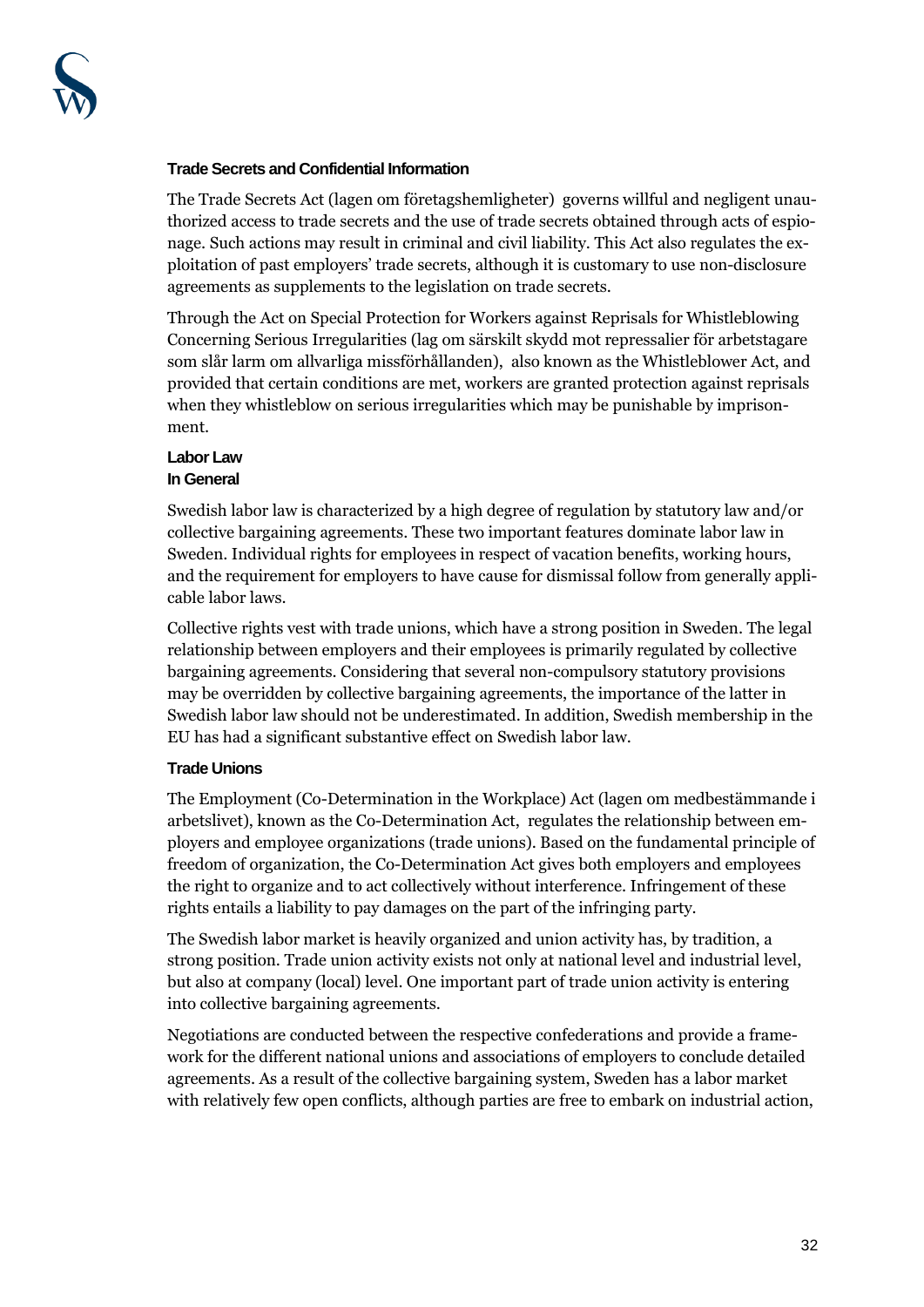such as strikes or lockouts, as a remedy when collective bargaining is unsuccessful. However, these rights lapse on conclusion of a collective agreement (obligation to observe peace), and there also are some exceptions to this rule. The "established trade unions" (i.e., trade unions that have entered into collective agreements with an employer or employers' association) have a favored status in the labor field.

## **Co-Determination**

The relationship between employers and trade unions is largely regulated in the Co-Determination Act. According to the Act, employers who are bound by collective agreements have a "primary duty to initiate negotiations" with established trade unions prior to making more comprehensive or otherwise important changes to their organizations.

Such employers are thus required to enter into negotiations with the local trade union, such as before taking measures that could affect the operations of the company in question. Such measures include major investments, changes in corporate organization, sale of the company, use of subcontractors, appointment of managers, or implementation of new technologies or processes. The obligation includes a duty to notify the union in advance, provide information, consult with labor representatives, and initiate and carry out negotiations before making a final decision.

# **Employment Protection**

The Employment Protection Act (lagen om anställningsskydd) is a statute that protects employees against unfair dismissals. In principle, the Act covers all employees and excludes only top managers.

## **Forms of Employment**

The general rule is that a contract of employment will continue until further notice. Fixedterm employment is recognized in specified cases, such as for seasonal employment, substitute employment, and probationary employment. General fixed-term employment is allowed for a maximum period of two years, provided that such fixed-term employment is recognized by any applicable collective bargaining agreement(s).

## **Dismissal**

Dismissal by the employer must be based on reasonable grounds, in that the employer must show just cause for any dismissal. Just cause is either personal reasons/misconduct or redundancy/restructuring. Just cause does not exist if it would be reasonable to offer a vacancy or a position held by an employee with a shorter period of service (according to a "last in first out" principle) in the case of redundancy.

A dismissed employee is entitled to a notice period varying between one month and six months, depending on the employee's period of service. During the notice period, the employee is entitled to receive his ordinary salary and other benefits. The dismissal must be in writing and include certain information as to how to bring claims against the employer for unfair dismissal.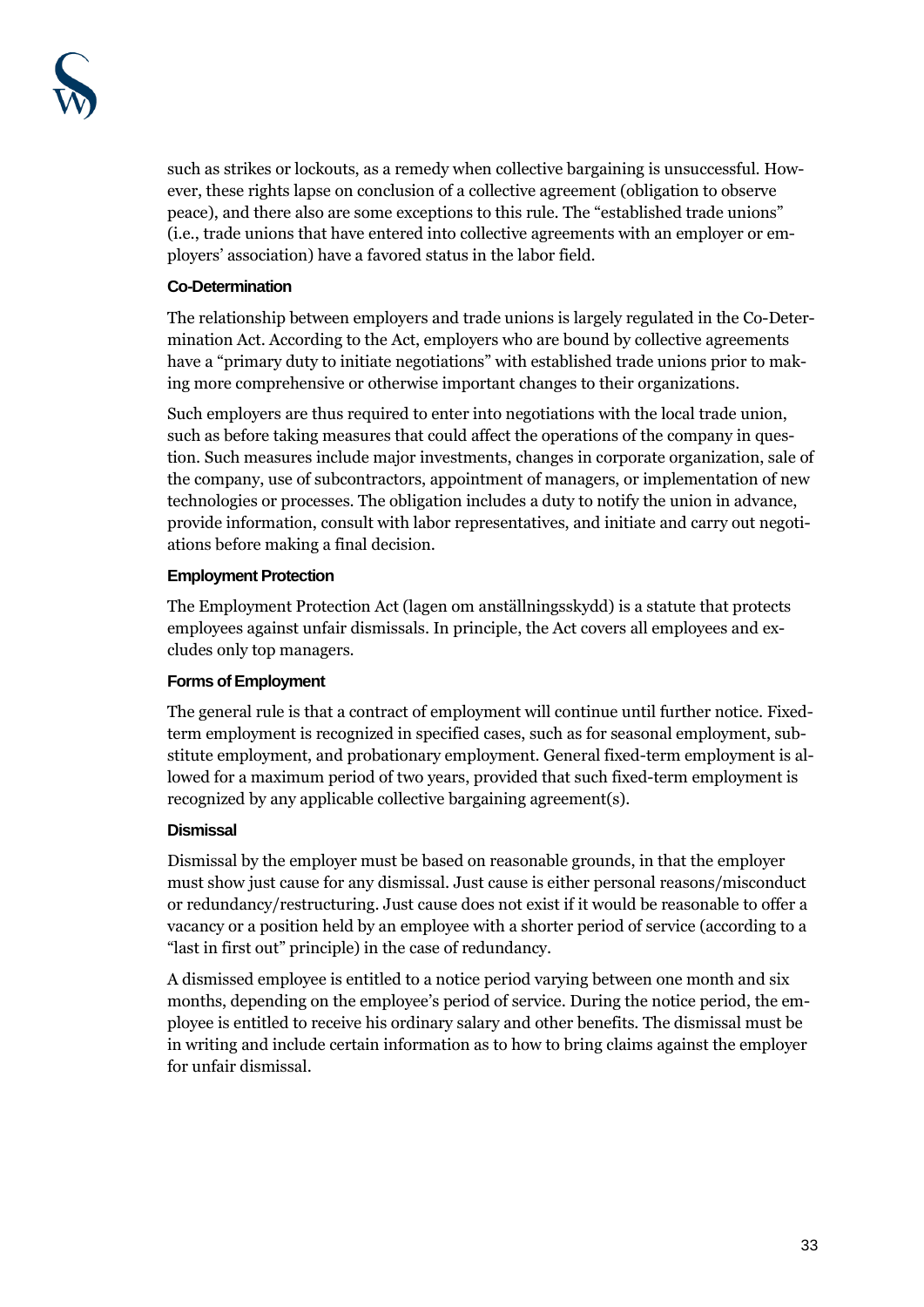

#### **Summary Dismissal**

The employer may terminate an employment contract by summary dismissal (the termination of employment is effected immediately) when the employee has "grossly neglected" his obligations toward the employer.

#### **Remedies and Claims**

If a contract of employment is terminated without reasonable grounds or just cause, the employer may be liable not only to pay salary and other benefits during the court proceedings, but also to pay general damages and damages corresponding to loss of income. The amount of any damages depends, to a large extent, on the employee's period of service.

#### **Discrimination**

The Discrimination Act (Diskrimineringslagen) came into force in 2009 and was amended in 2011. Claims under this Act can be brought by a national ombudsman who supervises compliance with the Discrimination Act. The Discrimination Act addresses all areas of society. Discrimination is divided into several categories: direct discrimination, indirect discrimination, inadequate accessibility, harassment, sexual harassment, and instructions to discriminate.

The Act covers discrimination on the grounds of age, sex, ethnicity, religion or other beliefs, disability, sexual orientation, and transgender identity or expression. Regarding discrimination in employment under the Discrimination Act, an employer may not discriminate against a person who is an employee or applicant for work or traineeship or a person available to perform work as temporary or borrowed labor. An employer also has an obligation to investigate and take measures against harassment against an employee.

If an applicant has not been employed or selected for an employment interview, the potential employer is, at the request of the applicant, obligated to provide the applicant with information regarding education, work experience, and other qualifications of the person who was selected for employment or otherwise selected for an interview.

## **Annual Leave and Working Hours**

An employee is entitled to certain nightly and weekly rest in accordance with the Working Hours Act (Arbetstidslagen). The Working Hours Act also contains regulations regarding ordinary working hours of 40 hours per week and regulations regarding maximum hours of overtime work. An employee is entitled to paid vacation according to the Annual Leave Act (Semesterlagen). The Annual Leave Act covers all employees and distinguishes between an employee's entitlement to annual leave and paid vacation.

An employee is entitled to five weeks (25 days) of annual paid leave. The annual leave is measured only in working days, excluding Saturdays, Sundays, and public holidays. The key rule is that employees are to receive their ordinary salary during the leave. In addition, the employee will be entitled to supplemental holiday pay at a rate of 12 per cent of the employee's annual income. Certain types of absence, such as sick leave, absence due to military service, and parental leave, also may qualify as paid leave.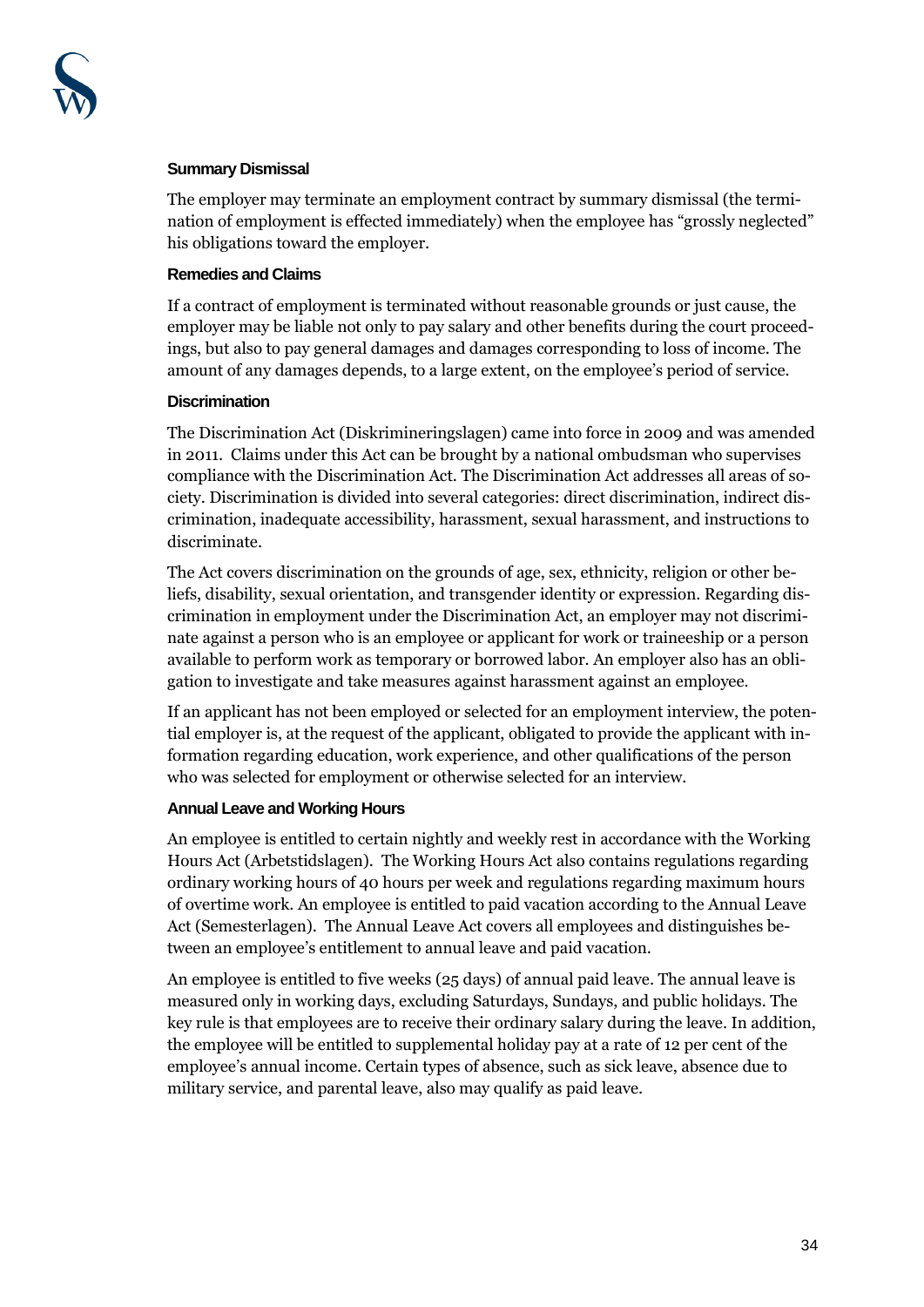#### **Parental Leave**

An employee's rights to certain types of leave to provide child care are regulated in the Parental Leave Act (Föräldraledighetslagen). Parents are entitled to full-time leave from work for 18 months after the birth of a child.

In order to be entitled to leave under the Parental Leave Act, a person must have been employed by the same employer for at least six months or for a total of at least 12 months in the past two years. A person wishing to use his right to parental leave must notify the employer two months before the start of the leave. The Parental Leave Act also is generally applicable to adoption.

## **Social Security**

Employees' rights also include a safety net in the form of statutory and contractual insurance cover (through collective agreements). The fundamental principle of the Swedish insurance system is that any loss of income should be compensated on the basis of the individual's earned income.

The social insurance system, also referred to as national insurance, originates from the National Insurance Act (lagen om allmän försäkring), which theoretically covers the entire Swedish population. The National Insurance Act represents an important part of employees' rights. For instance, in various situations, many of the schemes compensate at the rate of 80 per cent of earned income, up to 7.5 "basic amounts", for national social security purposes. The social insurance system — which includes unemployment insurance, the national pension system, and national occupational insurance — is vast and is therefore beyond the scope of this chapter. Currently, social security contributions amount to 31.42 per cent of the gross salary.

The social insurance system functions as a lower limit of security for Swedish employees. However, the level of compensation is supplemented by additional occupational pension plans according to collective bargaining agreements or by private (optional) pension plans.

## **Financial Services In General**

The three largest categories of companies in the Swedish financial market are banks, mortgage credit institutions, and insurance companies. Investment firms, mutual fund companies, Alternative Fund Managers (AIFs), and the State-administered pension funds (AP funds) are also important market operators. There are four main types of banks operating in the Swedish financial market:

- Swedish commercial banks (joint-stock banks);
- Foreign banks;
- Savings banks; and
- Cooperative banks.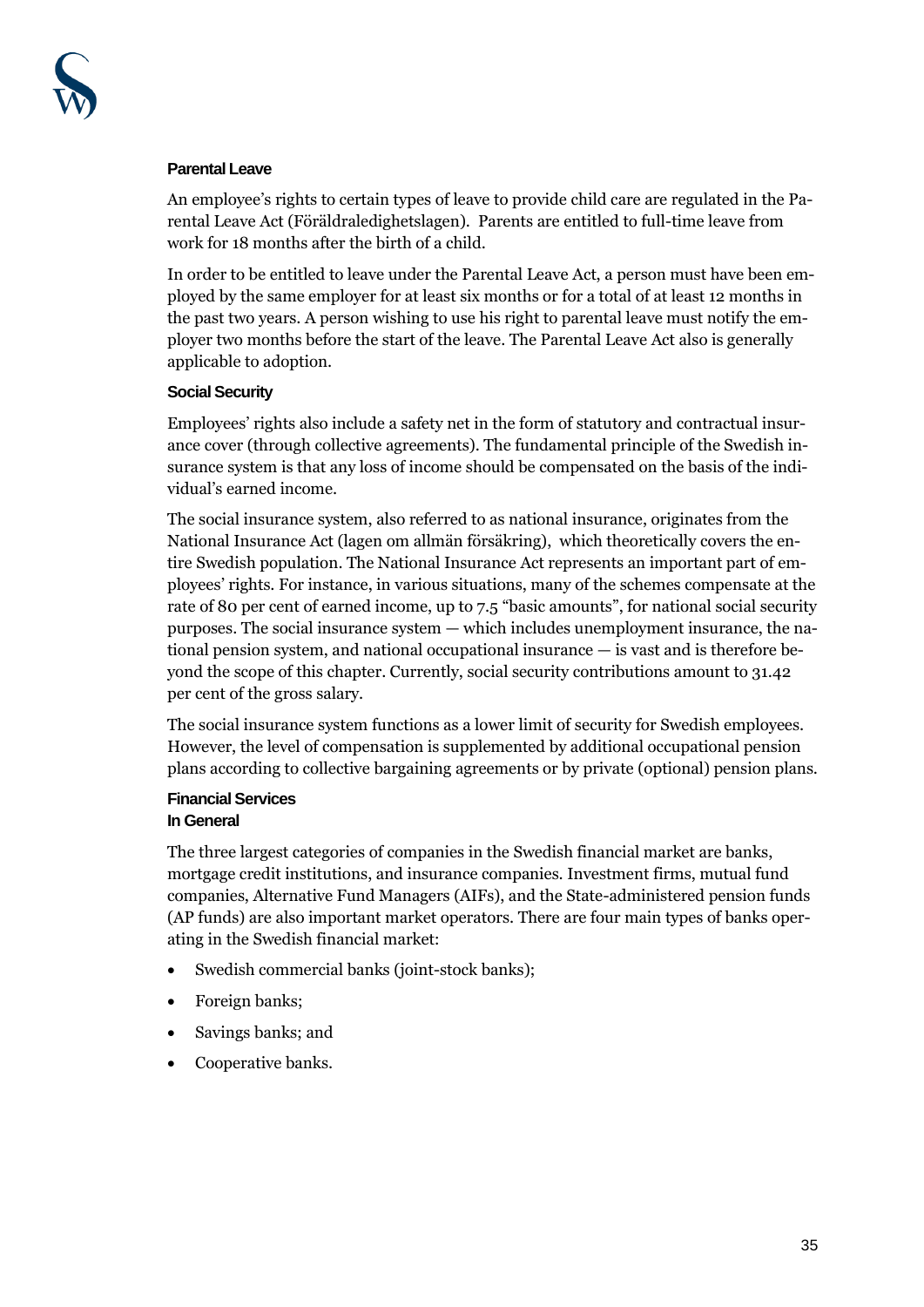

#### **Banking Laws**

The Banking and Financing Business Act (lagen om bank- och finansieringsrörelse) is the fundamental act regulating the activity of banks and credit market companies. The Act contains rules on the requirements to obtain a license to conduct banking and financing business (oktroj) and governs the kind of financial operations these companies may perform.

The Act has a set of provisions on credit assessment, specifies the rules for crossborder operations, and stipulates the kind of property credit institutions may hold. It also contains rules on ownership and management assessment, supervision, and intervention by the relevant authorities. The Act on Special Supervision of Credit Institutions and Investment Firms (lagen om särskild tillsyn över kreditinstitut och värdepappersbolag) and the Act on Capital Buffers (lagen om kapitalbuffertar) regulate capital and risk management issues, based on the Capital Requirements Directive (CRD IV).

The former Act also is intended to be a Swedish complement to the Capital Requirements Regulation (CRR), which per se already contains binding provisions also for the Swedish market. The Acts aim to regulate the ratio of capital base and the level of risk that the banks may take, as well as to ensure that banks have a satisfactory risk management system and an adequate internal control system in place. The Act on Special Supervision also contains rules regarding some corporate governance matters.

The Acts contain requirements on credit risks, market risks, and operational risks and how capital requirements are to be calculated according to the type of assets, commitments, and investments of financial institutions. They also specify limits to the level of exposures that a financial institution may have with a customer or a related group of customers. The Acts are supplemented by binding provisions issued by the SFSA.

Through the Consumer Credit Act (Konsumentkreditlagen), as amended in 2012 and 2014, Sweden implemented the Consumer Credit Directive. The Act sets out the rules applicable to credit institutions when granting loans to consumers. It contains the information that the institution is required to provide, the rules on how the credit agreement should be drafted, and the conditions that must be fulfilled in order to allow a change in the interest rate to the disadvantage of the customer and for repaying a loan prematurely. The Act is completed through binding provisions issued by the Consumer Agency (Konsumentverket) and to some extent by the SFSA. In 2014, an Act on Special Activities with consumer credits entered into force.

The Covered Bond Issuance Act (lagen om utgivning av säkerställda obligationer) regulates bank and credit market institution issuance of covered bonds with preferential rights over the assets of the issuing institution. The Payment Services Act (lagen om betaltjänster) is based on the Payment Services Directive 2 (PSD 2). The Act regulates the conditions under which authorized payment service providers may legitimately provide payment services.

The Act on Deposit Guarantee Scheme (lagen om insättningsgarant) is based on the Deposit Guarantee Schemes Directive. The Act covers losses in connection with the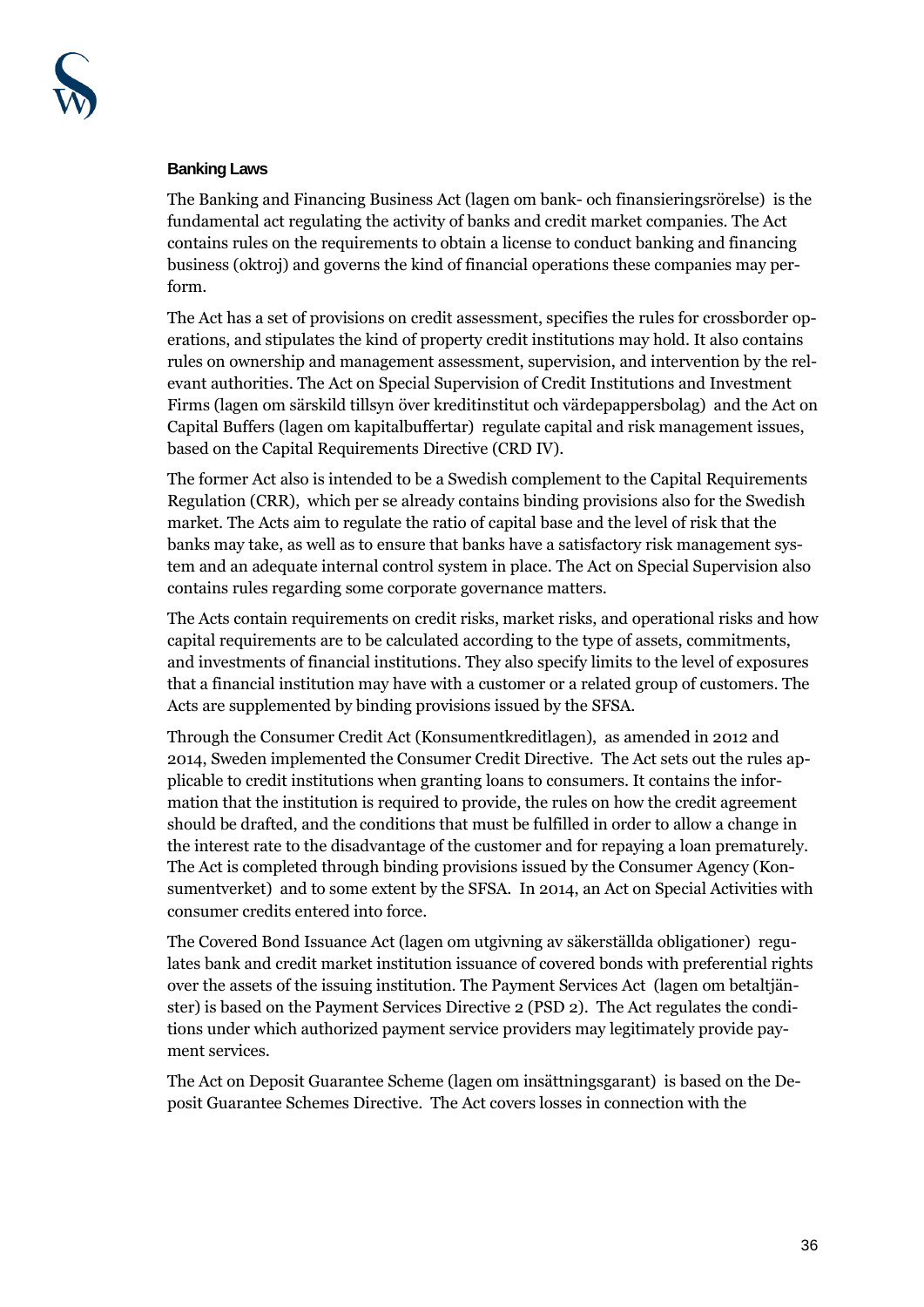bankruptcy of a bank and guarantees each customer an amount of up to SEK 950,000 on their deposit in a bank.

The Act on Measures against Money Laundering and Terrorist Financing (lagen om åtgärder mot penningtvätt och finansiering av terrorism) is based on the Fourth Money-Laundering Directive.

The Act applies to all types of financial institutions and a number of designated non-financial business and professions. The Act prohibits taking part in money laundering and obliges the entities to conduct extensive KYC examinations and to file a police report on any transactions that are suspected to involve money laundering or terrorism financing. These laws are supplemented with more detailed provisions in the regulations and general guidelines issued by the SFSA.

Most Swedish banks are international banks which therefore also conduct securities trading, asset management, and corporate finance activities requiring conformity with further legislation. For example, the Securities Market Act (lagen om värdepappersmarknaden) has implemented the Markets in Financial Instruments Directive II (MiFID II), governing the organization and operation of securities companies, stock exchanges, clearing organizations, and other providers of financial services.

## **Supervision**

The primary functions of the financial system are to accept deposits and provide credit, mediate payments, and diversify risks. These functions are regulated by the banking laws. The SFSA and the Central Bank (Riksbanken) have the principal responsibility of supervising compliance with these laws and regulations and maintaining financial stability.

The SFSA also has a direct responsibility to supervise all the other separate institutions in the financial market. The central bank has the overall responsibility to promote the stable functioning of the financial system. The task of promoting stability in the financial system is shared between the two authorities. The SFSA is a public authority under the jurisdiction of the Ministry of Finance. The primary task of the SFSA is the supervision of the institutions in the financial market to grant authorizations and licenses and to issue more detailed rules. The overall objective is to contribute to the stability and efficiency of the financial system and to promote consumer protection.

The supervision is performed through reporting requirements for the companies, information requests, on-site inspections, or through supervision by the SFSA´s own accountants. Regular analysis of the institutions' risks and financial performances also is conducted. Within the framework of the relevant laws, the SFSA issues detailed binding provisions and general guidelines concerning various types of financial activity. The SFSA may also decide different kinds of sanctions for institutions that have breached applicable rules for their activities and for individual persons who have breached applicable rules. In worst case, the SFSA has a possibility to revoke a license for an institution.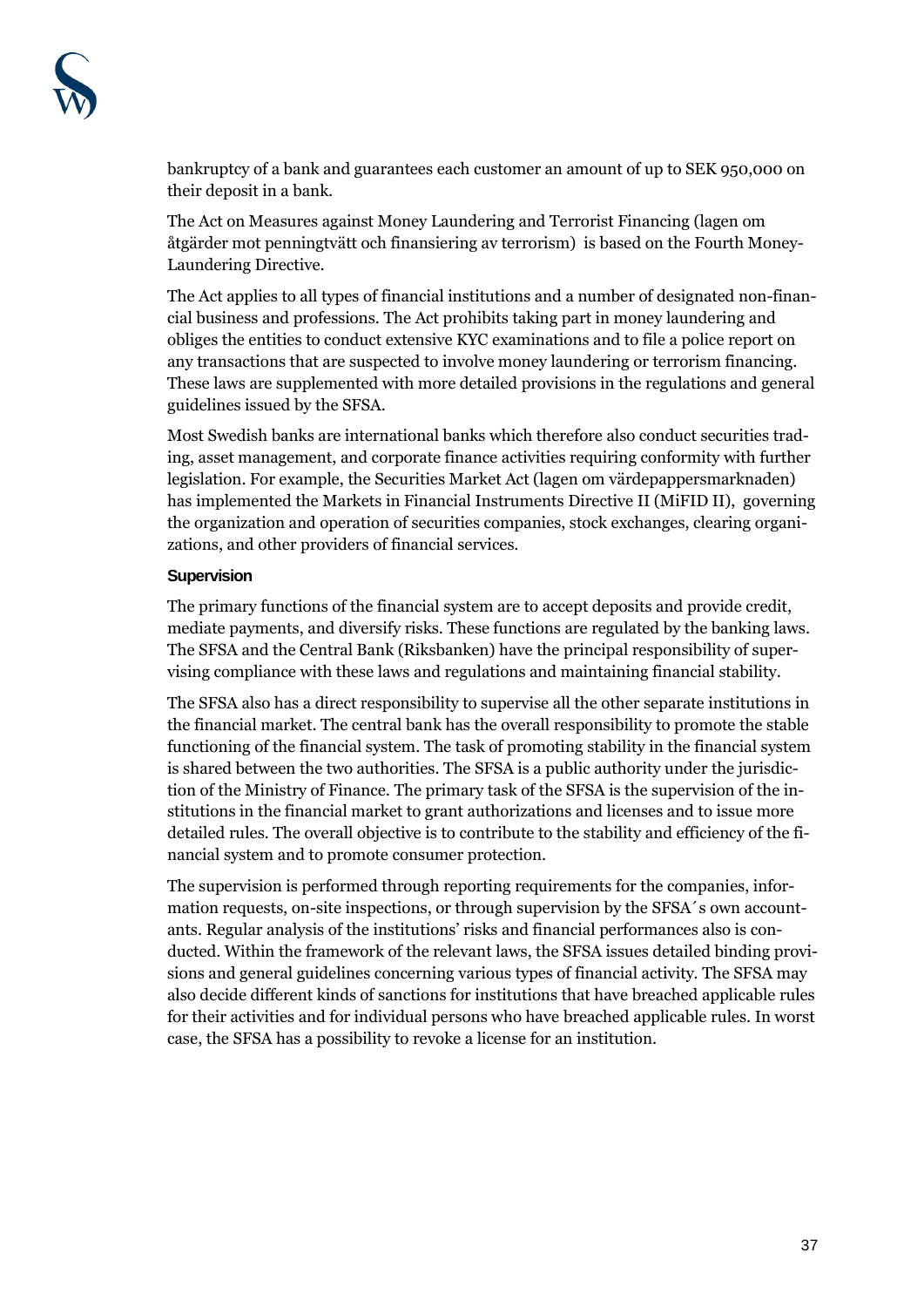

#### **Investment Incentives In General**

Foreign companies planning to establish or expand business operations in Sweden can obtain information and assistance free of charge from "Business Sweden" (the Trade and Invest Council) at www.business-sweden.se.

#### **Financial Incentives**

Although Sweden does not have a wide range of financial incentives, employment grants or regional investment grants for regional development are available to assist foreign companies to establish a business in certain regions in Sweden.

#### **Tax Incentives**

Sweden offers an attractive tax package for foreign corporate investors by having a favorable holding regime with the following advantages:

- No taxation of capital gains on business-related shares;
- No taxation of dividends received on business-related shares;
- No stamp duty;
- No thin capitalization rules; and
- No withholding tax on interest paid.

In addition to a competitive corporate tax rate and the tax rules that apply for Swedish companies, Swedish tax legislation offers favorable taxation to foreign key personnel, such as executives, experts, researchers, and others with sought-after skills that are difficult to find in Sweden. These personnel may qualify for a special tax regime that reduces their income tax by 25 per cent and lowers the employer's social security costs by the same percentage. The legislation creates incentives for companies to retain or establish top executive functions in Sweden rather than choosing another country.

Foreign experts help to strengthen Swedish technology and research and development, and tax incentives enable companies to offer salaries and compensation that are competitive with European levels. The reduction in taxes applies to the first three years of employment in Sweden, although key personnel may reside in Sweden for up to five years. Furthermore, foreign key personnel also can receive tax-exempt contributions from employers for traveling to the home country and for moving to and from Sweden, as well as for school fees for children.

Notably, the tax relief applies only to employees of a Swedish company, either Swedish or foreign-owned, or a Swedish operation. The tax reduction does not apply for Swedish citizens or individuals who have been resident in Sweden during a five-year period prior to the start of their employment. If a qualified foreign employee changes jobs, the tax authorities will make a new assessment.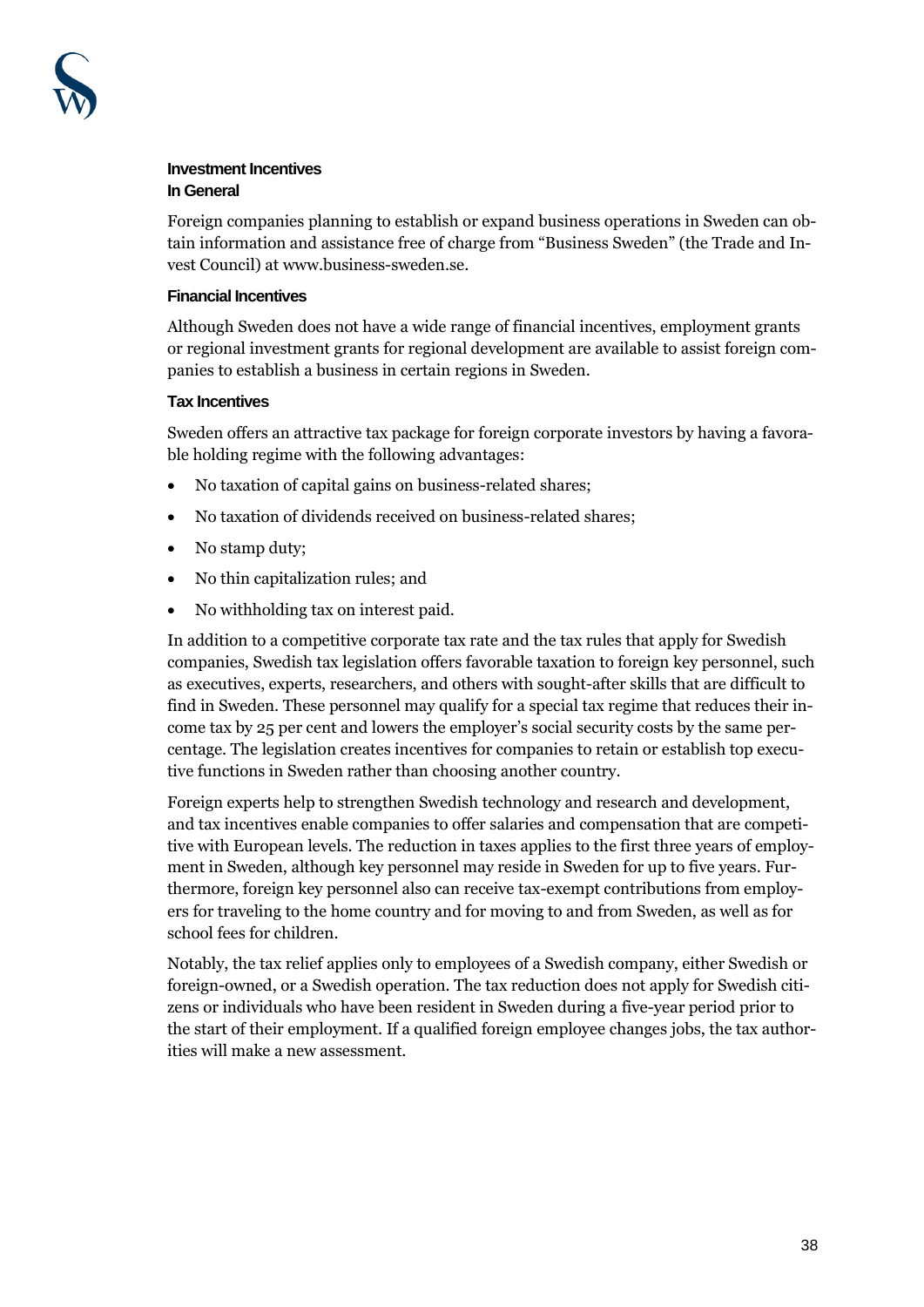

#### **Currency Regulation**

In Sweden, the free movement of capital applies through the implementation of the corresponding EC Directive. The provisions of the Directive prohibit all restrictions in the movement of capital and payments across borders. The free movement of capital also applies between EU Member States and non-EU countries. This prohibition does not prevent the control or intervention by authorities that may require declarations of movement of capital. The authorities also are allowed to intervene to prevent crimes regarding taxation or money laundering.

The Act on Measures Against Money-Laundering and Terrorist Financing also is applicable to lawyers and associates at law firms when assisting in carrying out financial transactions and real property transactions. The Act stipulates requirements with regard to controlling the identity of the person who wishes to engage in a business relation, to monitor ongoing business relations, and a duty to examine and provide information.

The Act is supplemented through provisions issued by the Swedish Bar Association. The conditions and requirements of the Act differ in relation to companies within the EEA and companies outside the EEA. According to the Act on Exchange Control and Regulation of Credit (lagen om valuta- och kreditreglering), the government may, after consulting with the central bank, order exchange regulation if Sweden is at war, or in danger of war, or in other extraordinary conditions.

#### **Customs Regulation In General**

Customs regulation in Sweden is carried out by the Customs (Tullverket). Customs issues the permits that are required for certain goods and performs risk analyses of the flow of goods. Customs strives to provide for smoother trading at both the national and international levels and to simplify the rules and legislation applicable to foreign trade.

Sweden belongs to the EU customs union, which means, in principle, that Swedish customs regulations are the same as those in the EU. From a trading perspective, membership also means that Sweden's frontiers now extend to Norway in the west, Russia in the east, and Africa in the south. Within the EU, duties and other trade barriers have been removed and common duties have been introduced for trade with countries that are not part of the EU.

Therefore, in principle, duty and other charges on goods only apply to goods brought into Sweden from countries outside the EU. The Authorized Economic Operator (AEO) was introduced in 2008, which means that Sweden can issue and use the same certification program as all the other EU Member States and thereby ensure both high-quality customs processing and security.

## **Special Rules on Imports**

One of the principles of EU legislation involves the free movement of goods within the EU, effectively making it a single territory. Import restrictions apply to certain products. These rules and regulations are imposed due to Sweden's trade policy, for environmental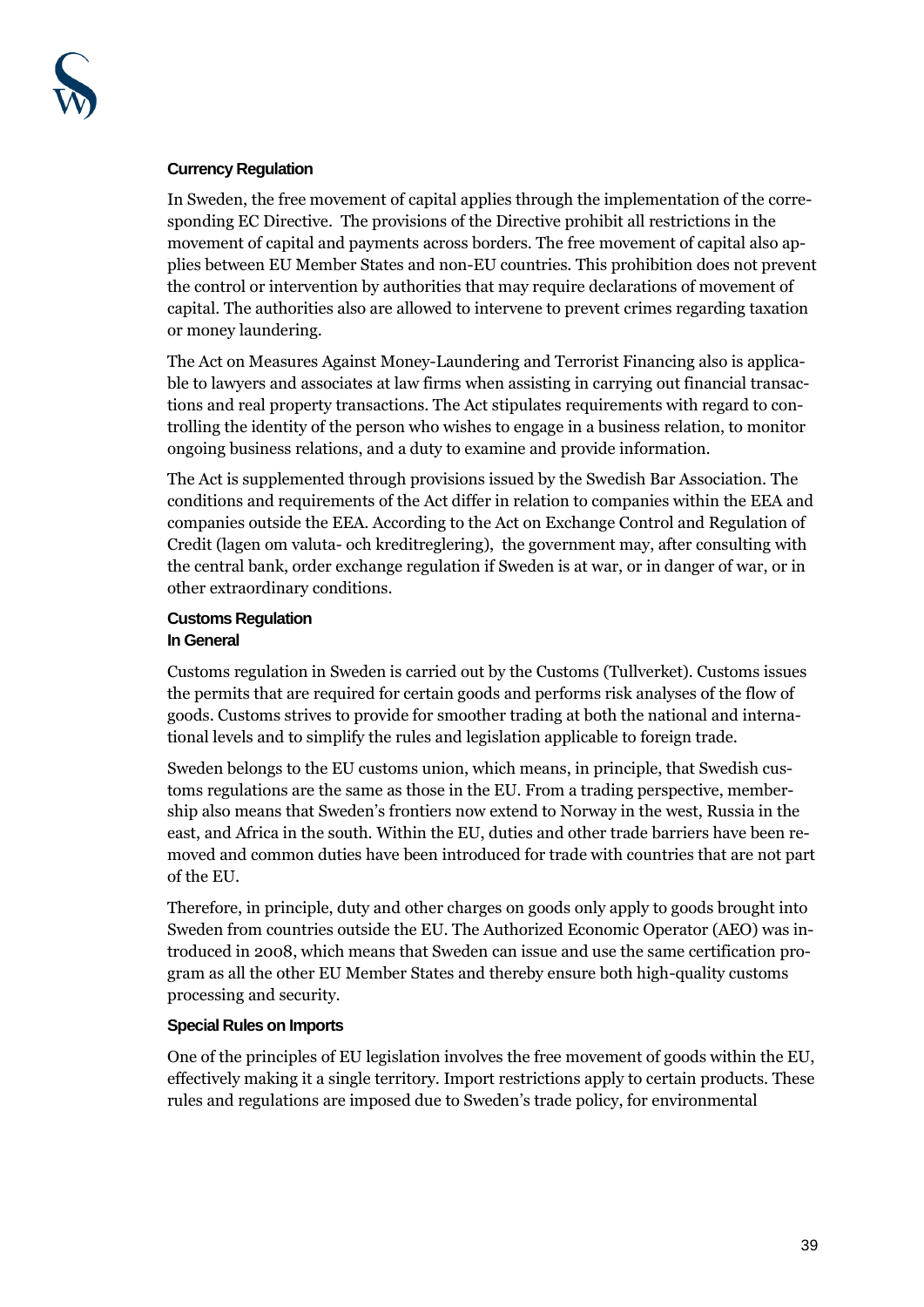

protection, or for health and security reasons (such as to prevent the spread of plant and animal disease). Special regulations are applicable to the import of:

- Firearms and ammunition;
- Alcoholic beverages;
- Chemical products;
- Medical products and narcotics;
- Plants;
- Food products;
- Living animals and animal products; and
- Endangered species of animals and plants.

When importing goods from countries outside the EU, there are import quantity limits. Import licenses must be applied for at the authority in charge. The National Board of Trade (Kommerskollegium) is in charge of iron, steel, textile, and clothing. The Board of Agriculture (Jordbruksverket) is in charge of foodstuffs.

#### **Special Rules on Exports**

According to the EU rules on the free movement of goods, almost all goods can be exported without any restrictions from Sweden to countries within the EU. No customs declaration or payments of import fees are required. There are, however, special rules for certain goods that may not be exported or that may require an export license. Special rules are applicable to:

- Military equipment;
- Dual-use products (products which have civilian and military uses);
- Nuclear material and equipment;
- Objects of cultural value;
- Endangered species of animals and plants;
- Dangerous products and products with high content of polychlorinated biphenyl (PCB);
- Animal products and other foodstuffs;
- Used refrigerants, such as refrigerators, freezers, or air-conditioning units containing ozone-depleting substances;
- Radioactive waste; and
- Mercury and goods containing mercury.

Requirements for licenses or equivalent authorization do not, however, legitimize any border control within the European customs union. When exporting goods to countries outside the EU, Community rules apply. This means that it is necessary to notify exports to